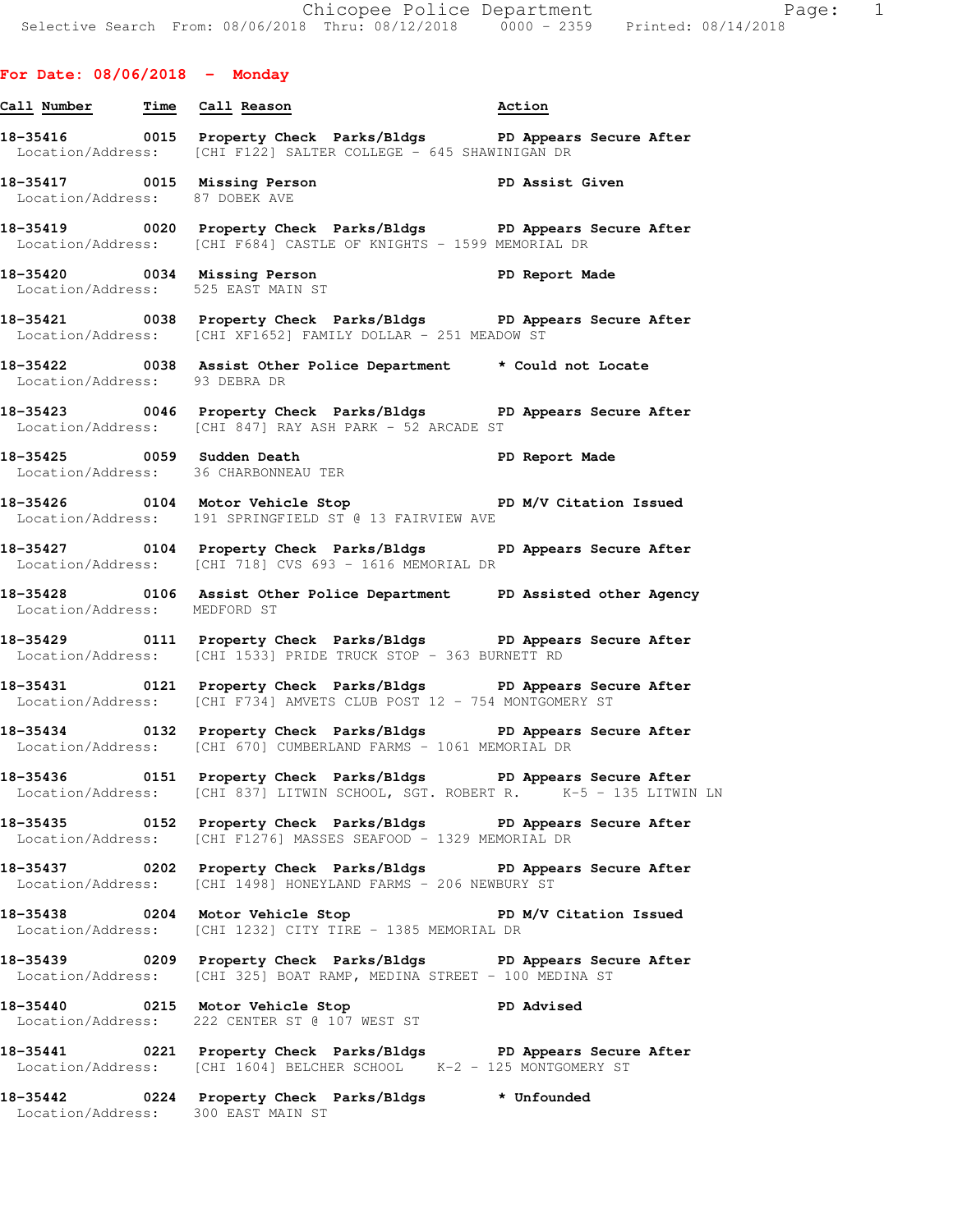|                                   | Chicopee Police Department<br>Selective Search From: 08/06/2018 Thru: 08/12/2018 0000 - 2359 Printed: 08/14/2018                                        |  |
|-----------------------------------|---------------------------------------------------------------------------------------------------------------------------------------------------------|--|
|                                   | 18-35443 0225 Property Check Parks/Bldgs PD Appears Secure After<br>Location/Address: [CHI 56] WALGREENS - 583 JAMES ST                                 |  |
|                                   | 18-35444 0226 Property Check Parks/Bldgs PD Appears Secure After<br>Location/Address: [CHI 854] SARAH JANE PARK - 21 VIVIAN ST                          |  |
|                                   | 18-35445 0229 Motor Vehicle Stop PD Advised<br>Location/Address: 26 CHICOPEE ST @ 43 GRANBY RD                                                          |  |
|                                   | 18-35446 0234 Property Check Parks/Bldgs PD Appears Secure After<br>Location/Address: [CHI F1510] ALL SEAL ASPHALT - 535 EAST MAIN ST                   |  |
|                                   | 18-35449 0237 Property Check Parks/Bldgs PD Appears Secure After<br>Location/Address: 525 EAST MAIN ST                                                  |  |
|                                   | 18-35447 0238 Property Check Parks/Bldgs PD Appears Secure After<br>Location/Address: [CHI 842] DUPONT MEM MID SCHOOL, 1ST SGT. KEVIN A. - 650 FRONT ST |  |
|                                   | 18-35448 0239 Property Check Parks/Bldgs PD Appears Secure After<br>Location/Address: [CHI 832] BELLAMY MIDDLE SCHOOL, EDWARD 6-8 - 314 PENDLETON AVE   |  |
|                                   | 18-35450 0240 Property Check Parks/Bldgs PD Appears Secure After<br>Location/Address: [CHI 958] PION PONTIAC (BOB) - 333 MEMORIAL DR                    |  |
|                                   | 18-35451 0243 Motor Vehicle Stop PD Criminal Complaint Re<br>Location/Address: 351 PROSPECT ST @ 15 INGHAM ST                                           |  |
|                                   | 18-35452 0252 Breaking & Entering-Report PD Report Made<br>Location/Address: [CHI XF1646] LENGIEZA RESIDENCE (RICHARD & LORRAINE) - 551 LAFLEUR DR      |  |
|                                   | 18-35453 0306 Property Check Parks/Bldgs PD Appears Secure After<br>Location/Address: [CHI 449] CVS 2339 - 1176 GRANBY RD                               |  |
|                                   | 18-35454 		 0321 Property Check Parks/Bldgs 		 PD Appears Secure After<br>Location/Address: [CHI 730] TOWN FAIR TIRE CENTERS INC - 886 MEMORIAL DR      |  |
|                                   | 18-35455 0341 Property Check Parks/Bldgs PD Appears Secure After<br>Location/Address: [CHI 721] BOAT RAMP, JAMES STREET - 140 SYREK ST                  |  |
|                                   | 18-35456 0345 Property Check Parks/Bldgs PD Appears Secure After<br>Location/Address: [CHI 1816] RESTAURANT DEPOT - 123 FIRST AVE                       |  |
|                                   | 18-35457 0349 Property Check Parks/Bldgs PD Appears Secure After<br>Location/Address: [CHI F740] BRADS SERVICE CENTER - 760 FRONT ST                    |  |
| Location/Address: 187 PROSPECT ST | 18-35458 0351 Property Check Parks/Bldgs PD Appears Secure After                                                                                        |  |
|                                   | 18-35463 0408 Assist Ambulance<br>Location/Address: 1318 MEMORIAL DR Apt. #3A<br>Location/Address: 1318 MEMORIAL DR Apt. #3A                            |  |
|                                   | 18-35460 0411 Property Check Parks/Bldgs PD Appears Secure After<br>Location/Address: [CHI 1893] WILLIAMS PARK - 880 BURNETT RD                         |  |
|                                   | 18-35461 0412 Property Check Parks/Bldgs PD Appears Secure After<br>Location/Address: [CHI 854] SARAH JANE PARK - 21 VIVIAN ST                          |  |
|                                   | 18-35462 0412 Property Check Parks/Bldgs PD Appears Secure After<br>Location/Address: [CHI 1402] MCKINSTRY MARKET GARDEN INC - 753 MONTGOMERY ST        |  |
|                                   | 18-35465 0425 Property Check Parks/Bldgs PD Appears Secure After<br>Location/Address: [CHI 854] SARAH JANE PARK - 21 VIVIAN ST                          |  |
|                                   | 18-35466 0431 Property Check Parks/Bldgs PD Appears Secure After<br>Location/Address: [CHI 840] STREIBER SCHOOL, HUGH SCOTT K-5 - 40 STREIBER DR        |  |
| 18-35467 0440 Suspicious M/V      | <b>PD Advised</b><br>Location/Address: [CHI 718] CVS 693 - 1616 MEMORIAL DR                                                                             |  |
| Location/Address: 485 CHICOPEE ST | 18-35468 0447 Motor Vehicle Stop North PD Citation/Warning Issu                                                                                         |  |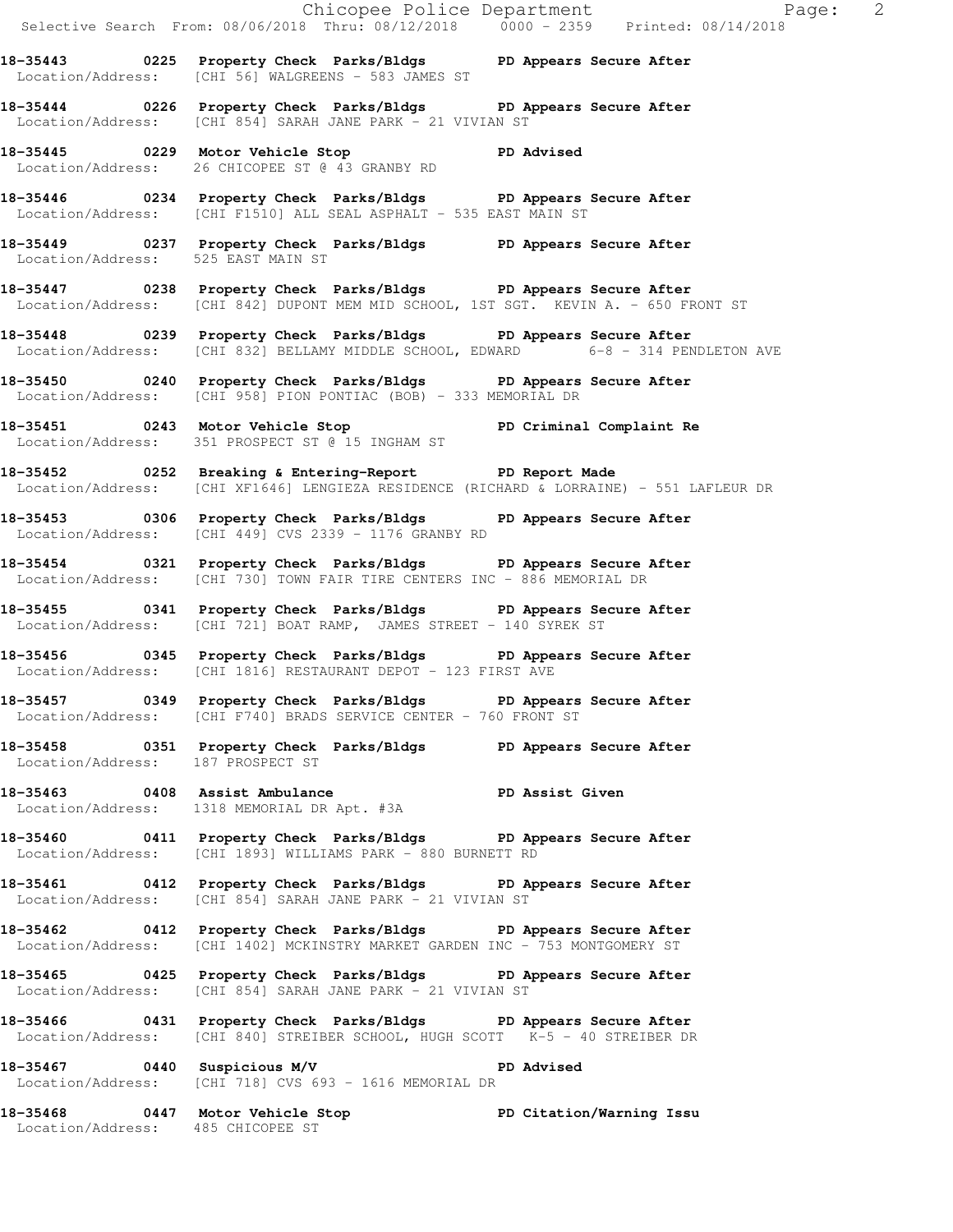**18-35469 0506 Property Check Parks/Bldgs PD Appears Secure After**  Location/Address: [CHI 188] PRIDE SERVICE STATION - 167 CHICOPEE ST

**18-35470 0507 Property Check Parks/Bldgs PD Appears Secure After**  Location/Address: [CHI 1567] FAIRVIEW EYECARE - 1176 MEMORIAL DR Apt. #STE B

**18-35471 0507 Property Check Parks/Bldgs PD Appears Secure After**  Location/Address: [CHI 252] DUNKIN DONUTS - 751 MEADOW ST

**18-35472 0552 Property Check Parks/Bldgs PD Appears Secure After**  Location/Address: [CHI 560] CHICOPEE CENTRAL MAINTENANCE GARAGE - 677 MEADOW ST

**18-35473 0553 Property Check Parks/Bldgs PD Appears Secure After**  Location/Address: [CHI F461] GREAT CUTS - 1410 MEMORIAL DR

**18-35474 0600 Property Check Parks/Bldgs PD Appears Secure After**  Location/Address: [CHI F805] HUKE LAU - 705 MEMORIAL DR

**18-35477 0616 Property Check Parks/Bldgs PD Appears Secure After**  Location/Address: [CHI 587] OREGON SPORTSMAN CLUB - 610 NEW LOMBARD RD

**18-35476 0618 Motor Vehicle Stop PD M/V Citation Issued**  Location/Address: [CHI 1774] CELLITE ENGINEERS (DBA JOHNSON SUPPLY) - 590 CENTER ST

**18-35479 0624 Property Check Parks/Bldgs PD Appears Secure After**  Location/Address: [CHI 306] RITE AID PHARMACY - 1-5 ST JAMES AVE

**18-35481 0642 Assist Ambulance PD Assisted other Agency**  Location/Address: 12 SHIRLEY ST

**18-35482 0652 Motor Vehicle Stop PD M/V Citation Issued**  Location/Address: 20 ERLINE ST

**18-35484 0704 Motor Vehicle Stop PD M/V Citation Issued**  Location/Address: [CHI F1350] CHICOPEE PROVISION COMPANY - 19 SITARZ AVE

18-35485 0706 Motor Vehicle Stop **PD M/V Citation Issued** Location/Address: [CHI 1567] FAIRVIEW EYECARE - 1176 MEMORIAL DR Apt. #STE B

**18-35486 0711 Public Service PD Complaint Taken Care**  Location/Address: [CHI 560] CHICOPEE CENTRAL MAINTENANCE GARAGE - 677 MEADOW ST

18-35487 **0728** Motor Vehicle Stop **PD M/V Citation Issued** Location/Address: 322 SPRINGFIELD ST @ 21 CASINO AVE

**18-35488 0742 CHECK THE WELL BEING PD Advised**  Location/Address: 66 WARD ST

**18-35493 0814 Transport Service PD Transport Complete**  Location/Address: [CHI F825] MASS TRIAL COURT [CHICOPEE] - 30 CHURCH ST

**18-35494 0819 Property Check Parks/Bldgs PD Appears Secure After**  Location/Address: [CHI F621] FAMILY DOLLAR - 209 EXCHANGE ST

**18-35496 0829 Property Check Parks/Bldgs PD Appears Secure After**  Location/Address: [CHI 587] OREGON SPORTSMAN CLUB - 610 NEW LOMBARD RD

**18-35497 0829 Property Check Parks/Bldgs PD Appears Secure After**  Location/Address: [CHI 594] WESTOVER METROPOLITAN AIRPORT - 255 PADGETTE ST

**18-35498 0834 Assault & Battery Complaint PD Report Made**  Location/Address: [CHI 333] DAIGLE'S TRUCK MASTER, INC - 57 FULLER RD

**18-35499 0843 Property Check Parks/Bldgs PD Appears Secure After**  Location/Address: [CHI 839] STEFANIK SCHOOL, GENERAL. JOHN J. K-5 - 720 MEADOW ST

**18-35500 0858 Property Check Parks/Bldgs PD Appears Secure After**  Location/Address: [CHI 832] BELLAMY MIDDLE SCHOOL, EDWARD 6-8 - 314 PENDLETON AVE

**18-35502 0900 Property Check Parks/Bldgs PD Appears Secure After**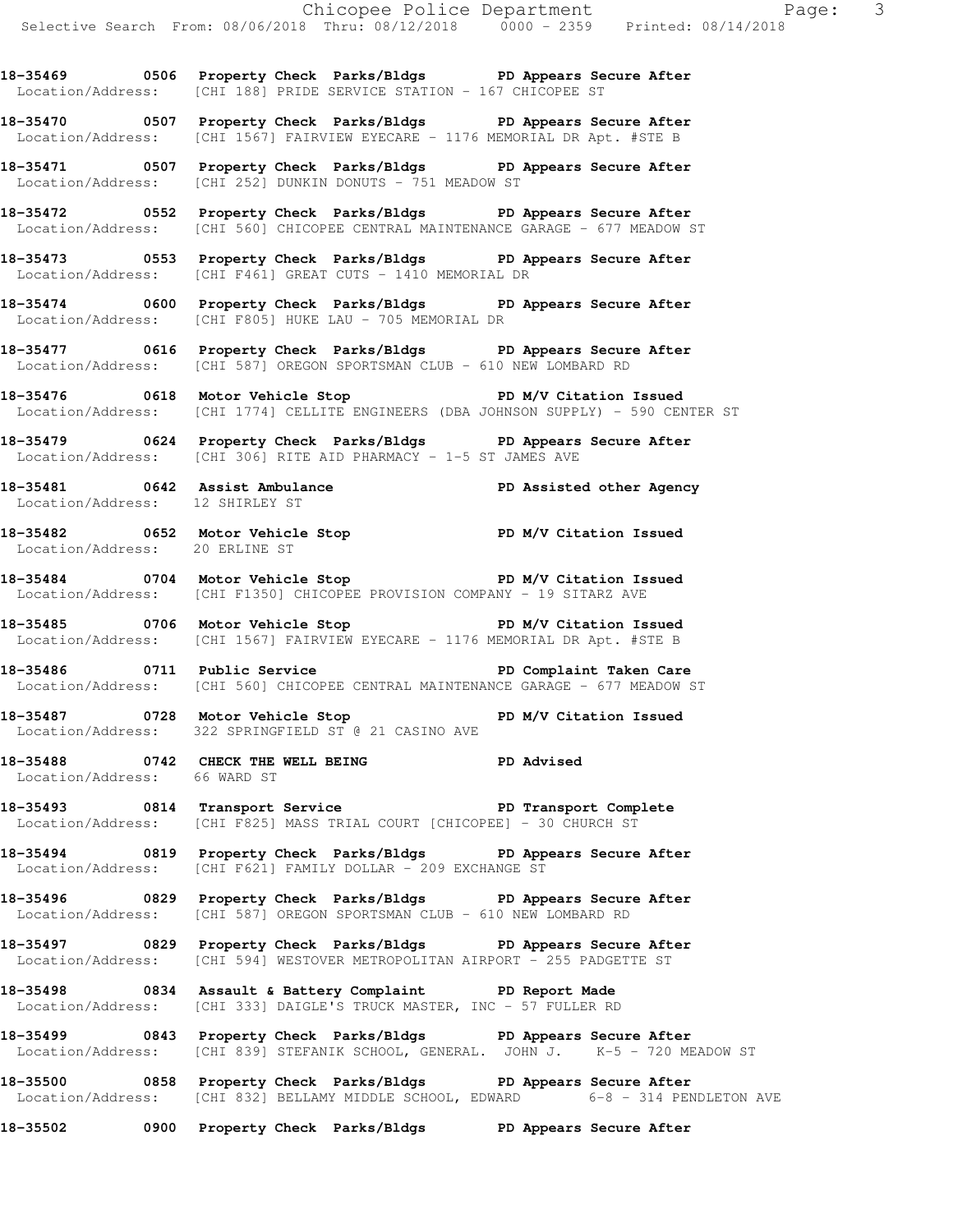|                                    |                                                                                                                                                                | Chicopee Police Department<br>Selective Search From: 08/06/2018 Thru: 08/12/2018 0000 - 2359 Printed: 08/14/2018 |  |
|------------------------------------|----------------------------------------------------------------------------------------------------------------------------------------------------------------|------------------------------------------------------------------------------------------------------------------|--|
|                                    | Location/Address: [CHI 325] BOAT RAMP, MEDINA STREET - 100 MEDINA ST                                                                                           |                                                                                                                  |  |
|                                    |                                                                                                                                                                |                                                                                                                  |  |
|                                    | 18-35504 0911 Property Check Parks/Bldgs PD Appears Secure After<br>Location/Address: [CHI F1021] KIWK FOOD MART SHELL GAS - $447$ SPRINGFIELD ST              |                                                                                                                  |  |
|                                    | 18-35503 0913 Property Check Parks/Bldgs PD Appears Secure After<br>Location/Address: [CHI 844] FAIRVIEW MEMORIAL ELEMENTARY SCHOOL K-5 - 26 MEMORIAL AVE      |                                                                                                                  |  |
| Location/Address: 21 DANIEL DR     | 18-35505 0913 Neighbor/Landlord Dispute PD Advised                                                                                                             |                                                                                                                  |  |
| Location/Address: 8 COOLIDGE RD    | 18-35506 0918 Sudden Death No PD Report Made                                                                                                                   |                                                                                                                  |  |
|                                    | 18-35507 0925 Property Check Parks/Bldgs PD Appears Secure After<br>Location/Address: [CHI 857] SZOT PARK - 97 SGT TRACY DR                                    |                                                                                                                  |  |
|                                    | 18-35510 0940 Property Check Parks/Bldgs PD Appears Secure After<br>Location/Address: [CHI 1893] WILLIAMS PARK - 880 BURNETT RD                                |                                                                                                                  |  |
|                                    | 18-35511 0949 Property Check Parks/Bldgs PD Appears Secure After<br>Location/Address: [CHI 856] NASH FIELD PARK - 90 CALL ST                                   |                                                                                                                  |  |
|                                    | 18-35512 0951 Property Check Parks/Bldgs PD Appears Secure After<br>Location/Address: [CHI 837] LITWIN SCHOOL, SGT. ROBERT R. <sup>-</sup> K-5 - 135 LITWIN LN |                                                                                                                  |  |
|                                    | 18-35514 1013 Service of a Summons PD Not Served<br>Location/Address: 18 GRAPE ST Apt. #3L                                                                     |                                                                                                                  |  |
|                                    | 18-35515 1019 Property Check Parks/Bldgs PD Appears Secure After<br>Location/Address: [CHI 849] RIVERS PARK - 19 ALDEN ST                                      |                                                                                                                  |  |
|                                    | 18-35516 1020 Property Check Parks/Bldgs PD Appears Secure After<br>Location/Address: [CHI 854] SARAH JANE PARK - 21 VIVIAN ST                                 |                                                                                                                  |  |
|                                    | 18-35517 1035 Property Check Parks/Bldgs PD Appears Secure After<br>Location/Address: [CHI 401] CHICOPEE PARKS & RECREATION DEPT - 687 FRONT ST                |                                                                                                                  |  |
|                                    | 18-35519 1045 Property Check Parks/Bldgs PD Advised<br>Location/Address: [CHI 847] RAY ASH PARK - 52 ARCADE ST                                                 |                                                                                                                  |  |
| 18-35520 1045 Service of a Summons | Location/Address: 162 EAST ST Apt. #1                                                                                                                          | <b>PD</b> Not Served                                                                                             |  |
|                                    | 18-35521 1051 Property Check Parks/Bldgs PD Appears Secure After<br>Location/Address: [CHI 1037] CHICOPEE MEMORIAL STATE PARK - 570 BURNETT RD                 |                                                                                                                  |  |
| Location/Address: 126 JOY ST       | 18-35522 1052 Abandoned 911 Call 2008 * False Alarm                                                                                                            |                                                                                                                  |  |
|                                    | 18-35523 1058 Property Check Parks/Bldgs PD Appears Secure After<br>Location/Address: BRIDLE PATH ESTATES - BRIDLE PATH RD                                     |                                                                                                                  |  |
|                                    | 18-35524 1058 Property Check Parks/Bldgs PD Appears Secure After<br>Location/Address: [CHI F1161] CHICOPEE MARKETPLACE - 591 MEMORIAL DR                       |                                                                                                                  |  |
| Location/Address: 828 CHICOPEE ST  | 18-35525 1100 Service of a Summons PD Not Served                                                                                                               |                                                                                                                  |  |
|                                    | 18-35526 1104 Property Check Parks/Bldgs PD Appears Secure After<br>Location/Address: [CHI F122] SALTER COLLEGE - 645 SHAWINIGAN DR                            |                                                                                                                  |  |
|                                    | 18-35527 1110 Traffic/Parking Complaint * Unfounded<br>Location/Address: [CHI 660] OCEAN STATE JOB LOT - 1451 MEMORIAL DR                                      |                                                                                                                  |  |
|                                    | 18-35528 1121 Property Check Parks/Bldgs PD Appears Secure After<br>Location/Address: [CHI 833] BOWIE SCHOOL, HERBERT V. K-5 - 80 DARE WAY                     |                                                                                                                  |  |
|                                    | 18-35529 1122 Crash Personal Injury 10 PD Report Made<br>Location/Address: [CHI 958] PION PONTIAC (BOB) - 333 MEMORIAL DR                                      |                                                                                                                  |  |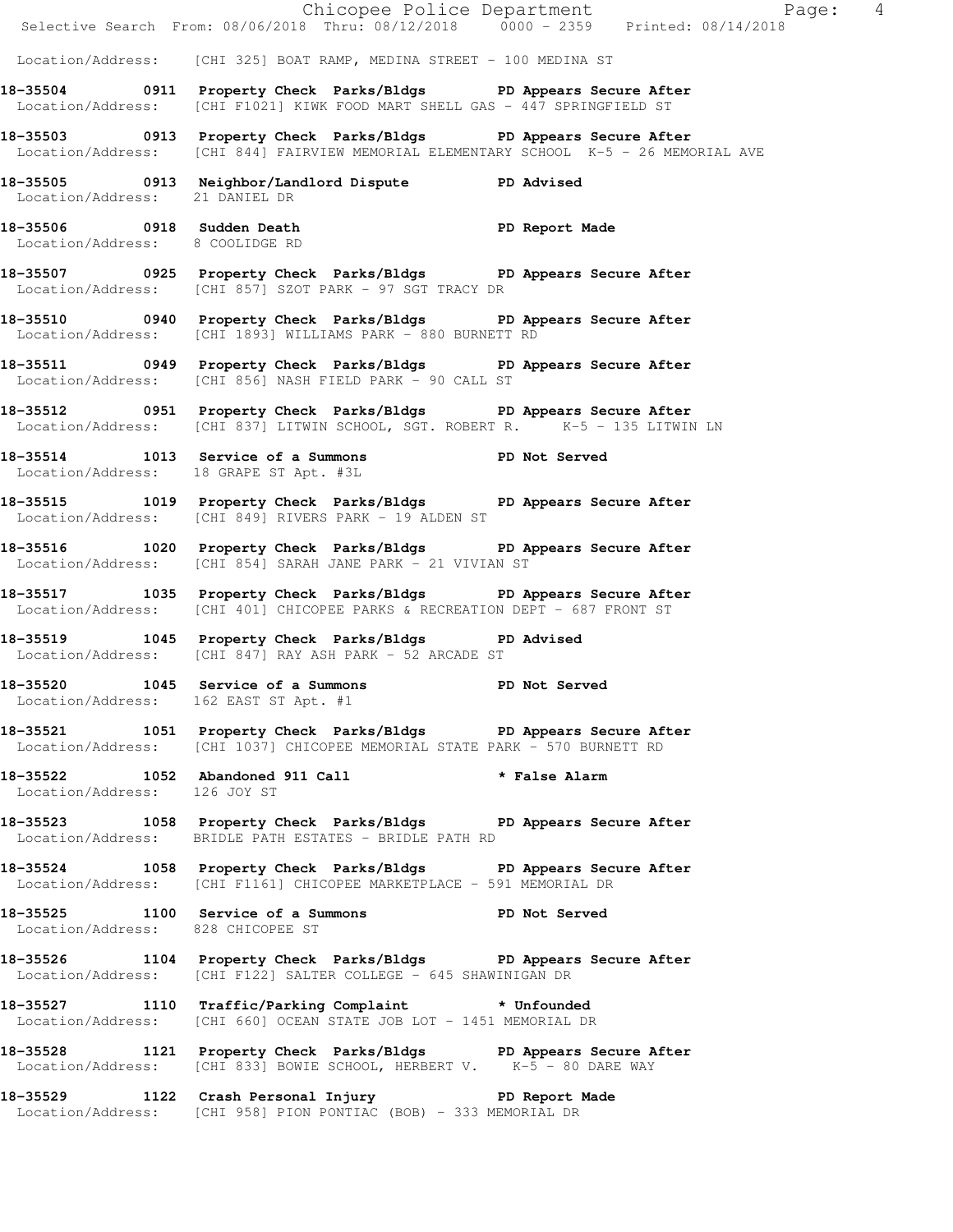Chicopee Police Department The Page: 5 Selective Search From: 08/06/2018 Thru: 08/12/2018 0000 - 2359 Printed: 08/14/2018 **18-35530 1127 Repossessed Motor Vehicle/Othe PD Complaint Taken Care**  Location/Address: 51 BLANCHWOOD AVE **18-35531 1140 Animal Complaint PD Advised**  Location/Address: [CHI F343] CABOTVILLE INDUSTRIAL PARK - 165 FRONT ST **18-35533 1147 Property Check Parks/Bldgs PD Appears Secure After**  Location/Address: [CHI 1206] FREEDOM CREDIT UNION - 1976 MEMORIAL DR **18-35535 1157 Abandoned 911 Call PD Appears Secure After**  Location/Address: [CHI F1342] CVS PHARMACY - 235 CENTER ST **18-35536 1202 Service of a Summons \* Could not Locate**  Location/Address: 42 STEWART ST **18-35537 1205 Repossessed Motor Vehicle/Othe PD Complaint Taken Care**  Location/Address: 21 TAXIWAY DR **18-35540 1217 Property Check Parks/Bldgs PD Appears Secure After**  Location/Address: [CHI 853] WISNIOWSKI PARK - 14 SPRUCE ST **18-35543 1230 Crash Personal Injury PD Report Made**  Location/Address: ST JAMES AVE @ BROADWAY **18-35545 1247 Motor Vehicle Stop PD M/V Citation Issued**  Location/Address: 120 SCHOOL ST @ 60 CABOT ST 18-35547 1304 Larceny Complaint Past PD Report Made Location/Address: 86 MADISON ST **18-35548 1311 Service of a Summons PD Served in Hand**  Location/Address: [CHI 1289] ALL STAR CAR AND TRUCK RENTAL - 385 MEMORIAL DR **18-35549 1318 Service of a Summons PD Served in Hand**  Location/Address: 21 KON TIKI CIR **18-35550 1337 Suspicious M/V PD Complaint Taken Care**  Location/Address: 0 ROBAK DR @ 0 SHEA DR **18-35552 1352 Property Check Parks/Bldgs PD Appears Secure After**  Location/Address: [CHI F621] FAMILY DOLLAR - 209 EXCHANGE ST **18-35554 1404 Suspicious M/V PD Complaint Taken Care**  Location/Address: 0 ROBAK DR @ 0 SHEA DR **18-35555 1407 Assist Ambulance PD Report Made**  Location/Address: [CHI F1373] PREMIER TRANSPORTATION - 26 TAXIWAY DR **18-35557 1410 Property Check Parks/Bldgs PD Appears Secure After**  Location/Address: [CHI 847] RAY ASH PARK - 52 ARCADE ST **18-35559 1423 Traffic/Parking Complaint PD Complaint Taken Care**  Location/Address: EAST STREET AVE **18-35561 1438 Crash Property Damage PD M/V Citation Issued**  Location/Address: 291 OFF RAMP - FULLER RD **18-35563 1446 Neighbor/Landlord Dispute \* Could not Locate**  Location/Address: 364 EAST MAIN ST Apt. #3FL **18-35564 1522 Property Check Parks/Bldgs PD Appears Secure After**  Location/Address: [CHI F1161] CHICOPEE MARKETPLACE - 591 MEMORIAL DR **18-35565 1524 Property Check Parks/Bldgs PD Appears Secure After**  Location/Address: [CHI 429] KNIGHTS OF COLUMBUS - 460 GRANBY RD **18-35568 1540 Disturbance PD Assist Given**  Location/Address: [CHI 919] BIG Y WORLD CLASS MARKETS - 650 MEMORIAL DR **18-35569 1544 Public Service PD Complaint Taken Care**  Location/Address: 715 CHICOPEE ST @ 3 MEADOW ST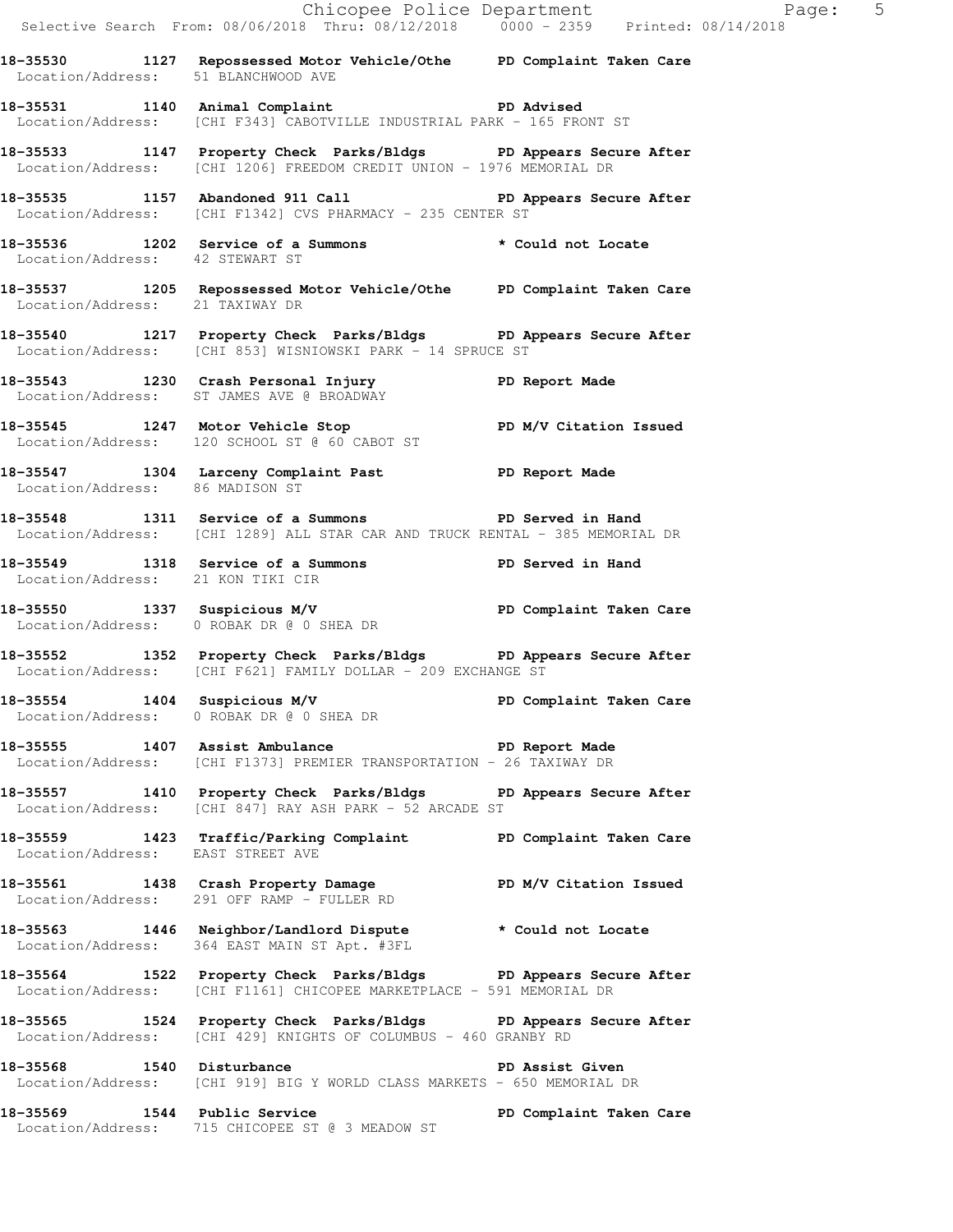Chicopee Police Department Faqe: 6 Selective Search From: 08/06/2018 Thru: 08/12/2018 0000 - 2359 Printed: 08/14/2018 **18-35571 1548 Crash Property Damage PD Report Made**  Location/Address: 5 MONTCALM ST @ 61 PROSPECT ST **18-35572 1601 Assist Ambulance PD Assist Given**  Location/Address: [CHI 1658] THE APARTMENTS AT AMES PRIVILEGE - 1 SPRINGFIELD ST Apt. #113 **18-35575 1609 Breaking & Entering in progres \* Unfounded**  Location/Address: 530 EAST MAIN ST Apt. #118 **18-35576 1611 Larceny- In Progress \* Could not Locate**  Location/Address: 143 TRILBY AVE **18-35577 1631 Crash Property Damage PD Complaint Taken Care**  Location/Address: [CHI 1402] MCKINSTRY MARKET GARDEN INC - 753 MONTGOMERY ST **18-35578 1634 Disabled Motor Vehicle PD Complaint Taken Care**  Location/Address: 19 WHEATLAND AVE @ 806 FRONT ST **18-35579 1639 Crash Property Damage PD Report Made**  Location/Address: NEAR 391 EXIT#3 - CHICOPEE ST **18-35581 1649 Assault & Battery Complaint PD Advised**  Location/Address: [CHI F505] LUCKY STRIKE - 703 GRATTAN ST **18-35582 1713 Property Check Parks/Bldgs PD Appears Secure After**  Location/Address: [CHI F684] CASTLE OF KNIGHTS - 1599 MEMORIAL DR **18-35583 1713 Open Door/Window PD Complaint Taken Care**  Location/Address: [CHI 792] CENTER AUTO PARTS - 651 CENTER ST **18-35585 1719 Larceny Complaint Past PD Report Made**  Location/Address: 143 TRILBY AVE Apt. #2FL **18-35586 1728 Suspicious Person/Activity PD Advised**  Location/Address: 784 PENDLETON AVE **18-35587 1744 Crash Property Damage PD Report Made**  Location/Address: [CHI F682] DAIRY QUEEN - 1535 MEMORIAL DR **18-35590 1827 Larceny Complaint Past PD No Report Necessary**  Location/Address: [CHI F1195] EAGLE CREST PROPERTY - 818 CHICOPEE ST **18-35591 1827 Traffic/Parking Complaint \* Could not Locate**  Location/Address: [CHI 385] CORNER STORE OF CHICOPEE - 444 FRONT ST **18-35592 1833 Traffic/Parking Complaint PD No Report Necessary**  Location/Address: 829 CHICOPEE ST @ 12 BLANCHE ST **18-35593 1858 Animal Complaint \* Unfounded**  Location/Address: 60 STANLEY CT **18-35597 1942 Identity Fraud/Theft PD Report Made**  Location/Address: 27 HAWTHORN ST **18-35601 1954 Public Service PD Assist Given**  Location/Address: 686 EAST MAIN ST @ 15 BALTIMORE AVE

**18-35602 1956 Trespasser/Trespassing PD Advised**  Location/Address: 677 GRATTAN ST Apt. #3FL

**18-35603 2000 51a Check Child's Welfare PD Report Made**  Location/Address: 149 GRATTAN ST

**18-35605 2014 Property Check Parks/Bldgs PD Appears Secure After**  Location/Address: [CHI 837] LITWIN SCHOOL, SGT. ROBERT R.  $K-5 - 135$  LITWIN LN

**18-35606 2026 Public Service \* No Action Required**  Location/Address: [CHI 854] SARAH JANE PARK - 21 VIVIAN ST

**18-35607 2038 Missing Person PD No Report Necessary**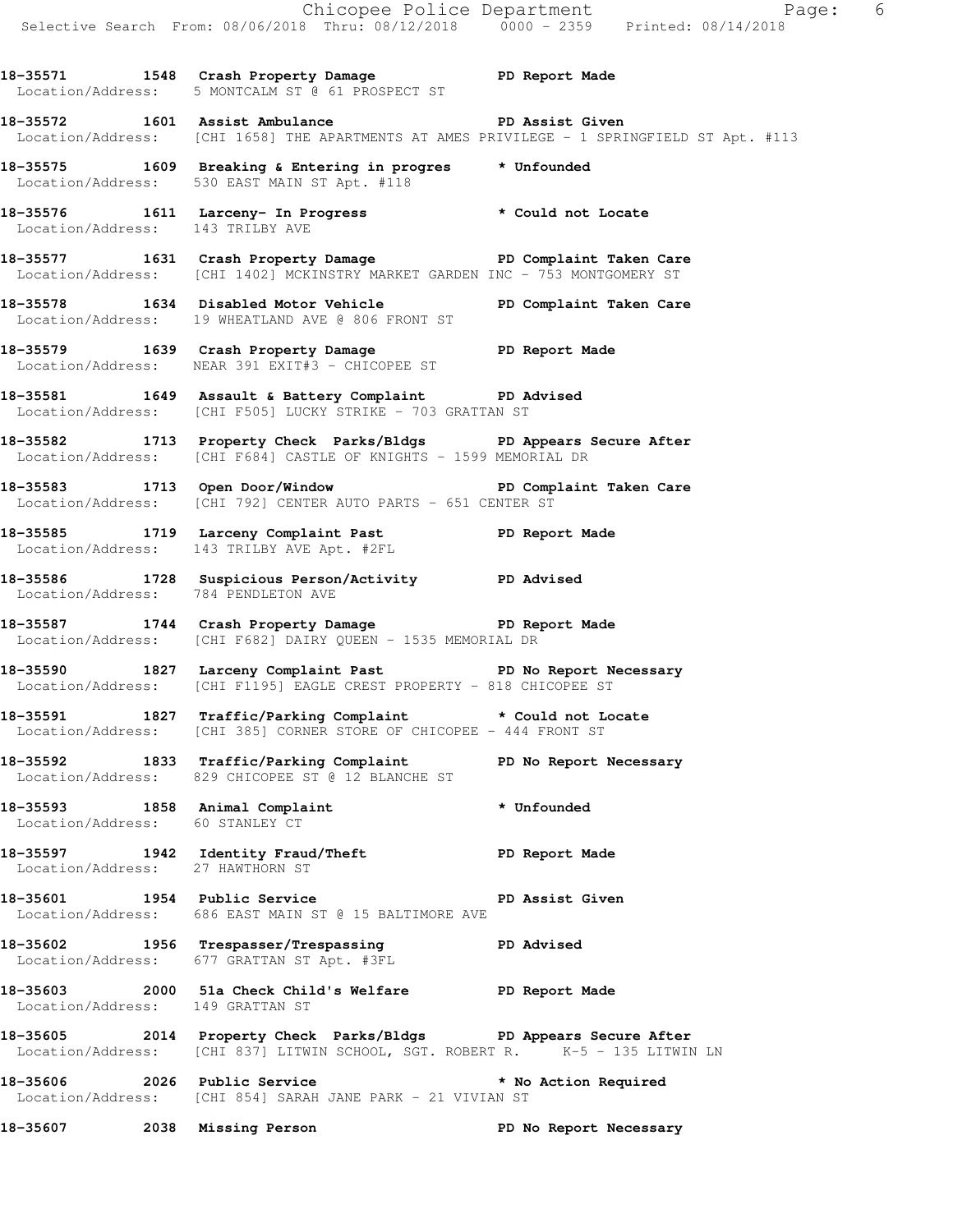|                                  |                                                                                                                                              | Chicopee Police Department<br>Selective Search From: 08/06/2018 Thru: 08/12/2018 0000 - 2359 Printed: 08/14/2018 |
|----------------------------------|----------------------------------------------------------------------------------------------------------------------------------------------|------------------------------------------------------------------------------------------------------------------|
| Location/Address: 92 ELMER DR    |                                                                                                                                              |                                                                                                                  |
|                                  | 18-35608 2107 Public Service * No Action Required                                                                                            |                                                                                                                  |
|                                  | Location/Address: [CHI 854] SARAH JANE PARK - 21 VIVIAN ST                                                                                   |                                                                                                                  |
|                                  | 18-35610 2124 Property Check Parks/Bldgs PD Appears Secure After<br>Location/Address: [CHI 1893] WILLIAMS PARK - 880 BURNETT RD              |                                                                                                                  |
| Location/Address: CALVIN ST      | 18-35611 2126 Suspicious M/V PD Arrest Made                                                                                                  |                                                                                                                  |
|                                  | 18-35613 2132 Property Check Parks/Bldgs PD Appears Secure After<br>Location/Address: [CHI 497] MOTEL 6 - 36 JOHNNY CAKE HOLLOW RD           |                                                                                                                  |
|                                  | 18-35617 2157 Section 12/Crisis<br>Location/Address: 980 CHICOPEE ST Apt. #3R                                                                | * Could not Locate                                                                                               |
|                                  | 18-35619 2203 Traffic/Parking Complaint * Could not Locate Location/Address: SHAWINIGAN DR                                                   |                                                                                                                  |
|                                  | 18-35621 2219 Suspicious Person/Activity * Could not Locate<br>Location/Address: 15 HOLLAND ST @ 90 FERNHILL ST                              |                                                                                                                  |
|                                  | 18-35622 2222 Suspicious Person/Activity * Could not Locate Location/Address: 38 ST ANTHONY ST                                               |                                                                                                                  |
| Location/Address: 149 GRATTAN ST | 18-35623 2224 ASSIST DCF PD Assisted other Agency                                                                                            |                                                                                                                  |
|                                  | 18-35624 2235 Property Check Parks/Bldgs PD Appears Secure After<br>Location/Address: [CHI 850] LINCOLN GROVE - PARK - 224 BROADWAY          |                                                                                                                  |
|                                  | 18-35626 2242 Property Check Parks/Bldgs PD Appears Secure After<br>Location/Address: [CHI 857] SZOT PARK - 97 SGT TRACY DR                  |                                                                                                                  |
|                                  | 18-35627 2304 Motor Vehicle Stop No Report Necessary<br>Location/Address: 696 EAST MAIN ST @ 9 CAREW ST                                      |                                                                                                                  |
|                                  | 18-35628 2312 CHECK THE WELL BEING PD Complaint Taken Care<br>Location/Address: 164 MONTGOMERY ST @ 9 JENNINGS ST                            |                                                                                                                  |
|                                  | 18-35629 2314 Motor Vehicle Stop 50 PD Citation/Warning Issu<br>Location/Address: [CHI 1797] PETROS BREAKFAST AND LUNCH - 353 FRONT ST       |                                                                                                                  |
|                                  | 18-35630 2315 Firearms/Shots Fired * Unfounded<br>Location/Address: MARION ST @ BROOKS AVE                                                   |                                                                                                                  |
|                                  | 18-35632 2358 Breaking & Entering in progres PD Appears Secure After<br>Location/Address: 35 WALSH ST                                        |                                                                                                                  |
| For Date: $08/07/2018$ - Tuesday |                                                                                                                                              |                                                                                                                  |
| Location/Address: 22 NORTHERN DR | 18-35633 0009 CHECK THE WELL BEING PD Advised                                                                                                |                                                                                                                  |
|                                  | 18-35634 0020 Property Check Parks/Bldgs PD Appears Secure After<br>Location/Address: [CHI 834] BOWE SCHOOL, PATRICK E. K-5 - 115 HAMPDEN ST |                                                                                                                  |
| Location/Address: 54 LYMAN RD    | 18-35635 0029 Assist Ambulance                                                                                                               | <b>PD Assist Given</b>                                                                                           |
| Location/Address: 18 WILMONT ST  | 18-35638 0033 Public Service 20 PD Report Made                                                                                               |                                                                                                                  |
|                                  | 18-35637 0034 Property Check Parks/Bldgs PD Appears Secure After<br>Location/Address: [CHI 958] PION PONTIAC (BOB) - 333 MEMORIAL DR         |                                                                                                                  |
|                                  | 18-35639 0043 Property Check Parks/Bldgs PD Appears Secure After<br>Location/Address: [CHI F337] WHITE EAGLE LIQUORS - 620 FULLER RD         |                                                                                                                  |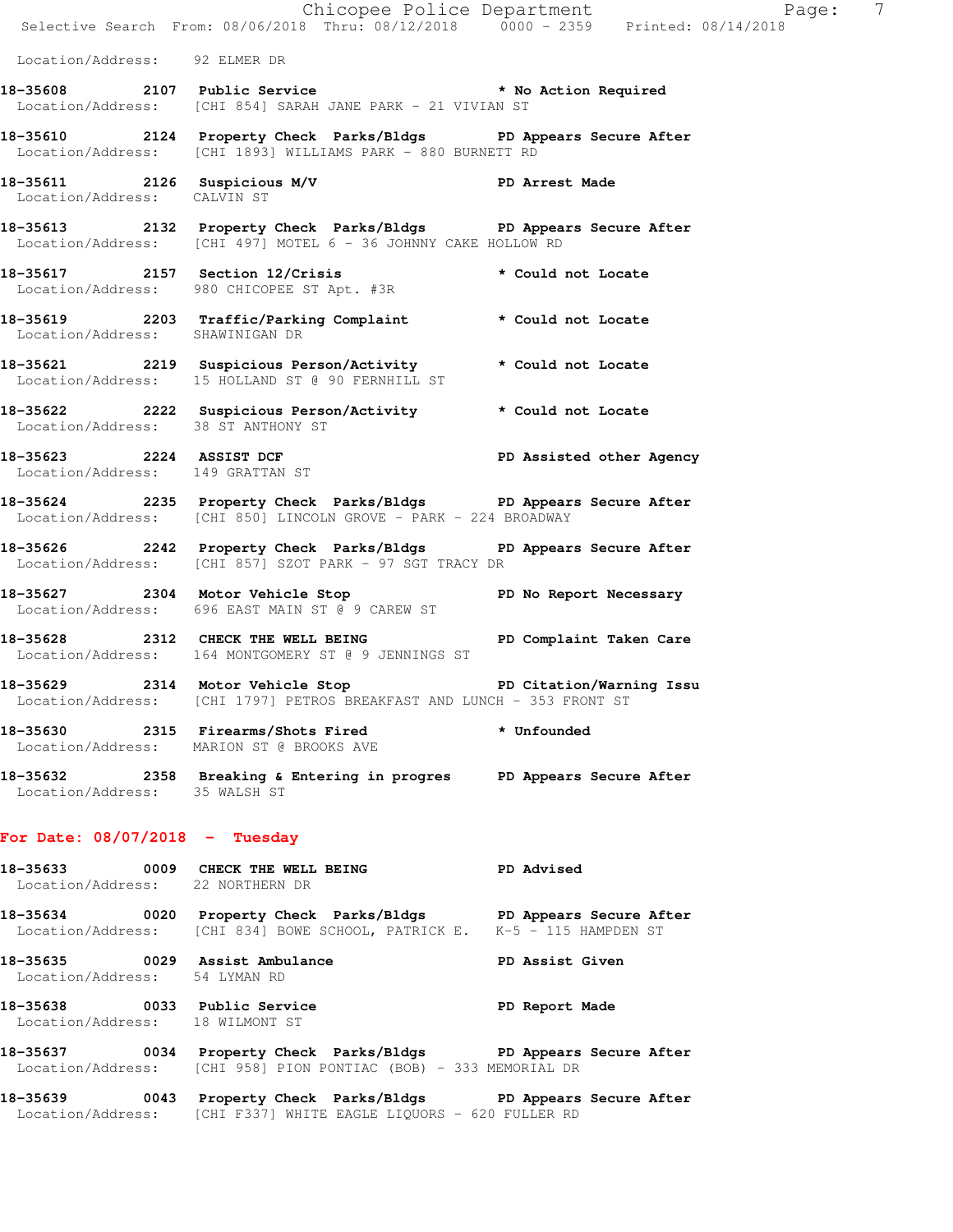**18-35640 0046 Property Check Parks/Bldgs PD Appears Secure After**  Location/Address: [CHI F684] CASTLE OF KNIGHTS - 1599 MEMORIAL DR

**18-35641 0047 Property Check Parks/Bldgs PD Appears Secure After**  Location/Address: [CHI F122] SALTER COLLEGE - 645 SHAWINIGAN DR

**18-35642 0048 Property Check Parks/Bldgs PD Appears Secure After**  Location/Address: [CHI 856] NASH FIELD PARK - 90 CALL ST

**18-35647 0049 Property Check Parks/Bldgs PD Appears Secure After**  Location/Address: [CHI 848] DANA PARK - 263 NEWBURY ST

**18-35643 0050 Property Check Parks/Bldgs PD Appears Secure After**  Location/Address: [CHI F1272] LIFE POINT CHURCH - 603 NEW LUDLOW RD

**18-35644 0058 Property Check Parks/Bldgs PD Appears Secure After**  Location/Address: [CHI 854] SARAH JANE PARK - 21 VIVIAN ST

**18-35645 0103 Property Check Parks/Bldgs PD Appears Secure After**  Location/Address: [CHI 188] PRIDE SERVICE STATION - 167 CHICOPEE ST

**18-35646 0116 Property Check Parks/Bldgs PD Appears Secure After**  Location/Address: [CHI 325] BOAT RAMP, MEDINA STREET - 100 MEDINA ST

**18-35648 0119 Property Check Parks/Bldgs PD Appears Secure After**  Location/Address: [CHI 269] JENROSE WINES & LIQUORS - 945 CHICOPEE ST

**18-35649 0119 Property Check Parks/Bldgs PD Appears Secure After**  Location/Address: [CHI F740] BRADS SERVICE CENTER - 760 FRONT ST

**18-35650 0120 Property Check Parks/Bldgs PD Appears Secure After**  Location/Address: [CHI 730] TOWN FAIR TIRE CENTERS INC - 886 MEMORIAL DR

**18-35651 0124 Property Check Parks/Bldgs PD Appears Secure After**  Location/Address: [CHI 857] SZOT PARK - 97 SGT TRACY DR

**18-35653 0135 Property Check Parks/Bldgs PD Appears Secure After**  Location/Address: [CHI F805] HUKE LAU - 705 MEMORIAL DR

**18-35654 0137 Property Check Parks/Bldgs PD Appears Secure After**  Location/Address: [CHI F620] ALS DINER - 14 YELLE ST

**18-35655 0140 Property Check Parks/Bldgs PD Appears Secure After**  Location/Address: [CHI 429] KNIGHTS OF COLUMBUS - 460 GRANBY RD

**18-35656 0148 Property Check Parks/Bldgs PD Appears Secure After**  Location/Address: [CHI 1065] CHICOPEE HIGH SCHOOL - 820 FRONT ST

**18-35657 0202 Property Check Parks/Bldgs PD Appears Secure After**  Location/Address: [CHI 1797] PETROS BREAKFAST AND LUNCH - 353 FRONT ST

**18-35659 0218 Property Check Parks/Bldgs PD Appears Secure After**  Location/Address: [CHI 839] STEFANIK SCHOOL, GENERAL. JOHN J. K-5 - 720 MEADOW ST

**18-35661 0239 Property Check Parks/Bldgs PD Appears Secure After**  Location/Address: [CHI 847] RAY ASH PARK - 52 ARCADE ST

**18-35662 0255 Property Check Parks/Bldgs PD Appears Secure After**  Location/Address: [CHI 1604] BELCHER SCHOOL K-2 - 125 MONTGOMERY ST

**18-35663 0256 Property Check Parks/Bldgs PD Appears Secure After**  Location/Address: [CHI 854] SARAH JANE PARK - 21 VIVIAN ST

**18-35664 0257 Property Check Parks/Bldgs PD Appears Secure After**  Location/Address: [CHI 587] OREGON SPORTSMAN CLUB - 610 NEW LOMBARD RD

**18-35666 0300 Property Check Parks/Bldgs PD Appears Secure After**  Location/Address: [CHI 832] BELLAMY MIDDLE SCHOOL, EDWARD 6-8 - 314 PENDLETON AVE

**18-35667 0318 Disturbance PD Advised**  Location/Address: 70 KENDALL ST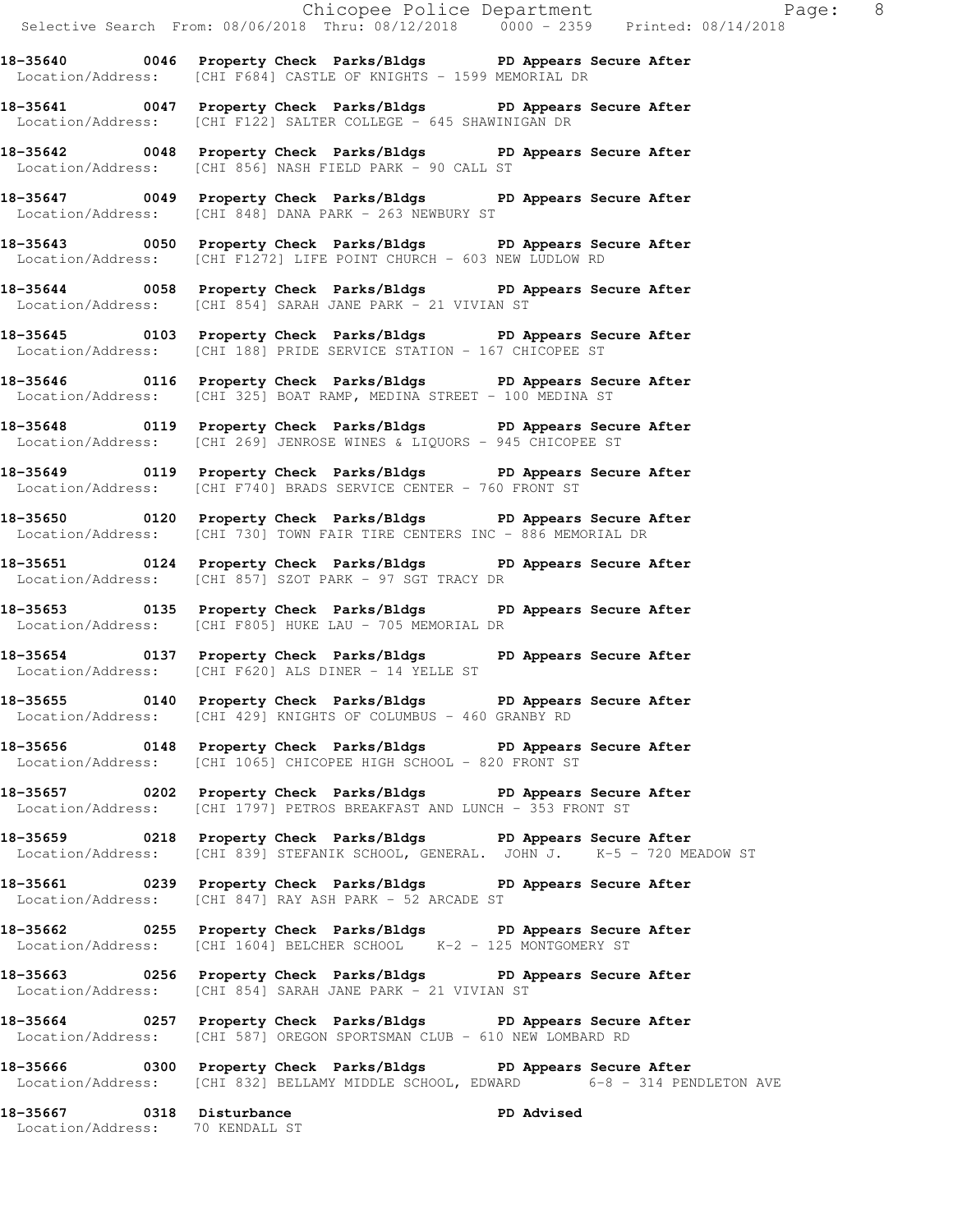**18-35668 0325 Property Check Parks/Bldgs PD Appears Secure After**  Location/Address: [CHI 660] OCEAN STATE JOB LOT - 1451 MEMORIAL DR

**18-35669 0327 Breaking & Entering in progres PD Appears Secure After**  Location/Address: 219 SCHOOL ST

**18-35671 0355 Property Check Parks/Bldgs PD Appears Secure After**  Location/Address: [CHI F734] AMVETS CLUB POST 12 - 754 MONTGOMERY ST

**18-35673 0412 Property Check Parks/Bldgs PD Appears Secure After**  Location/Address: [CHI F343] CABOTVILLE INDUSTRIAL PARK - 165 FRONT ST

**18-35674 0416 Property Check Parks/Bldgs PD Appears Secure After**  Location/Address: [CHI 853] WISNIOWSKI PARK - 14 SPRUCE ST

**18-35675 0420 Property Check Parks/Bldgs PD Appears Secure After**  Location/Address: [CHI 563] RITE AID PHARMACY - 577 MEADOW ST

**18-35676 0420 Property Check Parks/Bldgs PD Appears Secure After**  Location/Address: [CHI F1442] GOOD DOG SPOT - 35 N CHICOPEE ST

**18-35677 0423 Property Check Parks/Bldgs PD Appears Secure After**  Location/Address: [CHI 1530] VALLEY WEST SCHOOL - 269 MOORE ST

**18-35678 0436 Property Check Parks/Bldgs PD Appears Secure After**  Location/Address: [CHI 841] SZETELA EARLY CHILDHOOD SCHOOL - 66 MACEK DR

**18-35680 0556 Assist Ambulance PD Assist Given**  Location/Address: 26 DALLAIRE AVE Apt. #1

**18-35683 0617 Property Check Parks/Bldgs PD Appears Secure After**  Location/Address: 187 PROSPECT ST

**18-35686 0640 Property Check Parks/Bldgs PD Appears Secure After**  Location/Address: [CHI 105] LIQUORSHED - 1345 BURNETT RD

**18-35687 0658 Motor Vehicle Stop PD Advised**  Location/Address: 98 CHICOPEE ST

**18-35689 0735 Assist Ambulance PD Assist Given**  Location/Address: [CHI F1191] BURY APARTMENTS - 339 EAST MAIN ST Apt. #D

**18-35693 0814 Property Check Parks/Bldgs PD Appears Secure After**  Location/Address: [CHI 166] GROSSMANS BARGAIN OUTLET - 1956 MEMORIAL DR

18-35694 0822 Animal Complaint **PD Complaint Taken Care** Location/Address: [CHI 1065] CHICOPEE HIGH SCHOOL - 820 FRONT ST

**18-35696 0835 Property Check Parks/Bldgs PD Appears Secure After**  Location/Address: [CHI 594] WESTOVER METROPOLITAN AIRPORT - 255 PADGETTE ST

**18-35698 0839 Breaking & Entering-Report PD Report Made**  Location/Address: 60 EDNSONS CT

**18-35697 0840 Motor Vehicle Stop PD Advised**  Location/Address: 4 CHERRYVALE ST

**18-35700 0843 Disabled Motor Vehicle PD Assist Given**  Location/Address: [CHI F335] PAUL BUNYANS FARM & NURSERY - 500 FULLER RD

**18-35701 0844 Motor Vehicle Stop PD M/V Citation Issued**  Location/Address: [CHI 359] AMERICAN LEGION POST 438, FAIRVIEW - 292 NEW LUDLOW RD

**18-35702 0849 Crash Property Damage PD Report Made**  Location/Address: 3 MONTGOMERY ST @ 120 MEMORIAL DR

**18-35703 0914 Property Check Parks/Bldgs PD Appears Secure After**  Location/Address: [CHI F122] SALTER COLLEGE - 645 SHAWINIGAN DR

**18-35704 0931 Property Check Parks/Bldgs PD Appears Secure After**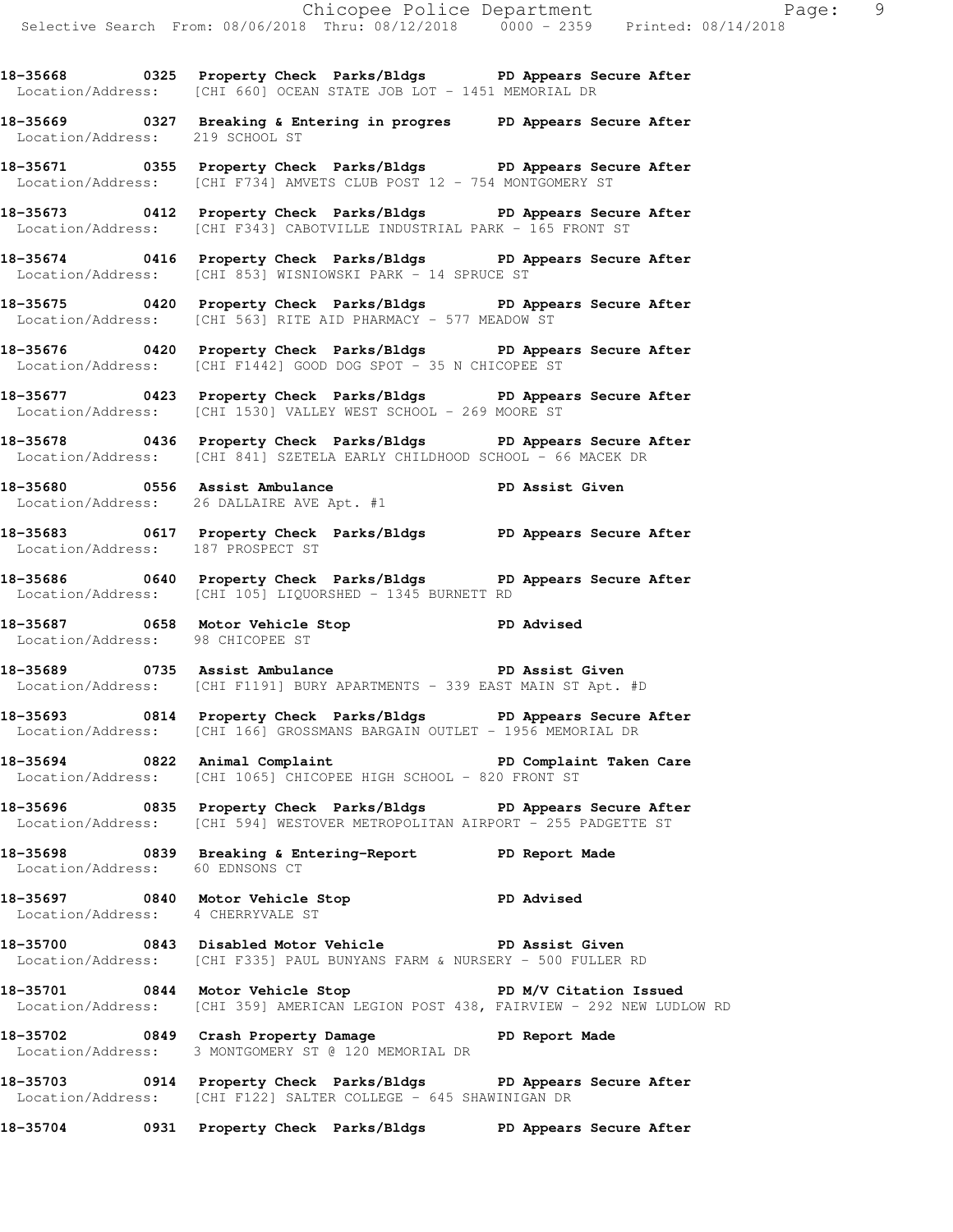|                                |                                                                                                                                                  | Chicopee Police Department<br>Selective Search From: 08/06/2018 Thru: 08/12/2018 0000 - 2359 Printed: 08/14/2018 |
|--------------------------------|--------------------------------------------------------------------------------------------------------------------------------------------------|------------------------------------------------------------------------------------------------------------------|
|                                | Location/Address: [CHI 68] AMF LANES CHICOPEE - 291 BURNETT RD                                                                                   |                                                                                                                  |
|                                | 18-35705 0932 Property Check Parks/Bldgs PD Appears Secure After<br>Location/Address: [CHI 840] STREIBER SCHOOL, HUGH SCOTT K-5 - 40 STREIBER DR |                                                                                                                  |
|                                | 18-35706 0951 CHECK THE WELL BEING PD Report Made<br>Location/Address: 83 BUCKLEY BLVD Apt. #2ND                                                 |                                                                                                                  |
|                                | 18-35707 1000 Property Check Parks/Bldgs PD Appears Secure After<br>Location/Address: [CHI F89] CHICOPEE COUNTRY CLUB PRO-SHOP - 1290 BURNETT RD |                                                                                                                  |
|                                | 18-35708 1006 Property Check Parks/Bldgs PD Appears Secure After<br>Location/Address: [CHI 92] CHICOPEE CHLORINATION PLANT - 1356 BURNETT RD     |                                                                                                                  |
|                                | 18-35709 1018 Property Check Parks/Bldgs PD Appears Secure After<br>Location/Address: [CHI 1893] WILLIAMS PARK - 880 BURNETT RD                  |                                                                                                                  |
|                                | 18-35710 1032 Trespasser/Trespassing PD Report Made Location/Address: 1240 MONTGOMERY ST                                                         |                                                                                                                  |
|                                | 18-35712 1101 Unwanted Party/Undesirable PD Advised<br>Location/Address: [CHI 1498] HONEYLAND FARMS - 206 NEWBURY ST                             |                                                                                                                  |
|                                | 18-35713 1112 Animal Complaint 1998 PD Complaint Taken Care<br>Location/Address: [CHI 1206] FREEDOM CREDIT UNION - 1976 MEMORIAL DR              |                                                                                                                  |
|                                | 18-35715 1126 CHECK THE WELL BEING * Could not Locate<br>Location/Address: [CHI 1196] SHELL - 95 WEST ST                                         |                                                                                                                  |
|                                | 18-35717 1145 Crash Property Damage No Report Necessary<br>Location/Address: [CHI 938] HOME DEPOT - 655 MEMORIAL DR                              |                                                                                                                  |
|                                | 18-35720 1208 CHECK THE WELL BEING PD Complaint Taken Care<br>Location/Address: [CHI F368] 274 FRONT ST                                          |                                                                                                                  |
|                                | 18-35721 1211 CHECK THE WELL BEING PD Complaint Taken Care<br>Location/Address: 83 BUCKLEY BLVD Apt. #2FL                                        |                                                                                                                  |
|                                | 18-35723 1237 Animal Complaint * Could not Locate<br>Location/Address: [CHI 919] BIG Y WORLD CLASS MARKETS - 650 MEMORIAL DR                     |                                                                                                                  |
|                                | 18-35724 1242 Assault & Battery Complaint PD Report Made<br>Location/Address: [CHI 444] WESTOVER TRAILER PARK - 1246 GRANBY RD Apt. #21          |                                                                                                                  |
|                                | 18-35725 1246 Traffic/Parking Complaint PD Advised<br>Location/Address: 108 MEETINGHOUSE RD @ 1 ROBINSON DR                                      |                                                                                                                  |
|                                | 18-35728 1252 Unwanted Party/Undesirable PD Advised<br>Location/Address: [CHI F621] FAMILY DOLLAR - 209 EXCHANGE ST                              |                                                                                                                  |
|                                | 18-35730 1254 Public Service <b>18-35730</b> PD Assist Given<br>Location/Address: MEMORIAL DR @ MASS TURNPIKE/EXIT 5-STA1                        |                                                                                                                  |
| Location/Address: 79 NEWELL ST | 18-35732 1310 Larceny Complaint Past PD Report Made                                                                                              |                                                                                                                  |
|                                | 18-35734 1315 Crash Property Damage No Report Necessary<br>Location/Address: 892 GRANBY RD @ 427 GRATTAN ST                                      |                                                                                                                  |
|                                | 18-35733 1316 Property Check Parks/Bldgs PD Appears Secure After<br>Location/Address: [CHI 299] PRESTON PARK - 50 ACCESS RD                      |                                                                                                                  |
|                                | 18-35735 1329 Property Check Parks/Bldgs PD Appears Secure After<br>Location/Address: [CHI F621] FAMILY DOLLAR - 209 EXCHANGE ST                 |                                                                                                                  |
|                                | 18-35738 1335 Crash Personal Injury 18-35738 PD Report Made<br>Location/Address: 137 ARCADE ST @ 555 MCKINSTRY AVE                               |                                                                                                                  |
|                                | 18-35740 1346 Disabled Motor Vehicle PD Complaint Taken Care<br>Location/Address: [CHI 647] BURGER KING - 1284 MEMORIAL DR                       |                                                                                                                  |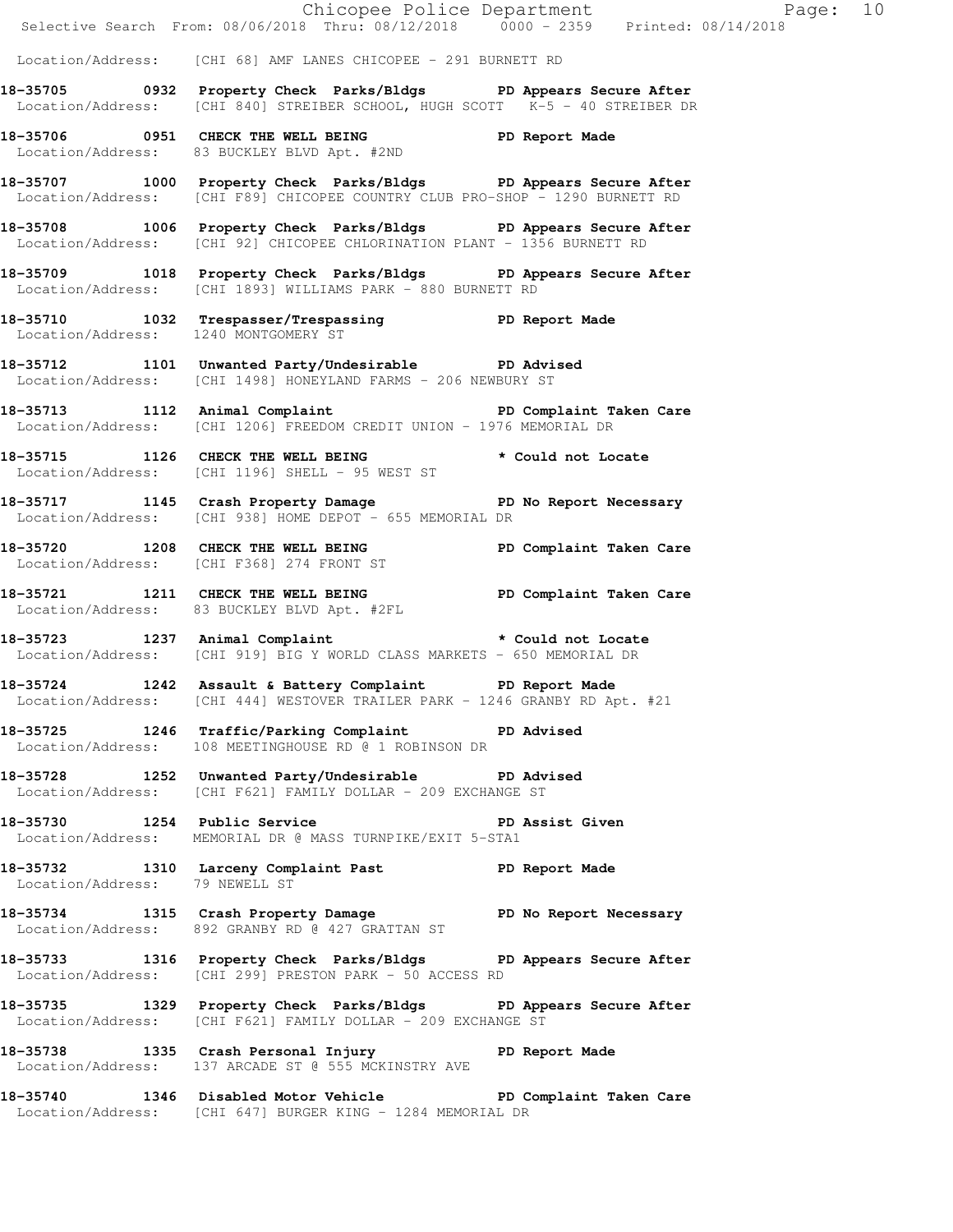|                                      |                                                                                                                                                                  | Chicopee Police Department<br>Selective Search From: 08/06/2018 Thru: 08/12/2018 0000 - 2359 Printed: 08/14/2018 |
|--------------------------------------|------------------------------------------------------------------------------------------------------------------------------------------------------------------|------------------------------------------------------------------------------------------------------------------|
| Location/Address: 2 DWIGHT CT        | 18-35742 1421 Service of a Summons * Could not Locate                                                                                                            |                                                                                                                  |
| Location/Address: 197 BRIDLE PATH RD | 18-35743 1424 Abandoned 911 Call * Could not Locate                                                                                                              |                                                                                                                  |
| Location/Address: 14 ABBEY ST        | 18-35744 1434 Drug Overdose National PD Report Made                                                                                                              |                                                                                                                  |
|                                      | 18-35746 1444 Recovered Stolen M/V L/P PD Complaint Taken Care<br>Location/Address: [CHI 426] ARBORS (THE) AT CHICOPEE - 929 MEMORIAL DR                         |                                                                                                                  |
|                                      | 18-35747 1500 Property Check Parks/Bldgs PD Appears Secure After<br>Location/Address: [CHI F1569] OREGAN SRPOTSMAN CLUB - 610 LOMBARD RD                         |                                                                                                                  |
|                                      | 18-35748 1506 Property Check Parks/Bldgs PD Appears Secure After<br>Location/Address: [CHI 86] FOOD BAG - 947 BURNETT RD                                         |                                                                                                                  |
| Location/Address: 516 CHICOPEE ST    | 18-35749 1509 Unwanted Party/Undesirable PD Advised                                                                                                              |                                                                                                                  |
| Location/Address: SPRINGFIELD ST     | 18-35750 1534 Disabled Motor Vehicle PD Assist Given                                                                                                             |                                                                                                                  |
| Location/Address: 664 CHICOPEE ST    | 18-35751 1601 Custody/Probate PD Advised                                                                                                                         |                                                                                                                  |
| Location/Address: 110 CHURCH ST      | 18-35753 1614 Morals Complaint 18-35753                                                                                                                          |                                                                                                                  |
|                                      | 18-35754 1615 Section 12/Crisis 20 PD Report Made<br>Location/Address: [CHI 39] MAC ARTHUR TERRACE APARTMENTS - 70 BROADWAY Apt. #122                            |                                                                                                                  |
|                                      | 18-35756 1627 Section 12/Crisis 3 PD Assist Given<br>Location/Address: [CHI 834] BOWE SCHOOL, PATRICK E. K-5 - 115 HAMPDEN ST                                    |                                                                                                                  |
| 18-35763 1636 Public Service         | Location/Address: AREA OF - 140 SKEELE ST                                                                                                                        | * Could not Locate                                                                                               |
|                                      | 18-35759 1700 Property Check Parks/Bldgs PD Appears Secure After<br>Location/Address: [CHI 856] NASH FIELD PARK - 90 CALL ST                                     |                                                                                                                  |
|                                      | 18-35761 1720 Crash Property Damage No Report Necessary<br>Location/Address: [CHI F337] WHITE EAGLE LIQUORS - 620 FULLER RD                                      |                                                                                                                  |
| Location/Address: 397 FRONT ST       | 18-35764 1734 Abandoned/Found Property PD Report Made                                                                                                            |                                                                                                                  |
| Location/Address: 921 MCKINSTRY AVE  | 18-35765 1748 Malicious Damage-Past PD Report Made                                                                                                               |                                                                                                                  |
|                                      | 18-35767 1837 Crash Personal Injury No Report Necessary<br>Location/Address: [CHI 511] BAYSTATE RUG DIST. - 671 GRATTAN ST                                       |                                                                                                                  |
| Location/Address: 68 BERNARD ST      | 18-35769 1918 Assist Fire Department PD Complaint Taken Care                                                                                                     |                                                                                                                  |
|                                      | 18-35772 1947 Abandoned 911 Call <b>the absolute of the State of State</b> 35772<br>Location/Address: [CHI 153] CHICOPEE SAVINGS BANK MAIN BRANCH - 70 CENTER ST |                                                                                                                  |
|                                      | 18-35773 1951 Drug/Narcotic Activity 18-35773<br>Location/Address: [CHI 839] STEFANIK SCHOOL, GENERAL. JOHN J. K-5 - 720 MEADOW ST                               |                                                                                                                  |
|                                      | 18-35778 2042 Motor Vehicle Stop New PD Assist Given<br>Location/Address: 145 GROVE ST @ 131 CHURCH ST                                                           |                                                                                                                  |
|                                      | 18-35779 2042 Traffic/Parking Complaint PD Complaint Taken Care<br>Location/Address: 20 ERLINE ST Apt. #2FL                                                      |                                                                                                                  |
| Location/Address: 68 BERNARD ST      | 18-35780 2048 Crash Property Damage 35780 PD Report Made                                                                                                         |                                                                                                                  |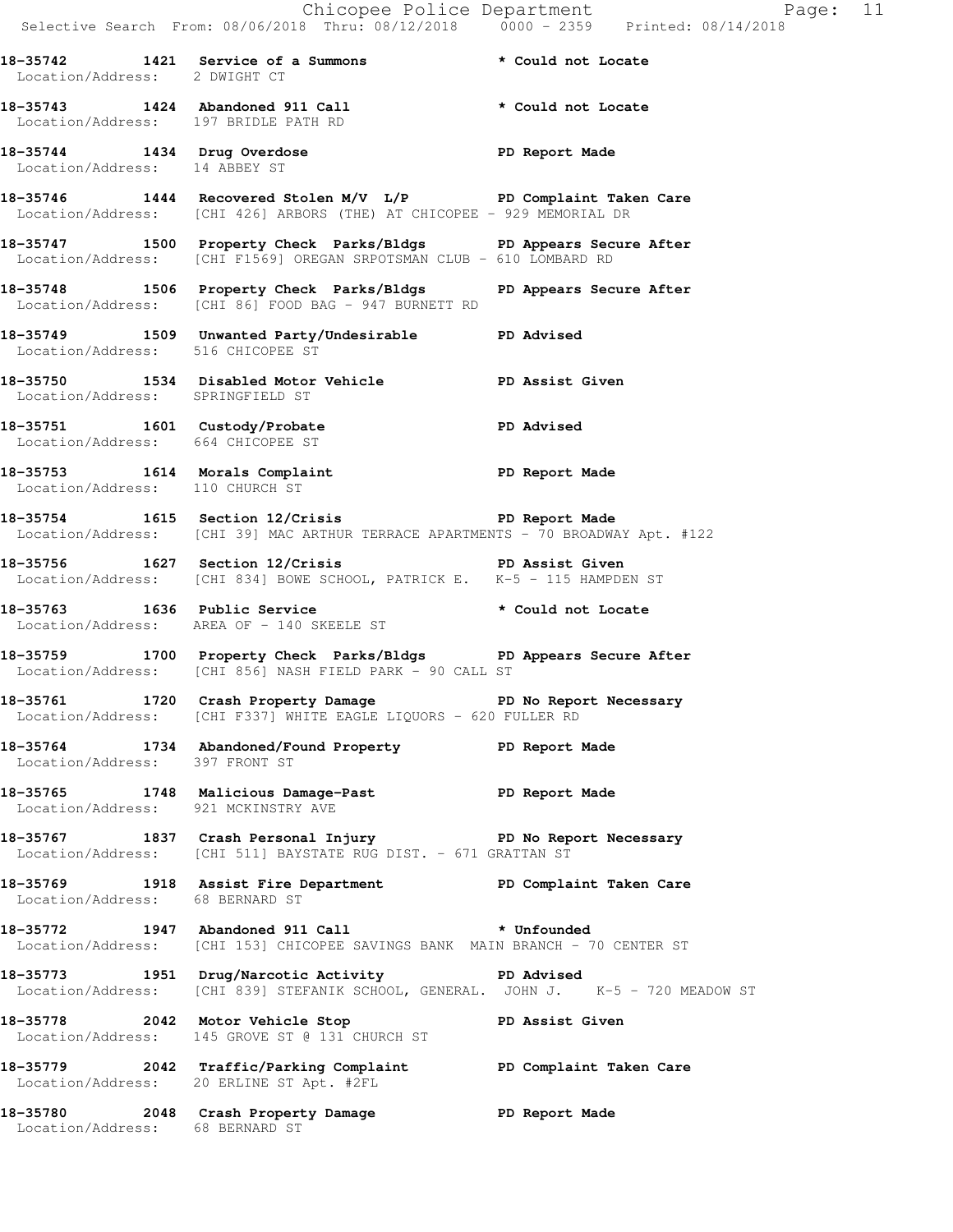**18-35783 2150 Section 12/Crisis PD Report Made**  Location/Address: 16 ABBEY ST Apt. #1FL **18-35784 2151 Assist Ambulance PD Assist Given** 

**18-35786 2154 Crash Property Damage PD No Report Necessary**  Location/Address: [CHI F621] FAMILY DOLLAR - 209 EXCHANGE ST

**18-35791 2243 Suspicious Person/Activity \* Unfounded**  Location/Address: 14 ALVORD AVE

**18-35794 2328 Unwanted Party/Undesirable PD Advised**  Location/Address: [CHI 276] SUNOCO A PLUS MINI MART - 1031 CHICOPEE ST

**18-35795 2352 CHECK THE WELL BEING \* Could not Locate**  Location/Address: [CHI 636] DENNYS - 467 MEMORIAL DR

# **For Date: 08/08/2018 - Wednesday**

Location/Address: 189 CASEY DR

**18-35798 0015 Juvenile Complaint \* Could not Locate**  Location/Address: BY THE SHELL GAS STATION - CENTER ST

**18-35799 0025 Property Check Parks/Bldgs PD Appears Secure After**  Location/Address: [CHI 276] SUNOCO A PLUS MINI MART - 1031 CHICOPEE ST

**18-35801 0030 Property Check Parks/Bldgs PD Appears Secure After**  Location/Address: [CHI 856] NASH FIELD PARK - 90 CALL ST

**18-35802 0032 Property Check Parks/Bldgs PD Appears Secure After**  Location/Address: [CHI F122] SALTER COLLEGE - 645 SHAWINIGAN DR

**18-35803 0033 Property Check Parks/Bldgs PD Appears Secure After**  Location/Address: [CHI F207] WESTOVER SUPER MART - 1782 WESTOVER RD

**18-35804 0035 Property Check Parks/Bldgs PD Appears Secure After**  Location/Address: [CHI 857] SZOT PARK - 97 SGT TRACY DR

**18-35805 0038 Property Check Parks/Bldgs PD Appears Secure After**  Location/Address: [CHI 429] KNIGHTS OF COLUMBUS - 460 GRANBY RD

**18-35806 0039 Property Check Parks/Bldgs PD Appears Secure After**  Location/Address: [CHI 1065] CHICOPEE HIGH SCHOOL - 820 FRONT ST

**18-35808 0055 Property Check Parks/Bldgs PD Appears Secure After**  Location/Address: [CHI 849] RIVERS PARK - 19 ALDEN ST

**18-35809 0056 Property Check Parks/Bldgs PD Appears Secure After**  Location/Address: [CHI 854] SARAH JANE PARK - 21 VIVIAN ST

**18-35810 0059 Property Check Parks/Bldgs PD Appears Secure After**  Location/Address: [CHI 850] LINCOLN GROVE - PARK - 224 BROADWAY

**18-35811 0107 Property Check Parks/Bldgs PD Appears Secure After**  Location/Address: [CHI 848] DANA PARK - 263 NEWBURY ST

**18-35812 0108 Property Check Parks/Bldgs PD Appears Secure After**  Location/Address: [CHI 1857] GNOWS PLACE - 1747 WESTOVER RD

**18-35815 0109 Property Check Parks/Bldgs PD Appears Secure After**  Location/Address: [CHI 73] PRIDE CONVENIENCE - 363 BURNETT RD

**18-35813 0110 Property Check Parks/Bldgs PD Appears Secure After**  Location/Address: [CHI F620] ALS DINER - 14 YELLE ST

**18-35814 0110 Property Check Parks/Bldgs PD Appears Secure After**  Location/Address: [CHI 425] ELKS, FRATERNAL ORDERS OF - 431 GRANBY RD

**18-35816 0111 Property Check Parks/Bldgs PD Appears Secure After**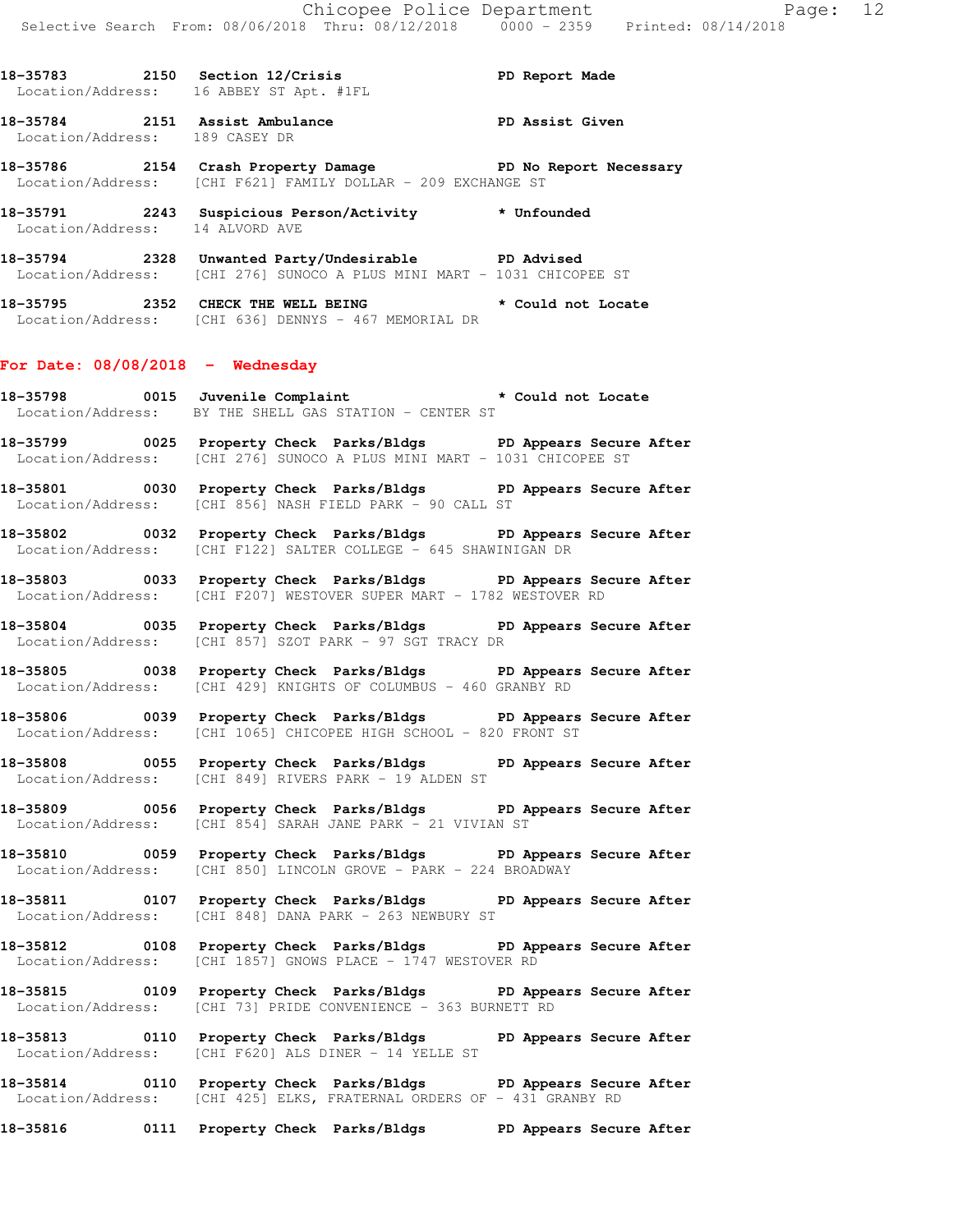|                                 |                                                                                                                                                    | Chicopee Police Department<br>Selective Search From: 08/06/2018 Thru: 08/12/2018 0000 - 2359 Printed: 08/14/2018 |  |
|---------------------------------|----------------------------------------------------------------------------------------------------------------------------------------------------|------------------------------------------------------------------------------------------------------------------|--|
|                                 |                                                                                                                                                    |                                                                                                                  |  |
|                                 | Location/Address: [CHI F470] CANA KOREAN RESTAURANT - 159 GROVE ST                                                                                 |                                                                                                                  |  |
|                                 | 18-35817 0115 Assist Ambulance No PD Assist Given<br>Location/Address: [CHI F860] MASON MANOR LLC - 265 NEW LUDLOW RD Apt. #B6                     |                                                                                                                  |  |
|                                 | 18-35819 0123 Property Check Parks/Bldgs PD Appears Secure After<br>Location/Address: [CHI 105] LIQUORSHED - 1345 BURNETT RD                       |                                                                                                                  |  |
|                                 | 18-35820 0127 Motor Vehicle Stop 50 PD Advised<br>Location/Address: [CHI 574] PRIDE - 27 MONTGOMERY ST                                             |                                                                                                                  |  |
|                                 | 18-35821 0136 Property Check Parks/Bldgs PD Appears Secure After<br>Location/Address: [CHI 1027] DUNKIN DONUTS - 820 MEMORIAL DR                   |                                                                                                                  |  |
|                                 | 18-35822 0139 Property Check Parks/Bldgs PD Appears Secure After<br>Location/Address: [CHI 587] OREGON SPORTSMAN CLUB - 610 NEW LOMBARD RD         |                                                                                                                  |  |
|                                 | 18-35823 0147 Motor Vehicle Stop PD M/V Citation Issued<br>Location/Address: 303 FAIRVIEW AVE                                                      |                                                                                                                  |  |
|                                 | 18-35824 0147 Motor Vehicle Stop PD Citation/Warning Issu<br>Location/Address: 480 EAST ST @ 15 LACHINE ST                                         |                                                                                                                  |  |
|                                 | 18-35825 0148 Property Check Parks/Bldgs PD Appears Secure After<br>Location/Address: [CHI 847] RAY ASH PARK - 52 ARCADE ST                        |                                                                                                                  |  |
|                                 | 18-35826 0148 Property Check Parks/Bldgs PD Appears Secure After<br>Location/Address: [CHI F1442] GOOD DOG SPOT - 35 N CHICOPEE ST                 |                                                                                                                  |  |
|                                 | 18-35827 0148 Property Check Parks/Bldgs PD Appears Secure After<br>Location/Address: [CHI 188] PRIDE SERVICE STATION - 167 CHICOPEE ST            |                                                                                                                  |  |
|                                 | 18-35828 0157 Property Check Parks/Bldgs PD Appears Secure After<br>Location/Address: [CHI 334] CHICOPEE MOOSE FAMILY CENTER - 244 FULLER RD       |                                                                                                                  |  |
| Location/Address: 395 GRANBY RD | 18-35829 0201 Motor Vehicle Stop N/V Citation Issued                                                                                               |                                                                                                                  |  |
|                                 | 18-35830 0214 Property Check Parks/Bldgs PD Appears Secure After<br>Location/Address: [CHI 1196] SHELL - 95 WEST ST                                |                                                                                                                  |  |
|                                 | 18-35832 0217 Property Check Parks/Bldgs PD Appears Secure After<br>Location/Address: [CHI 74] CHICOPEE SAVINGS BANK - 435 BURNETT RD              |                                                                                                                  |  |
|                                 | 18-35831 0219 Property Check Parks/Bldgs PD Appears Secure After<br>Location/Address: [CHI 563] RITE AID PHARMACY - 577 MEADOW ST                  |                                                                                                                  |  |
|                                 | 18-35833 0221 Property Check Parks/Bldgs PD Appears Secure After<br>Location/Address: [CHI 398] AMERICAN LEGION POST 275 - 41 ROBBINS RD           |                                                                                                                  |  |
|                                 | 18-35834 0224 Property Check Parks/Bldgs PD Appears Secure After<br>Location/Address: [CHI 980] SHOP SMART CONVENIENCE STORE INC. - 659 GRATTAN ST |                                                                                                                  |  |
|                                 | 18-35836 0231 Property Check Parks/Bldgs PD Appears Secure After                                                                                   | Location/Address: [CHI F641] WENDYS OLD FASHIONED HAMBURGERS AREA OFFICE - 786 MEMORIAL DR                       |  |
|                                 | 18-35837 0251 Property Check Parks/Bldgs PD Appears Secure After<br>Location/Address: [CHI F558] BOYS & GIRLS CLUB OF CHICOPEE - 580 MEADOW ST     |                                                                                                                  |  |
|                                 | 18-35838 0302 Property Check Parks/Bldgs PD Appears Secure After<br>Location/Address: [CHI 178] BASICS PLUS MINI MART - 190 EAST ST                |                                                                                                                  |  |
| Location/Address: BUSH AVE      | 18-35839 0302 Property Check Parks/Bldgs PD Appears Secure After                                                                                   |                                                                                                                  |  |
|                                 | 18-35840 0307 Property Check Parks/Bldgs PD Appears Secure After<br>Location/Address: [CHI F1328] GALLAGHER OLDE FASHIONED SERVICE - 560 EAST ST   |                                                                                                                  |  |
|                                 | 18-35841 0435 Property Check Parks/Bldgs PD Appears Secure After<br>Location/Address: [CHI 566] SAM'S FOOD STORES (SUNOCO) - 810 MEADOW ST         |                                                                                                                  |  |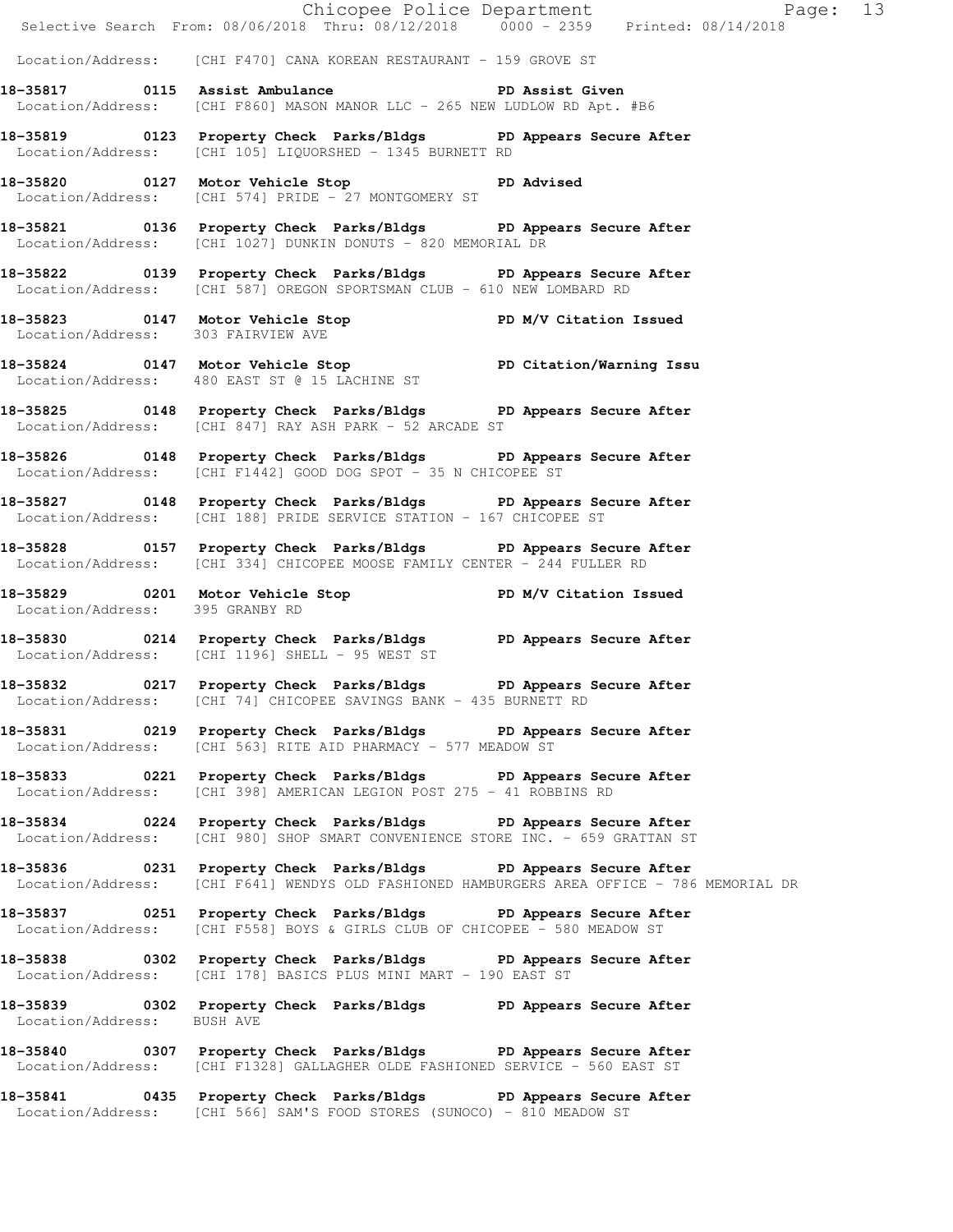|                                    |                                                                                                                                                          | Chicopee Police Department<br>Selective Search From: 08/06/2018 Thru: 08/12/2018 0000 - 2359 Printed: 08/14/2018 |  |
|------------------------------------|----------------------------------------------------------------------------------------------------------------------------------------------------------|------------------------------------------------------------------------------------------------------------------|--|
|                                    | 18-35842 0439 Assist Ambulance New PD Assist Given<br>Location/Address: [CHI 561] POLEP, J. DISTR SERVICES - 705 MEADOW ST                               |                                                                                                                  |  |
|                                    | 18-35844 0445 Property Check Parks/Bldgs PD Appears Secure After                                                                                         | Location/Address: [CHI 832] BELLAMY MIDDLE SCHOOL, EDWARD 6-8 - 314 PENDLETON AVE                                |  |
|                                    | 18-35845 0456 Property Check Parks/Bldgs PD Appears Secure After<br>Location/Address: [CHI 574] PRIDE - 27 MONTGOMERY ST                                 |                                                                                                                  |  |
|                                    | 18-35846 0458 Property Check Parks/Bldgs PD Appears Secure After<br>Location/Address: [CHI 1027] DUNKIN DONUTS - 820 MEMORIAL DR                         |                                                                                                                  |  |
|                                    | 18-35847 0503 Property Check Parks/Bldgs PD Appears Secure After<br>Location/Address: [CHI F1150] CHICOPEE COMPREHENSIVE HIGH SCHOOL - 617 MONTGOMERY ST |                                                                                                                  |  |
|                                    | 18-35848 0512 Property Check Parks/Bldgs PD Appears Secure After<br>Location/Address: [CHI F1272] LIFE POINT CHURCH - 603 NEW LUDLOW RD                  |                                                                                                                  |  |
| Location/Address: SILVIN RD        | 18-35849 		 0514 Suspicious Person/Activity 		 PD Complaint Taken Care                                                                                   |                                                                                                                  |  |
|                                    | 18-35851 0533 Property Check Parks/Bldgs PD Appears Secure After<br>Location/Address: [CHI 1714] UNION MART-2 - 457 GRANBY RD                            |                                                                                                                  |  |
|                                    | 18-35852 0536 Assist Ambulance PD Assist Given<br>Location/Address: 198 CHICOPEE ST Apt. #2                                                              |                                                                                                                  |  |
|                                    | 18-35853 0549 Property Check Parks/Bldgs PD Appears Secure After<br>Location/Address: [CHI F122] SALTER COLLEGE - 645 SHAWINIGAN DR                      |                                                                                                                  |  |
| Location/Address: 187 PROSPECT ST  | 18-35854 0557 Property Check Parks/Bldgs PD Appears Secure After                                                                                         |                                                                                                                  |  |
|                                    | 18-35855 0602 Property Check Parks/Bldgs PD Appears Secure After<br>Location/Address: [CHI 325] BOAT RAMP, MEDINA STREET - 100 MEDINA ST                 |                                                                                                                  |  |
| Location/Address: PLEASANTVIEW AVE | -<br>18-35856              0605    Traffic Assignment                          PD Complaint Taken Care                                                   |                                                                                                                  |  |
|                                    | 18-35857 0623 Motor Vehicle Stop PD M/V Citation Issued<br>Location/Address: 497 GRANBY RD @ 15 SUNFLOWER AVE                                            |                                                                                                                  |  |
|                                    | 18-35858 0644 Motor Vehicle Stop New PD Citation/Warning Issu                                                                                            | Location/Address: [CHI F641] WENDYS OLD FASHIONED HAMBURGERS AREA OFFICE - 786 MEMORIAL DR                       |  |
| Location/Address: 481 BURNETT RD   | 18-35859 0648 Motor Vehicle Stop 35859 PD Advised                                                                                                        |                                                                                                                  |  |
| Location/Address: 55 WESTPORT DR   | 18-35860 0652 Public Service 20 PD Complaint Taken Care                                                                                                  |                                                                                                                  |  |
| Location/Address: 39 KURTZ ST      | 18-35861 0659 Breaking & Entering-Report 10 PD Report Made                                                                                               |                                                                                                                  |  |
|                                    | 18-35862 0701 Disabled Motor Vehicle PD Complaint Taken Care<br>Location/Address: [CHI F1342] CVS PHARMACY - 235 CENTER ST                               |                                                                                                                  |  |
|                                    | 18-35863 0708 Motor Vehicle Stop 5 PD Citation/Warning Issu<br>Location/Address: [CHI 1585] MIDAS MUFFLER - 704 MEMORIAL DR                              |                                                                                                                  |  |
| Location/Address: WESTERN AVE      | 18-35864 0711 Motor Vehicle Stop N/V Citation Issued                                                                                                     |                                                                                                                  |  |
| Location/Address: PLEASANTVIEW AVE | 18-35866 0724 Traffic Assignment New PD Complaint Taken Care                                                                                             |                                                                                                                  |  |
|                                    | 18-35867 0732 Public Service 20 PD Transport Complete<br>Location/Address: [CHI F825] MASS TRIAL COURT [CHICOPEE] - 30 CHURCH ST                         |                                                                                                                  |  |
|                                    | 18-35871 0817 CHECK THE WELL BEING * False Alarm Location/Address: 20 DONLYN DR                                                                          |                                                                                                                  |  |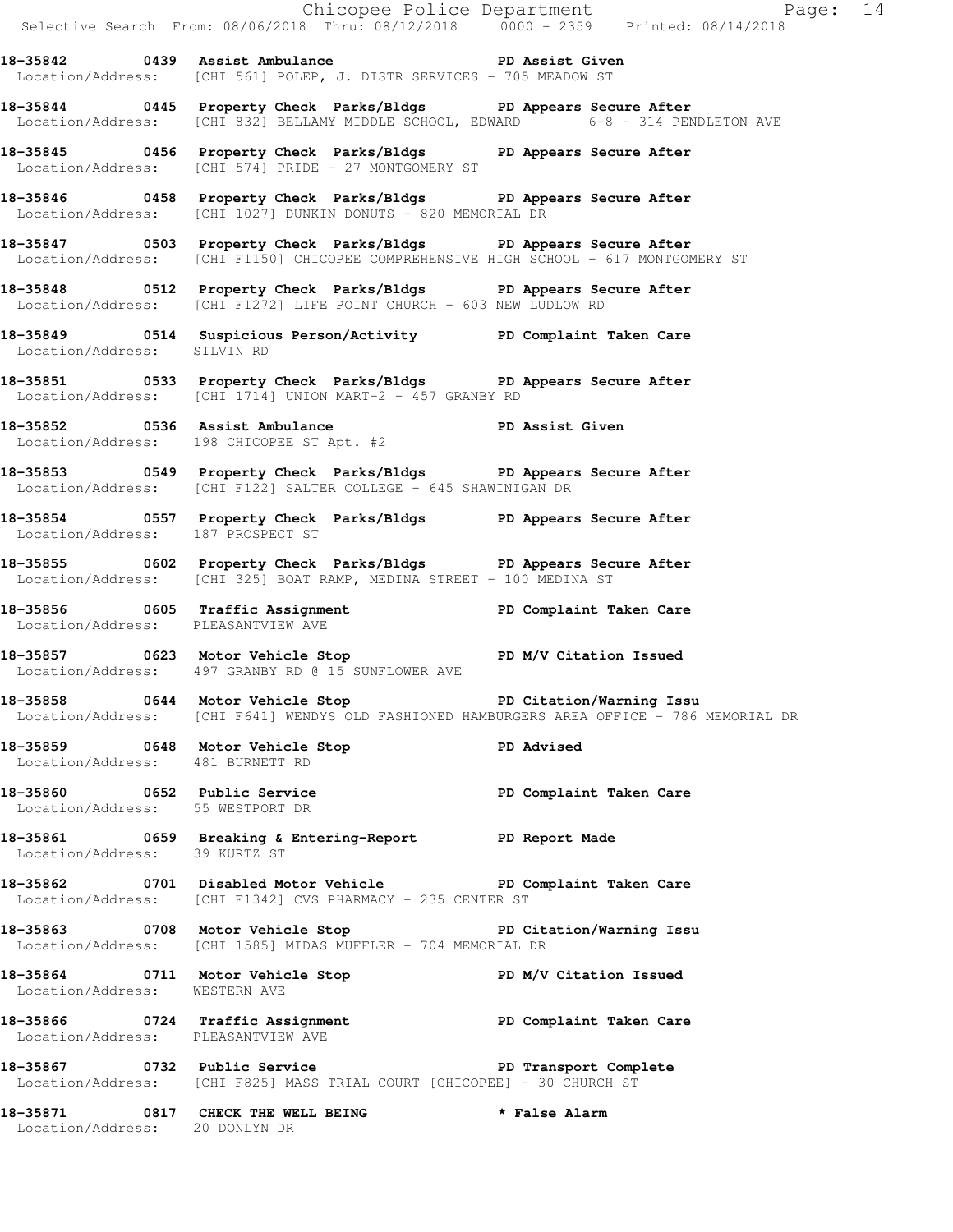**18-35873 0831 Property Check Parks/Bldgs PD Appears Secure After**  Location/Address: [CHI 660] OCEAN STATE JOB LOT- PLAZA - 1451 MEMORIAL DR

**18-35875 0856 Property Check Parks/Bldgs PD Appears Secure After**  Location/Address: [CHI 334] CHICOPEE MOOSE FAMILY CENTER - 244 FULLER RD

**18-35876 0858 Traffic Assignment PD Complaint Taken Care**  Location/Address: PLEASANTVIEW AVE

**18-35877 0927 Breaking & Entering-Report PD Report Made**  Location/Address: 201 POPLAR ST

**18-35878 0939 Property Check Parks/Bldgs PD Appears Secure After**  Location/Address: [CHI F1150] CHICOPEE COMPREHENSIVE HIGH SCHOOL - 617 MONTGOMERY ST

**18-35884 0951 Assist Ambulance PD Assist Given**  Location/Address: [CHI 1889] MED EXPRESS - 1505 MEMORIAL DR

**18-35882 0953 Property Check Parks/Bldgs PD Appears Secure After**  Location/Address: [CHI 334] CHICOPEE MOOSE FAMILY CENTER - 244 FULLER RD

**18-35883 0953 Traffic/Parking Complaint PD Complaint Taken Care**  Location/Address: [CHI 235] COLONIAL CAFE INC - 550 CHICOPEE ST

**18-35886 0957 Trespasser/Trespassing PD Complaint Taken Care**  Location/Address: [CHI F1508] 597 CHICOPEE ST - 597 CHICOPEE ST

**18-35887 1001 Service of a Summons PD Not Served**  Location/Address: 33 ALVORD AVE Apt. #3

**18-35888 1004 Property Check Parks/Bldgs PD Appears Secure After**  Location/Address: [CHI F1372] CHICOPEE MARKET PLACE [ OWNER] - 601 MEMORIAL DR

**18-35889 1005 Property Check Parks/Bldgs PD Appears Secure After**  Location/Address: [CHI F621] FAMILY DOLLAR - 209 EXCHANGE ST

**18-35890 1016 Identity Fraud/Theft PD Report Made**  Location/Address: 162 EAST MAIN ST

**18-35892 1022 Property Check Parks/Bldgs PD Appears Secure After**  Location/Address: [CHI F122] SALTER COLLEGE - 645 SHAWINIGAN DR

**18-35893 1026 Assault & Battery Complaint PD Report Made**  Location/Address: [CHI F641] WENDYS OLD FASHIONED HAMBURGERS AREA OFFICE - 786 MEMORIAL DR

18-35894 1032 Motor Vehicle Stop **PD** Advised Location/Address: 627 GRATTAN ST @ 13 EDWARD ST

**18-35895 1033 Property Check Parks/Bldgs PD Appears Secure After**  Location/Address: [CHI 718] CVS 693 - 1616 MEMORIAL DR

**18-35896 1033 Property Check Parks/Bldgs PD Appears Secure After**  Location/Address: [CHI 292] AMERICAN LEGION POST 452 - 43 EXCHANGE ST

**18-35898 1036 Property Check Parks/Bldgs PD Appears Secure After**  Location/Address: [CHI 68] AMF LANES CHICOPEE - 291 BURNETT RD

**18-35899 1037 Public Service PD Complaint Taken Care**  Location/Address: CHICOPEE ST

**18-35900 1049 Property Check Parks/Bldgs PD Appears Secure After**  Location/Address: [CHI 73] PRIDE CONVENIENCE - 363 BURNETT RD

**18-35901 1052 Property Check Parks/Bldgs PD Appears Secure After**  Location/Address: [CHI 86] FOOD BAG - 947 BURNETT RD

**18-35902 1052 Service of a Summons PD Not Served**  Location/Address: [CHI F863] PARTRIDGE HOLLOW APARTMENTS, LLC. - 59 NEW LUDLOW RD Apt. #6B

**18-35903 1059 Property Check Parks/Bldgs PD Appears Secure After**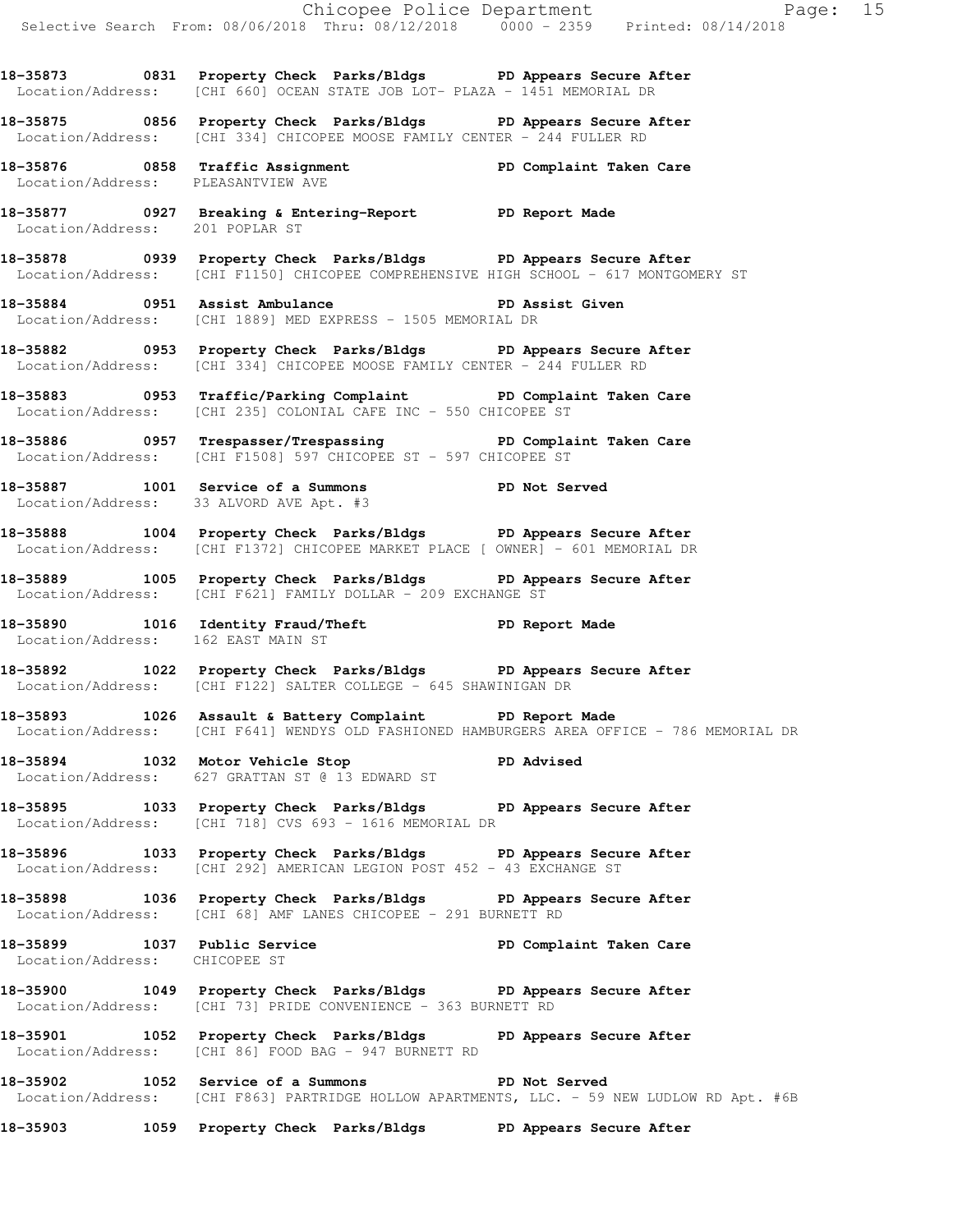|                                       |                                                                                                                                            | Chicopee Police Department<br>Selective Search From: 08/06/2018 Thru: 08/12/2018 0000 - 2359 Printed: 08/14/2018                                              |
|---------------------------------------|--------------------------------------------------------------------------------------------------------------------------------------------|---------------------------------------------------------------------------------------------------------------------------------------------------------------|
|                                       | Location/Address: [CHI 92] CHICOPEE CHLORINATION PLANT - 1356 BURNETT RD                                                                   |                                                                                                                                                               |
| Location/Address: 98 HILTON ST        | 18-35904 1106 Morals Complaint PD Report Made Location/Address: 98 HILTON ST                                                               |                                                                                                                                                               |
| Location/Address: 1640 WESTOVER RD    | 18-35909 1131 Disabled Motor Vehicle PD Complaint Taken Care                                                                               |                                                                                                                                                               |
| Location/Address: 490 CHICOPEE ST     | 18-35912 1152 Crash Property Damage PD Report Made                                                                                         |                                                                                                                                                               |
|                                       | 18-35914 1207 Crash Property Damage PD Advised<br>Location/Address: MEMORIAL DR @ BJ'S WHOLESALE CLUB MALL                                 |                                                                                                                                                               |
| Location/Address: 83 CHURCH ST        | 18-35915 1226 Section 12/Crisis PD Report Made                                                                                             |                                                                                                                                                               |
|                                       |                                                                                                                                            | 18-35917 1229 CHECK THE WELL BEING * Could not Locate<br>Location/Address: [CHI 242] BIRCH PARK PLACE APARTMENTS CHICOPEE HOUSING - 630 CHICOPEE ST Apt. #502 |
| Location/Address: 77 CIRCLE DR        | 18-35918 1245 Assist Ambulance PD Assist Given                                                                                             |                                                                                                                                                               |
|                                       | 18-35920 1305 Motor Vehicle Stop North PD M/V Citation Issued<br>Location/Address: [CHI 334] CHICOPEE MOOSE FAMILY CENTER - 244 FULLER RD  |                                                                                                                                                               |
|                                       | 18-35921 1305 Crash Property Damage PD Report Made<br>Location/Address: [CHI 511] BAYSTATE RUG DIST. - 671 GRATTAN ST                      |                                                                                                                                                               |
|                                       | 18-35923 1307 Assist Other Police Department PD Assisted other Agency<br>Location/Address: 1177 GRATTAN ST @ 135 MEADOW ST                 |                                                                                                                                                               |
|                                       | 18-35927 1328 Crash Property Damage PD Report Made<br>Location/Address: [CHI 842] DUPONT MEM MID SCHOOL, 1ST SGT. KEVIN A. - 650 FRONT ST  |                                                                                                                                                               |
| Location/Address: 110 CHURCH ST       | 18-35928 1347 Identity Fraud/Theft Napple PD Report Made                                                                                   |                                                                                                                                                               |
|                                       | 18-35929 1347 Trespasser/Trespassing PD Arrest Made<br>Location/Address: [CHI 156] CENTER CLEANERS - 82 CENTER ST                          |                                                                                                                                                               |
|                                       | 18-35932 1408 Crash Personal Injury PD Report Made<br>Location/Address: [CHI F659] UNIQUE MOTORS - 1021 MEMORIAL DR                        |                                                                                                                                                               |
|                                       | 18-35933 1410 Crash Personal Injury PD Report Made<br>Location/Address: 876 CHICOPEE ST @ 13 ADAMS ST                                      |                                                                                                                                                               |
|                                       | 18-35935 1414 Motor Vehicle Stop PD M/V Citation Issued<br>Location/Address: 490 FRONT ST @ 21 ORCHARD ST                                  |                                                                                                                                                               |
|                                       | 18-35938 1437 Stolen M/V L/P Report PD Criminal Complaint Re<br>Location/Address: [CHI F1587] ENTERPRISE RENT-A-CAR & TRUCK - 70 FULLER RD |                                                                                                                                                               |
|                                       | 18-35941 1452 Unwanted Party/Undesirable * Could not Locate<br>Location/Address: [CHI XP2039] DUNKIN DONUTS - 521 MEADOW ST                |                                                                                                                                                               |
|                                       | 18-35943 1456 Public Service <b>18-35943</b> PD Assist Given<br>Location: [CHI 1467] WESTOVER AIR FORCE BASE                               |                                                                                                                                                               |
|                                       | 18-35944 1514 Crash Property Damage PD Report Made<br>Location/Address: [CHI F1342] CVS PHARMACY - 235 CENTER ST                           |                                                                                                                                                               |
|                                       | 18-35945 1517 Property Check Parks/Bldgs PD Appears Secure After<br>Location/Address: [CHI 719] PRICE RITE - 1600 MEMORIAL DR              |                                                                                                                                                               |
|                                       | 18-35947 1526 Crash Property Damage PD Report Made<br>Location/Address: [CHI F1148] BIRCH MANOR NURSING HOME - 44 NEW LOMBARD RD           |                                                                                                                                                               |
| Location/Address: 16 WEST ST Apt. #2L | 18-35949 1546 ASSIST DCF 200 PD Assist Given                                                                                               |                                                                                                                                                               |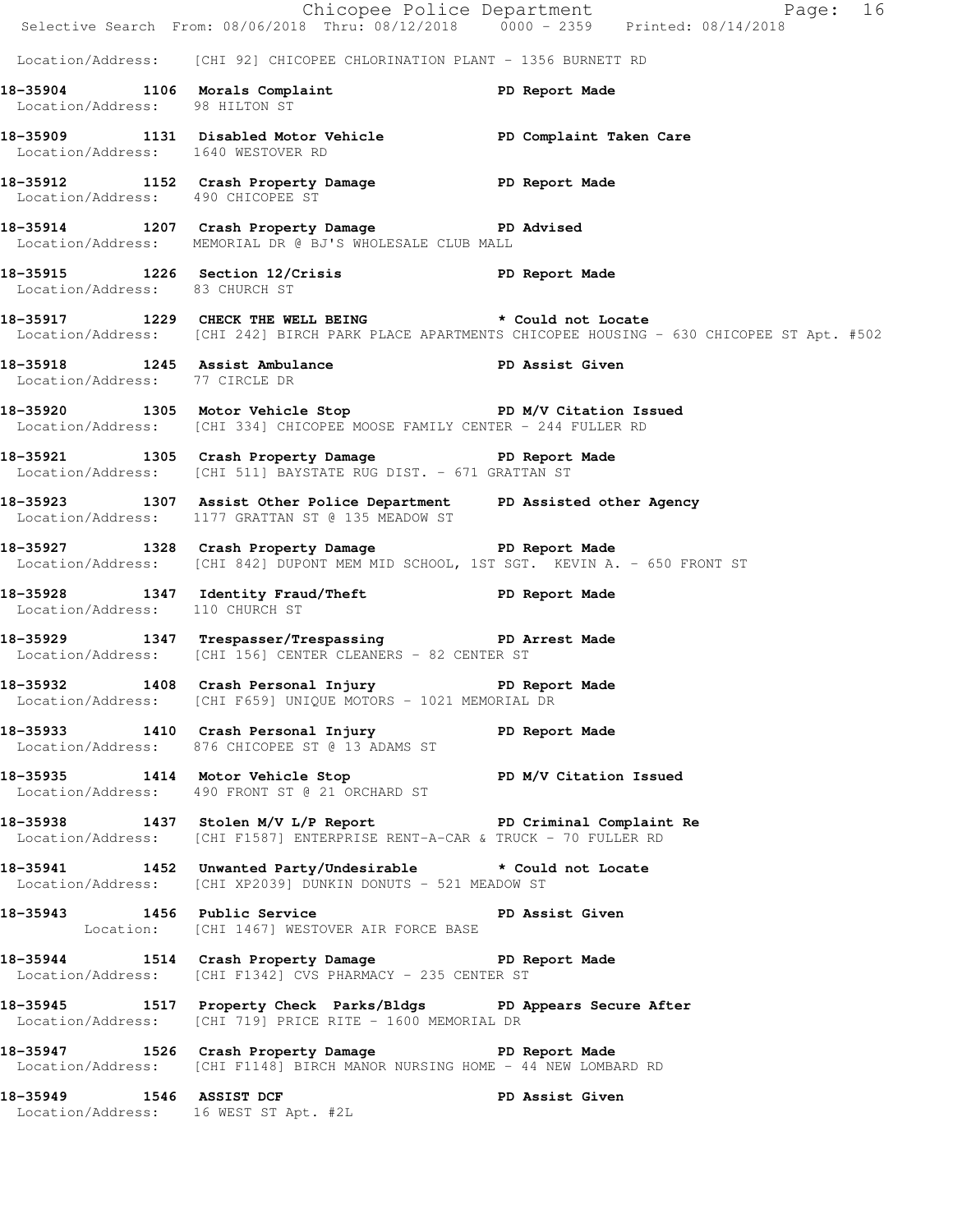|                                                                 | Selective Search From: 08/06/2018 Thru: 08/12/2018 0000 - 2359 Printed: 08/14/2018                                                                          | Chicopee Police Department Fage: 17 |  |
|-----------------------------------------------------------------|-------------------------------------------------------------------------------------------------------------------------------------------------------------|-------------------------------------|--|
| Location/Address: 1174 MONTGOMERY ST                            | 18-35950 1552 Larceny Complaint Past PD Report Made                                                                                                         |                                     |  |
| Location/Address: 41 PENDEXTER AVE                              | 18-35951 1602 Public Service 2012 PD Advised                                                                                                                |                                     |  |
|                                                                 | 18-35953 1617 Service of a Summons 18-35953 PD Served in Hand<br>Location/Address: 18 GRAPE ST Apt. #3L                                                     |                                     |  |
|                                                                 | 18-35955 1623 Malicious Damage-Past PD Report Made<br>Location/Address: [CHI F175] 6 DWIGHT - 6 DWIGHT ST Apt. #9                                           |                                     |  |
|                                                                 | 18-35956 1626 CHECK THE WELL BEING the second to cate<br>Location/Address: TOWARD SPRINGFIELD ST - NEWBURY ST                                               |                                     |  |
| Location/Address: 49 SANDRA ST                                  | 18-35957 1626 Animal Complaint 18-35957                                                                                                                     |                                     |  |
|                                                                 | 18-35960 1640 Crash Personal Injury <b>18-36 PD Criminal Complaint Re</b><br>Location/Address: 0 CHICOPEE ST @ 0 HOPE ST                                    |                                     |  |
| Location/Address: 712 CHICOPEE ST                               | 18-35961 1644 Crash Property Damage Name PD Report Made                                                                                                     |                                     |  |
|                                                                 | 18-35962 1646 Property Check Parks/Bldgs PD Appears Secure After<br>Location/Address: [CHI 837] LITWIN SCHOOL, SGT. ROBERT R. K-5 - 135 LITWIN LN           |                                     |  |
| Location/Address: PLEASANTVIEW AVE                              | 18-35963 1647 Traffic Assignment New PD Complaint Taken Care                                                                                                |                                     |  |
|                                                                 | 18-35966 1649 Sudden Death<br>Location/Address: 88 DEBRA DR Apt. #2B                                                                                        | PD Report Made                      |  |
|                                                                 | 18-35965 1650 Property Check Parks/Bldgs PD Appears Secure After<br>Location/Address: [CHI F937] SUNSHINE VILLAGE FOR COMMUNITY SERVICES INC - 75 LITWIN LN |                                     |  |
|                                                                 | 18-35968 1701 Service of a Summons PD Served in Hand<br>Location/Address: 33 ALVORD AVE Apt. #3                                                             |                                     |  |
|                                                                 | 18-35969 1705 Traffic/Parking Complaint PD Citation/Warning Issu<br>Location/Address: PLEASANTVIEW AVE                                                      |                                     |  |
|                                                                 | 18-35971 1708 Animal Complaint 18-35971<br>Location/Address: [CHI F1420] MR CONE - 1048 GRANBY RD                                                           |                                     |  |
|                                                                 | 18-35973 1731 Disabled Motor Vehicle BD Assist Given<br>Location/Address: 1043 CHICOPEE ST @ 31 PROSPECT ST                                                 |                                     |  |
| Location/Address: BEMIS AVE                                     | 18-35974 1732 Traffic/Parking Complaint * Unfounded                                                                                                         |                                     |  |
|                                                                 | 18-35975 1737 Assist Ambulance New PD Assist Given<br>Location/Address: [CHI 561] POLEP, J. DISTR SERVICES - 705 MEADOW ST                                  |                                     |  |
| Location/Address: PLEASANTVIEW AVE                              | 18-35980 1810 Traffic/Parking Complaint PD Citation/Warning Issu                                                                                            |                                     |  |
|                                                                 | 18-35982 1834 Motor Vehicle Stop N/V Citation Issued<br>Location/Address: CHICOPEE ST @ SPRINGFIELD ST                                                      |                                     |  |
| Location/Address: 31 ROSEMONT ST                                | 18-35984 1853 Assist Ambulance New PD Assist Given                                                                                                          |                                     |  |
| Location/Address: I391 - GRATTAN ST                             | 18-35986 1856 Crash Property Damage Nassist Given                                                                                                           |                                     |  |
| Location/Address: 23 CRESTWOOD ST                               | 18-35988 1920 Breaking & Entering-Report PD Report Made                                                                                                     |                                     |  |
| 18-35990 1959 Drug Overdose<br>Location/Address: 44 SHEPHERD ST |                                                                                                                                                             | PD Report Made                      |  |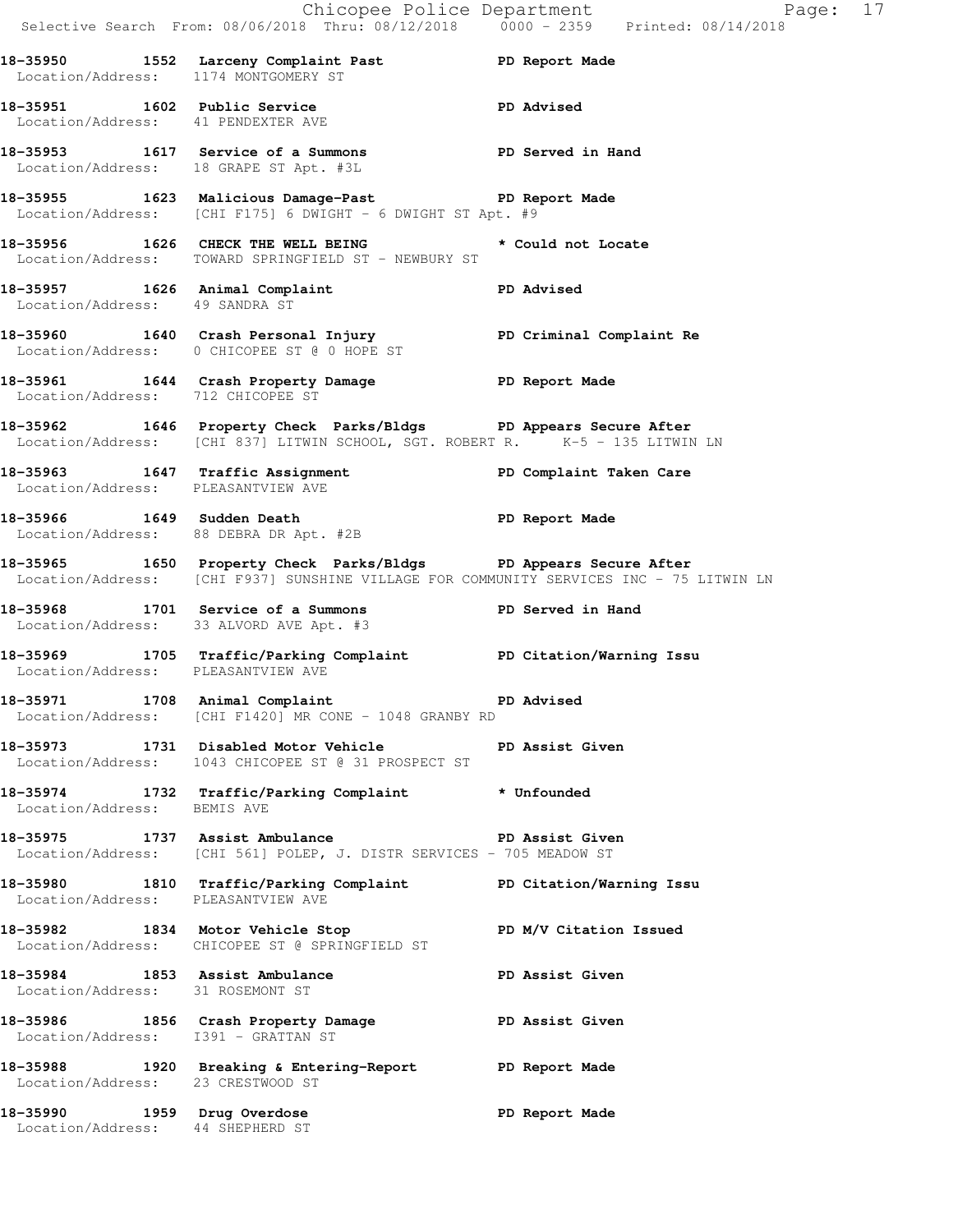Location/Address: 16 WEST ST **18-35992 2012 Traffic Assignment PD Complaint Taken Care**  Location/Address: PLEASANTVIEW AVE **18-35993 2026 Disturbance PD Complaint Taken Care**  Location/Address: [CHI 847] RAY ASH PARK - 52 ARCADE ST **18-35995 2044 CHECK THE WELL BEING PD Report Made**  Location/Address: 697 GRATTAN ST Apt. #3R **18-35996 2047 Crash Property Damage PD Assist Given**  Location/Address: [CHI F376] CURRY HONDA NISSAN - 767 MEMORIAL DR **18-35997 2112 Drug/Narcotic Activity \* Could not Locate**  Location: CANAL WALK **18-35998 2126 Malicious Damage-Past PD Report Made** 

**18-35991 2000 Firearms/Shots Fired \* Unfounded** 

 Location/Address: 82 KELLEY RD **18-35999 2139 Assist Ambulance PD Assist Given**  Location/Address: 584 PROSPECT ST

**18-36003 2203 Traffic Assignment PD Complaint Taken Care**  Location/Address: 0 PLEASANTVIEW AVE @ 0 CRAWFORD AVE

**18-36004 2209 Robbery- Armed PD Report Made**  Location/Address: 11 WHITMAN ST @ 738 CHICOPEE ST

**18-36008 2326 Suspicious M/V PD Complaint Taken Care**  Location/Address: 122 BEESLEY AVE

### **For Date: 08/09/2018 - Thursday**

**18-36010 0006 Breaking & Entering in progres PD Report Made**  Location/Address: 226 HAMPDEN ST

**18-36011 0029 Property Check Parks/Bldgs PD Appears Secure After**  Location/Address: [CHI 653] DOLLAR GENERAL - 1968 MEMORIAL DR

18-36012 0030 Motor Vehicle Stop **PD** Advised Location/Address: GRANBY RD @ STANLEY DR

**18-36013 0030 Property Check Parks/Bldgs PD Appears Secure After**  Location/Address: [CHI F122] SALTER COLLEGE - 645 SHAWINIGAN DR

**18-36014 0031 Property Check Parks/Bldgs PD Appears Secure After**  Location/Address: [CHI F351] BASKINS AUTO EXCHANGE - 452 CHICOPEE ST

**18-36015 0032 Property Check Parks/Bldgs PD Appears Secure After**  Location/Address: [CHI 670] CUMBERLAND FARMS - 1061 MEMORIAL DR

**18-36016 0045 Property Check Parks/Bldgs PD Appears Secure After**  Location/Address: [CHI 856] NASH FIELD PARK - 90 CALL ST

**18-36017 0053 Property Check Parks/Bldgs PD Appears Secure After**  Location/Address: [CHI 105] LIQUORSHED - 1345 BURNETT RD

**18-36018 0056 Assist Other Police Department PD Assist Given**  Location/Address: 738 CHICOPEE ST @ 11 WHITMAN ST

**18-36019 0059 Property Check Parks/Bldgs PD Appears Secure After**  Location/Address: [CHI F684] CASTLE OF KNIGHTS - 1599 MEMORIAL DR

**18-36020 0100 Property Check Parks/Bldgs PD Appears Secure After**  Location/Address: [CHI F122] SALTER COLLEGE - 645 SHAWINIGAN DR

**18-36021 0102 Property Check Parks/Bldgs PD Appears Secure After**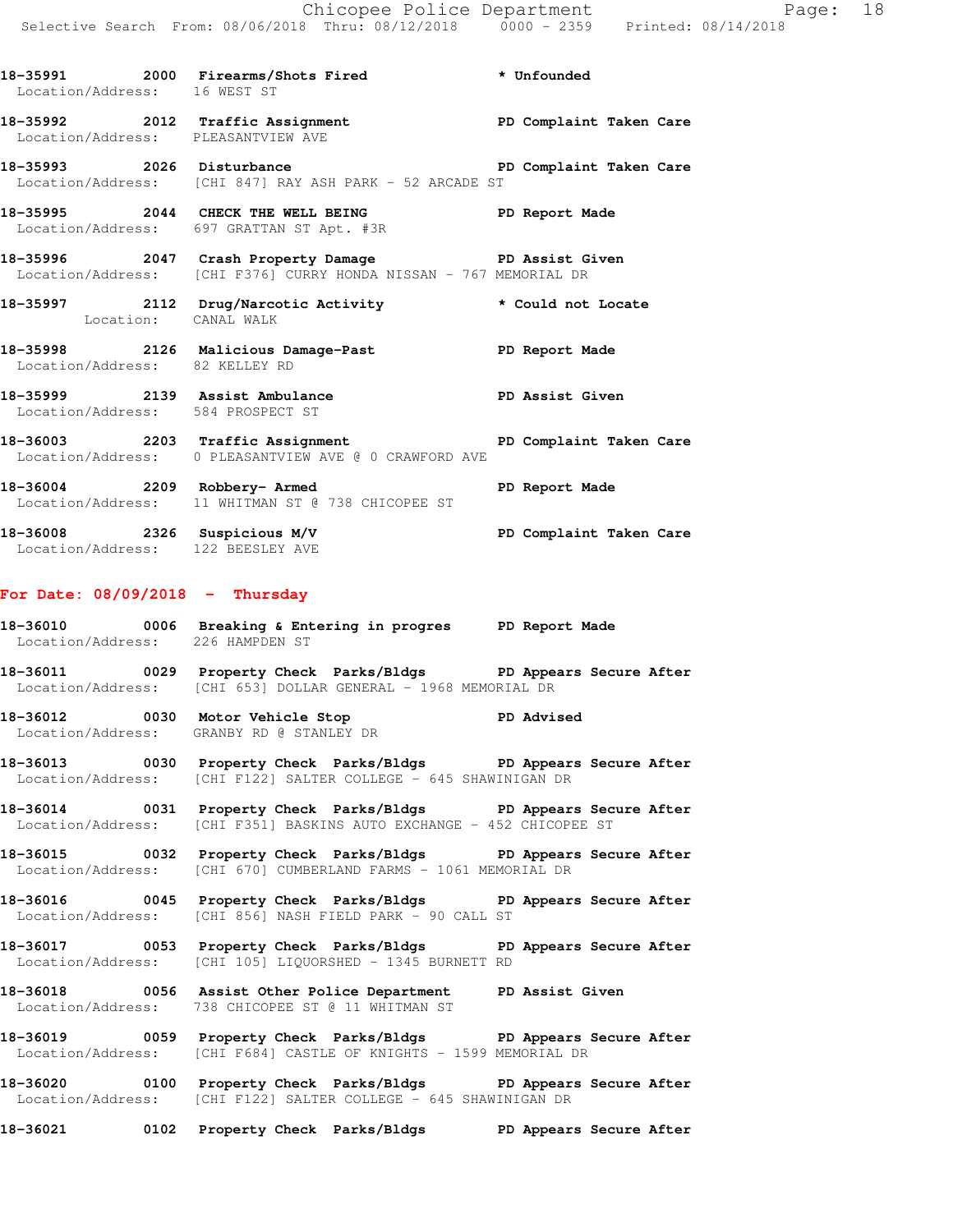|                                  |                                                                                                                                                          | Chicopee Police Department<br>Selective Search From: 08/06/2018 Thru: 08/12/2018 0000 - 2359 Printed: 08/14/2018 |
|----------------------------------|----------------------------------------------------------------------------------------------------------------------------------------------------------|------------------------------------------------------------------------------------------------------------------|
|                                  | Location/Address: [CHI 857] SZOT PARK - 97 SGT TRACY DR                                                                                                  |                                                                                                                  |
|                                  | 18-36022 0105 Property Check Parks/Bldgs PD Appears Secure After<br>Location/Address: [CHI F1150] CHICOPEE COMPREHENSIVE HIGH SCHOOL - 617 MONTGOMERY ST |                                                                                                                  |
|                                  | 18-36023 0115 Property Check Parks/Bldgs PD Appears Secure After<br>Location/Address: [CHI F621] FAMILY DOLLAR - 209 EXCHANGE ST                         |                                                                                                                  |
|                                  | 18-36025 0120 Motor Vehicle Stop 5 PD Citation/Warning Issu<br>Location/Address: [CHI 849] RIVERS PARK - 19 ALDEN ST                                     |                                                                                                                  |
|                                  | 18-36026 0122 Property Check Parks/Bldgs PD Appears Secure After<br>Location/Address: [CHI F1272] LIFE POINT CHURCH - 603 NEW LUDLOW RD                  |                                                                                                                  |
|                                  | 18-36027 0125 Property Check Parks/Bldgs PD Appears Secure After<br>Location/Address: [CHI 850] LINCOLN GROVE - PARK - 224 BROADWAY                      |                                                                                                                  |
|                                  | 18-36028 0130 Traffic/Parking Complaint PD Complaint Taken Care<br>Location/Address: [CHI 1578] DOC'S PLACE - 1264 GRANBY RD                             |                                                                                                                  |
|                                  | 18-36029 0136 Property Check Parks/Bldgs PD Appears Secure After<br>Location/Address: [CHI 178] BASICS PLUS MINI MART - 190 EAST ST                      |                                                                                                                  |
|                                  | 18-36030 0142 Property Check Parks/Bldgs PD Appears Secure After<br>Location/Address: [CHI F1328] GALLAGHER OLDE FASHIONED SERVICE - 560 EAST ST         |                                                                                                                  |
|                                  | 18-36031 0149 Property Check Parks/Bldgs PD Appears Secure After<br>Location/Address: [CHI XF1656] MERCEDES-BENZ OF SPRINGFIELD - 295 BURNETT RD         |                                                                                                                  |
|                                  | 18-36032 0150 Property Check Parks/Bldgs PD Appears Secure After<br>Location/Address: [CHI 832] BELLAMY MIDDLE SCHOOL, EDWARD 6-8 - 314 PENDLETON AVE    |                                                                                                                  |
|                                  | 18-36034 0201 Property Check Parks/Bldgs PD Appears Secure After<br>Location/Address: [CHI 1600] MONTY'S ROADHOUSE - 733 CHICOPEE ST                     |                                                                                                                  |
|                                  | 18-36035 0201 Property Check Parks/Bldgs PD Appears Secure After<br>Location/Address: [CHI 1122] LIGHTHOUSE LIQUORS - 856 MEMORIAL DR                    |                                                                                                                  |
| Location/Address: SLATE RD       | 18-36036 0202 Property Check Parks/Bldgs PD Appears Secure After                                                                                         |                                                                                                                  |
|                                  | 18-36037 0207 Property Check Parks/Bldgs PD Appears Secure After<br>Location/Address: [CHI 852] GARRITY PARK - 44 PETER ST                               |                                                                                                                  |
|                                  | 18-36039 0214 Property Check Parks/Bldgs PD Appears Secure After<br>Location/Address: [CHI 1714] UNION MART-2 - 457 GRANBY RD                            |                                                                                                                  |
|                                  | 18-36040 0214 Suspicious Person/Activity PD Report Made<br>Location/Address: 35 GROVE AVE                                                                |                                                                                                                  |
|                                  | 18-36041 0220 Property Check Parks/Bldgs PD Appears Secure After<br>Location/Address: [CHI 847] RAY ASH PARK - 52 ARCADE ST                              |                                                                                                                  |
|                                  | 18-36042 0222 Property Check Parks/Bldgs PD Appears Secure After<br>Location/Address: [CHI 718] CVS 693 - 1616 MEMORIAL DR                               |                                                                                                                  |
|                                  | 18-36043 0223 Property Check Parks/Bldgs PD Appears Secure After<br>Location/Address: [CHI 1876] CHUCKS SIGN COMPANY - 658 FULLER RD                     |                                                                                                                  |
|                                  | 18-36044 0226 Property Check Parks/Bldgs PD Appears Secure After<br>Location/Address: [CHI F27] STOP & GO - 643 PROSPECT ST                              |                                                                                                                  |
|                                  | 18-36045 0228 Motor Vehicle Stop 5 PD Citation/Warning Issu<br>Location/Address: 1410 GRANBY RD @ 13 BARDON ST                                           |                                                                                                                  |
|                                  | 18-36046 		 0236 Property Check Parks/Bldgs 		 PD Appears Secure After<br>Location/Address: [CHI 1041] SENTRY UNIFORM - 803 JAMES ST                     |                                                                                                                  |
| Location/Address: 18 SOUTHERN DR | 18-36047 0245 CHECK THE WELL BEING * Unfounded                                                                                                           |                                                                                                                  |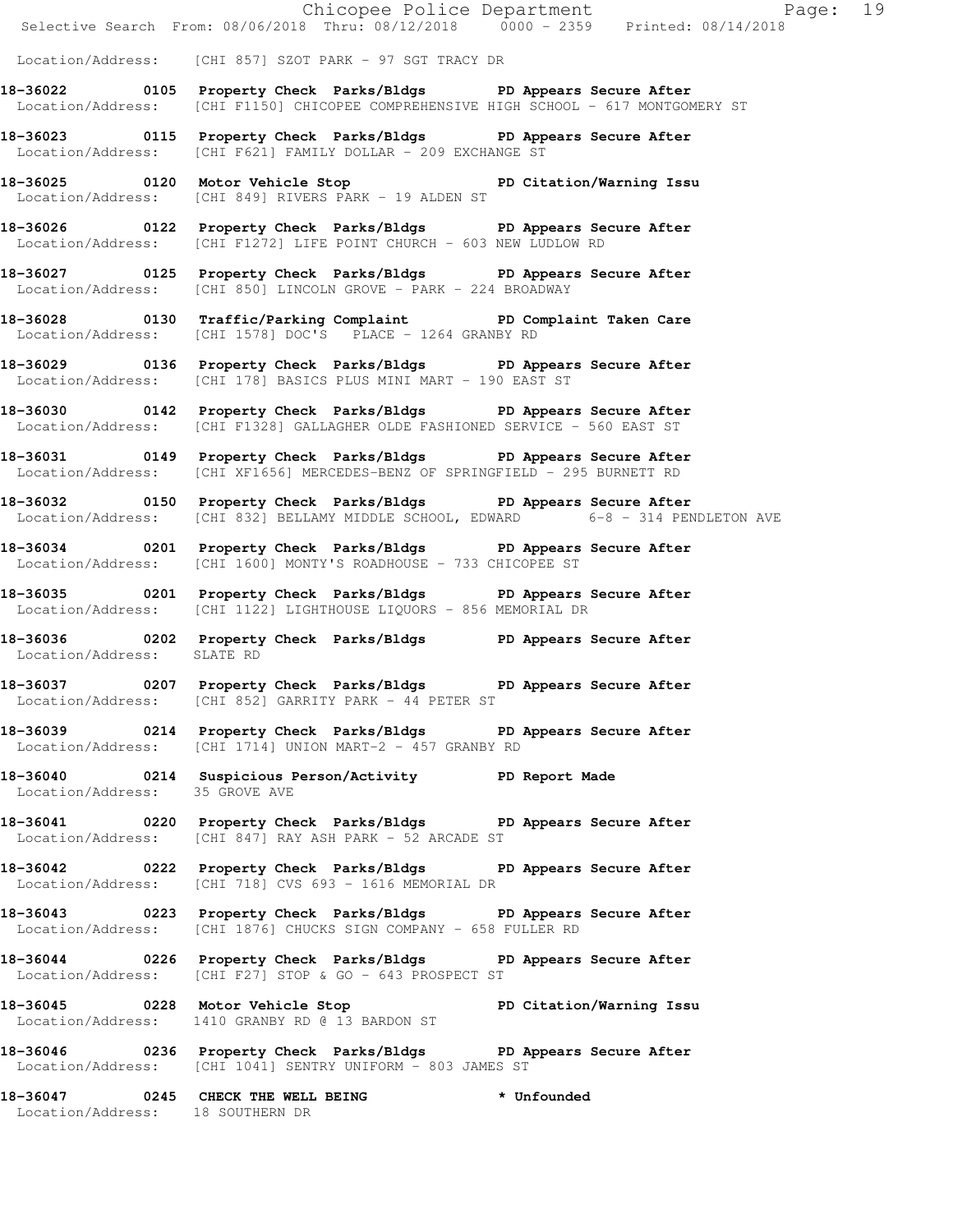Chicopee Police Department Fage: 20 Selective Search From: 08/06/2018 Thru: 08/12/2018 0000 - 2359 Printed: 08/14/2018 **18-36048 0251 Traffic/Parking Complaint PD Complaint Taken Care**  Location/Address: PLEASANTVIEW AVE **18-36049 0301 Property Check Parks/Bldgs PD Appears Secure After**  Location/Address: [CHI 1604] BELCHER SCHOOL K-2 - 125 MONTGOMERY ST **18-36050 0303 Property Check Parks/Bldgs PD Appears Secure After**  Location/Address: [CHI 292] AMERICAN LEGION POST 452 - 43 EXCHANGE ST **18-36051 0315 Property Check Parks/Bldgs PD Appears Secure After**  Location/Address: [CHI 188] PRIDE SERVICE STATION - 167 CHICOPEE ST **18-36052 0319 Property Check Parks/Bldgs PD Appears Secure After**  Location/Address: [CHI 330] PENSKE TRUCK LEASING - 30 FULLER RD **18-36053 0343 Property Check Parks/Bldgs PD Appears Secure After**  Location/Address: [CHI 842] DUPONT MEM MID SCHOOL, 1ST SGT. KEVIN A. - 650 FRONT ST **18-36054 0414 Property Check Parks/Bldgs PD Appears Secure After**  Location/Address: [CHI F1342] CVS PHARMACY - 235 CENTER ST **18-36055 0418 Assist Ambulance PD Assist Given**  Location/Address: 173 CATHERINE ST **18-36058 0446 Property Check Parks/Bldgs PD Appears Secure After**  Location/Address: [CHI 854] SARAH JANE PARK - 21 VIVIAN ST **18-36057 0447 Property Check Parks/Bldgs PD Appears Secure After**  Location/Address: STONINA DR **18-36059 0448 Property Check Parks/Bldgs PD Appears Secure After**  Location/Address: PLANTE CIR **18-36060 0513 Property Check Parks/Bldgs PD Appears Secure After**  Location/Address: [CHI XF1651] SUPER SAVER LAUNDROMAT - 199 EXCHANGE ST **18-36061 0535 Property Check Parks/Bldgs PD Appears Secure After**  Location/Address: [CHI F1587] ENTERPRISE RENT-A-CAR & TRUCK - 70 FULLER RD **18-36062 0537 Property Check Parks/Bldgs PD Appears Secure After**  Location/Address: [CHI 306] RITE AID PHARMACY - 1-5 ST JAMES AVE **18-36063 0538 Property Check Parks/Bldgs PD Appears Secure After**  Location/Address: [CHI 1289] ALL STAR CAR AND TRUCK RENTAL - 385 MEMORIAL DR **18-36064 0555 Property Check Parks/Bldgs PD Appears Secure After**  Location/Address: [CHI XP1988] CHEMEX CORPORATION - 11 VETERANS DR **18-36065 0620 Property Check Parks/Bldgs PD Appears Secure After**  Location/Address: [CHI 1816] RESTAURANT DEPOT - 123 FIRST AVE **18-36066 0624 Property Check Parks/Bldgs PD Appears Secure After**  Location/Address: [CHI 838] CHICOPEE ACADEMY @SELSER 6-12 - 12 DARE WAY **18-36067 0633 Motor Vehicle Stop PD Citation/Warning Issu**  Location/Address: [CHI 834] BOWE SCHOOL, PATRICK E. K-5 - 115 HAMPDEN ST **18-36068 0636 Property Check Parks/Bldgs PD Appears Secure After**  Location/Address: [CHI 830] BARRY SCHOOL, ANNA E. K-5 - 44 CONNELL ST **18-36069 0636 Property Check Parks/Bldgs PD Appears Secure After**  Location/Address: [CHI 338] DOW JONES AND CO INC - 84 SECOND AVE 18-36070 0649 Motor Vehicle Stop **PD M/V Citation Issued** Location/Address: [CHI 1585] MIDAS MUFFLER - 704 MEMORIAL DR **18-36071 0658 Motor Vehicle Stop PD Citation/Warning Issu**  Location/Address: [CHI 832] BELLAMY MIDDLE SCHOOL, EDWARD 6-8 - 314 PENDLETON AVE **18-36072 0701 CHECK THE WELL BEING PD Complaint Taken Care** 

Location/Address: 112 GILL ST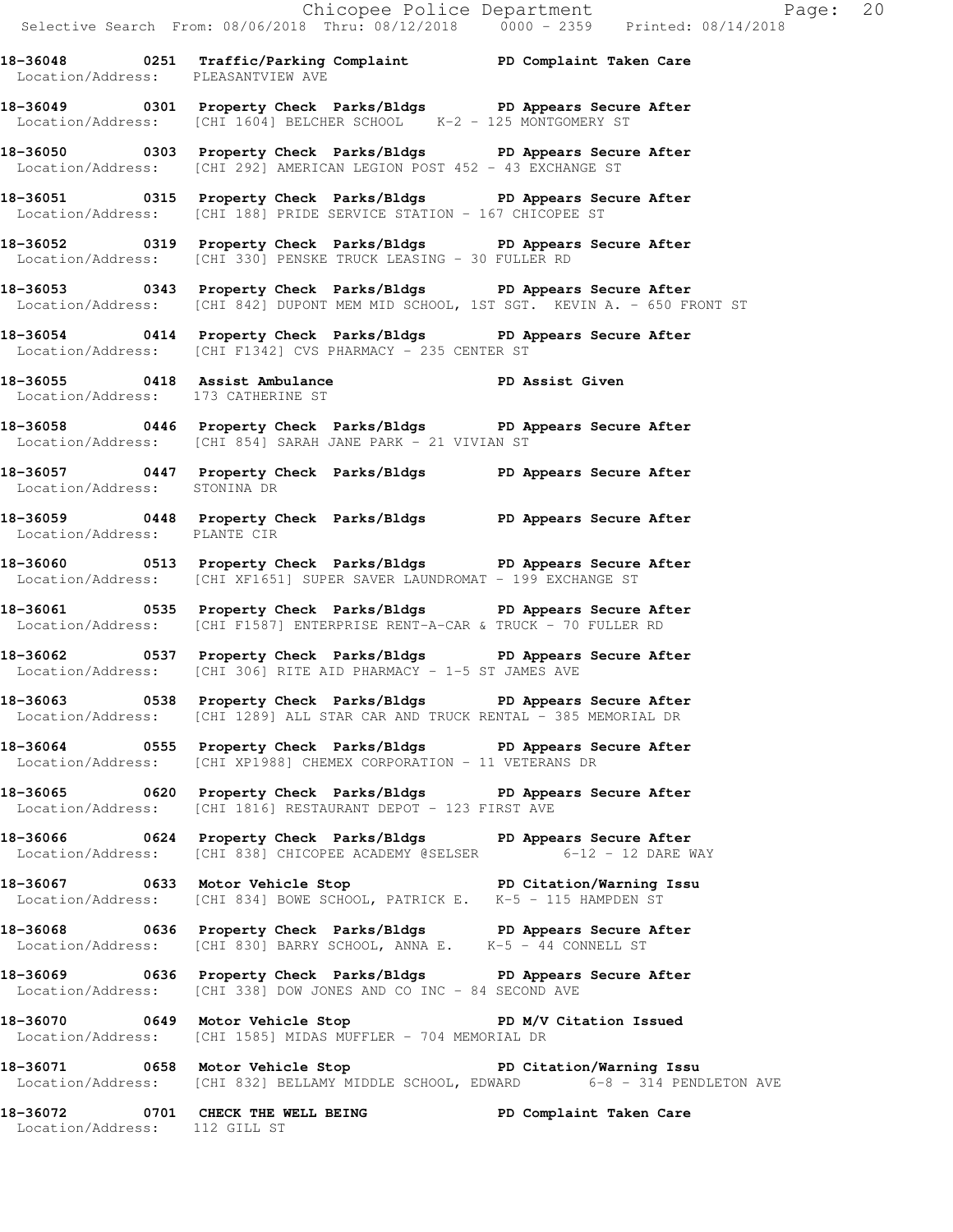Chicopee Police Department Page: 21 Selective Search From: 08/06/2018 Thru: 08/12/2018 0000 - 2359 Printed: 08/14/2018 **18-36075 0708 Breaking & Entering-Report PD Report Made**  Location/Address: 264 EAST MAIN ST 18-36076 0710 Motor Vehicle Stop **PD M/V Citation Issued** Location/Address: [CHI 1585] MIDAS MUFFLER - 704 MEMORIAL DR **18-36077 0713 Motor Vehicle Stop PD Citation/Warning Issu**  Location/Address: [CHI 832] BELLAMY MIDDLE SCHOOL, EDWARD 6-8 - 314 PENDLETON AVE 18-36078 **0721** Public Service **PLAN EXECUTE PD** Transport Complete Location/Address: [CHI F825] MASS TRIAL COURT [CHICOPEE] - 30 CHURCH ST **18-36079 0731 Motor Vehicle Stop PD Citation/Warning Issu**  Location/Address: 321 HAMPDEN ST **18-36086 0835 Drug/Narcotic Activity PD No Report Necessary**  Location/Address: 120 HILTON ST Apt. #2ND **18-36087 0840 Property Check Parks/Bldgs PD Appears Secure After**  Location/Address: [CHI F122] SALTER COLLEGE - 645 SHAWINIGAN DR **18-36088 0840 Malicious Damage-Past \* Could not Locate**  Location/Address: [CHI 612] QUICKYS - 2 SPRINGFIELD ST **18-36089 0859 Property Check Parks/Bldgs PD Appears Secure After**  Location/Address: [CHI 587] OREGON SPORTSMAN CLUB - 610 NEW LOMBARD RD **18-36090 0917 Property Check Parks/Bldgs PD Appears Secure After**  Location/Address: [CHI 844] FAIRVIEW MEMORIAL ELEMENTARY SCHOOL K-5 - 26 MEMORIAL AVE **18-36091 0918 Property Check Parks/Bldgs PD Appears Secure After**  Location/Address: [CHI F307] CHICOPEE CONVENIENCE MART - 201 EXCHANGE ST **18-36092 0922 Neighbor/Landlord Dispute PD Report Made**  Location/Address: 73 OUTER DR **18-36094 0927 Criminal Harassment PD Report Made**  Location/Address: [CHI 561] POLEP, J. DISTR SERVICES - 705 MEADOW ST **18-36095 0934 Neighbor/Landlord Dispute PD Advised**  Location/Address: 58 RIVERVIEW TER Apt. #D **18-36100 1013 Crash Property Damage PD Report Made**  Location/Address: 22 NEWS - BROADCAST CTR **18-36102 1018 Assist Other Police Department PD Complaint Taken Care**  Location/Address: 87 CIRCLE DR **18-36101 1019 Property Check Parks/Bldgs PD Appears Secure After**  Location/Address: BRIDLE PATH ESTATES - BRIDLE PATH RD **18-36103 1032 Property Check Parks/Bldgs PD Transport Complete**  Location/Address: [CHI 844] CAMP OPEE - 26 MEMORIAL AVE **18-36106 1036 Trespasser/Trespassing PD Not Served**  Location/Address: 120 HILTON ST **18-36104 1040 Property Check Parks/Bldgs PD Appears Secure After**  Location/Address: [CHI 847] RAY ASH PARK - 52 ARCADE ST **18-36105 1041 Property Check Parks/Bldgs PD Appears Secure After**  Location/Address: [CHI 1243] ST. PAT'S CEMETERY - 155 FULLER RD **18-36107 1104 Property Check Parks/Bldgs PD Appears Secure After**  Location/Address: [CHI F1161] CHICOPEE MARKETPLACE - 591 MEMORIAL DR **18-36109 1113 Property Check Parks/Bldgs PD Appears Secure After**  Location/Address: [CHI 299] PRESTON PARK - 50 ACCESS RD

**18-36111 1131 Property Check Parks/Bldgs PD Appears Secure After**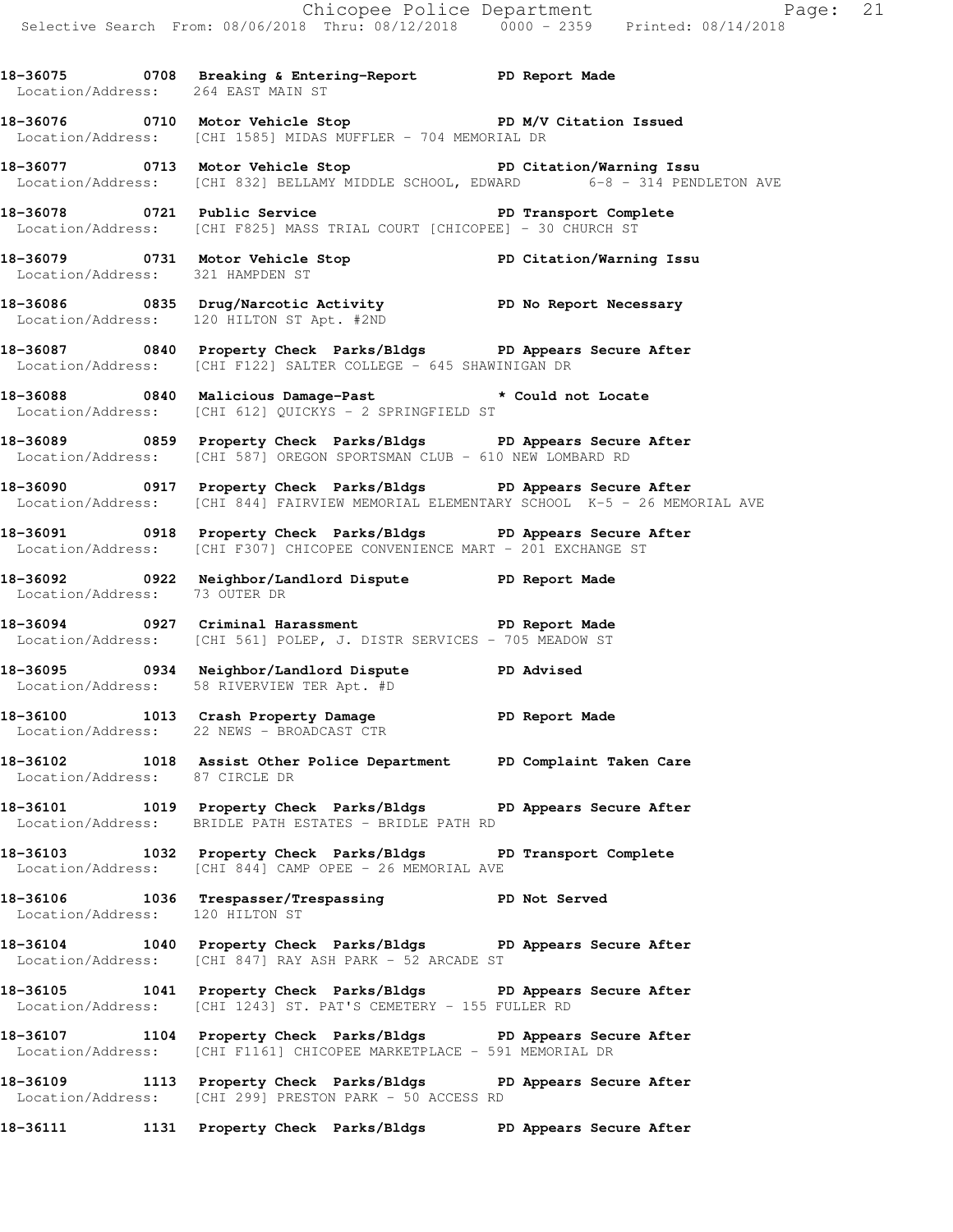|                                                                   |                                                                                                                                                         | Chicopee Police Department<br>Selective Search From: 08/06/2018 Thru: 08/12/2018 0000 - 2359 Printed: 08/14/2018 |  |
|-------------------------------------------------------------------|---------------------------------------------------------------------------------------------------------------------------------------------------------|------------------------------------------------------------------------------------------------------------------|--|
|                                                                   | Location/Address: [CHI 833] BOWIE SCHOOL, HERBERT V. K-5 - 80 DARE WAY                                                                                  |                                                                                                                  |  |
|                                                                   | 18-36112 1132 Suspicious Person/Activity * Could not Locate                                                                                             |                                                                                                                  |  |
|                                                                   | Location/Address: 0 OLD FIELD RD @ 0 CHICOPEE ST                                                                                                        |                                                                                                                  |  |
|                                                                   | 18-36114 1136 Traffic/Parking Complaint PD Complaint Taken Care<br>Location/Address: [CHI 1742] TREMBLAY RESIDENCE (ROBERT & JUDITH) - 37 PROVIDENCE ST |                                                                                                                  |  |
| Location/Address: 42 STEWART ST                                   | 18-36113 1138 Service of a Summons PD Served in Hand                                                                                                    |                                                                                                                  |  |
|                                                                   | 18-36115 1149 Property Check Parks/Bldgs PD Transport Complete<br>Location/Address: [CHI 299] PRESTON PARK - 50 ACCESS RD                               |                                                                                                                  |  |
|                                                                   | 18-36116 1153 Assault & Battery Complaint PD Report Made<br>Location/Address: [CHI 1750] MASSE'S CUSTOM CUTS - 1512 MEMORIAL DR                         |                                                                                                                  |  |
| Location/Address: 46 DORRANCE ST                                  | 18-36120 1205 Assist Ambulance New PD Assist Given                                                                                                      |                                                                                                                  |  |
|                                                                   | 18-36123 1223 Crash Property Damage PD Complaint Taken Care<br>Location/Address: [CHI 358] GOLDEN NOZZLE CAR WASH - 520 MONTGOMERY ST                   |                                                                                                                  |  |
|                                                                   | 18-36124 1225 Suspicious M/V 18-36124 PD Complaint Taken Care<br>Location/Address: [CHI 848] DANA PARK - 263 NEWBURY ST                                 |                                                                                                                  |  |
| Location/Address: 1063 CHICOPEE ST                                | 18-36127 1317 Traffic/Parking Complaint PD Citation/Warning Issu                                                                                        |                                                                                                                  |  |
|                                                                   | 18-36129 1326 Section 12/Crisis Neprember 20 PD Report Made<br>Location/Address: [CHI 1607] RIVERBEND BEHAVIORAL AND SLEEP CENTER - 1109 GRANBY RD      |                                                                                                                  |  |
| Location/Address: 110 HAFEY ST                                    | 18-36131 1332 CHECK THE WELL BEING PD Assist Given                                                                                                      |                                                                                                                  |  |
|                                                                   | 18-36133 1342 Assist Ambulance 1988 PD Assist Given<br>Location/Address: 198 CHICOPEE ST Apt. #2ND                                                      |                                                                                                                  |  |
| Location/Address: 28 FILLMORE ST                                  | 18-36135 1354 Assist Ambulance New PD Assist Given                                                                                                      |                                                                                                                  |  |
|                                                                   | 18-36139 1400 Public Service<br>Location/Address: 0 NARRAGANSETT BLVD @ 0 DUNCAN ST                                                                     | PD Assist Given                                                                                                  |  |
|                                                                   | 18-36140 1416 Assist Fire Department PD Assist Given<br>Location/Address: [CHI 287] TEDDY BEAR POOLS & SPAS - 41 EAST ST                                |                                                                                                                  |  |
|                                                                   | 18-36141 1423 Property Check Parks/Bldgs PD Appears Secure After<br>Location/Address: [CHI F307] CHICOPEE CONVENIENCE MART - 201 EXCHANGE ST            |                                                                                                                  |  |
|                                                                   | 18-36142 1428 Property Check Parks/Bldgs PD Complaint Taken Care<br>Location/Address: [CHI 852] GARRITY PARK - 44 PETER ST                              |                                                                                                                  |  |
|                                                                   | 18-36143 1434 Property Check Parks/Bldgs PD Complaint Taken Care<br>Location/Address: [CHI 847] RAY ASH PARK - 52 ARCADE ST                             |                                                                                                                  |  |
| 18-36145 1448 THREATS MADE<br>Location/Address: 33 LEMAY ST       |                                                                                                                                                         | PD Report Made                                                                                                   |  |
|                                                                   | 18-36146 1456 Property Check Parks/Bldgs PD Appears Secure After<br>Location/Address: [CHI 1800] METRO PCS - 203 EXCHANGE ST                            |                                                                                                                  |  |
| Location/Address: 57 LAFAYETTE ST                                 | 18-36148 1459 Breaking & Entering-Report PD Report Made                                                                                                 |                                                                                                                  |  |
| 18-36152 1542 Assist Ambulance<br>Location/Address: 20 LACHINE ST | PD Assist Given                                                                                                                                         |                                                                                                                  |  |
| Location/Address: 94 ROYAL ST                                     | 18-36154 1556 Section 12/Crisis                                                                                                                         | PD Report Made                                                                                                   |  |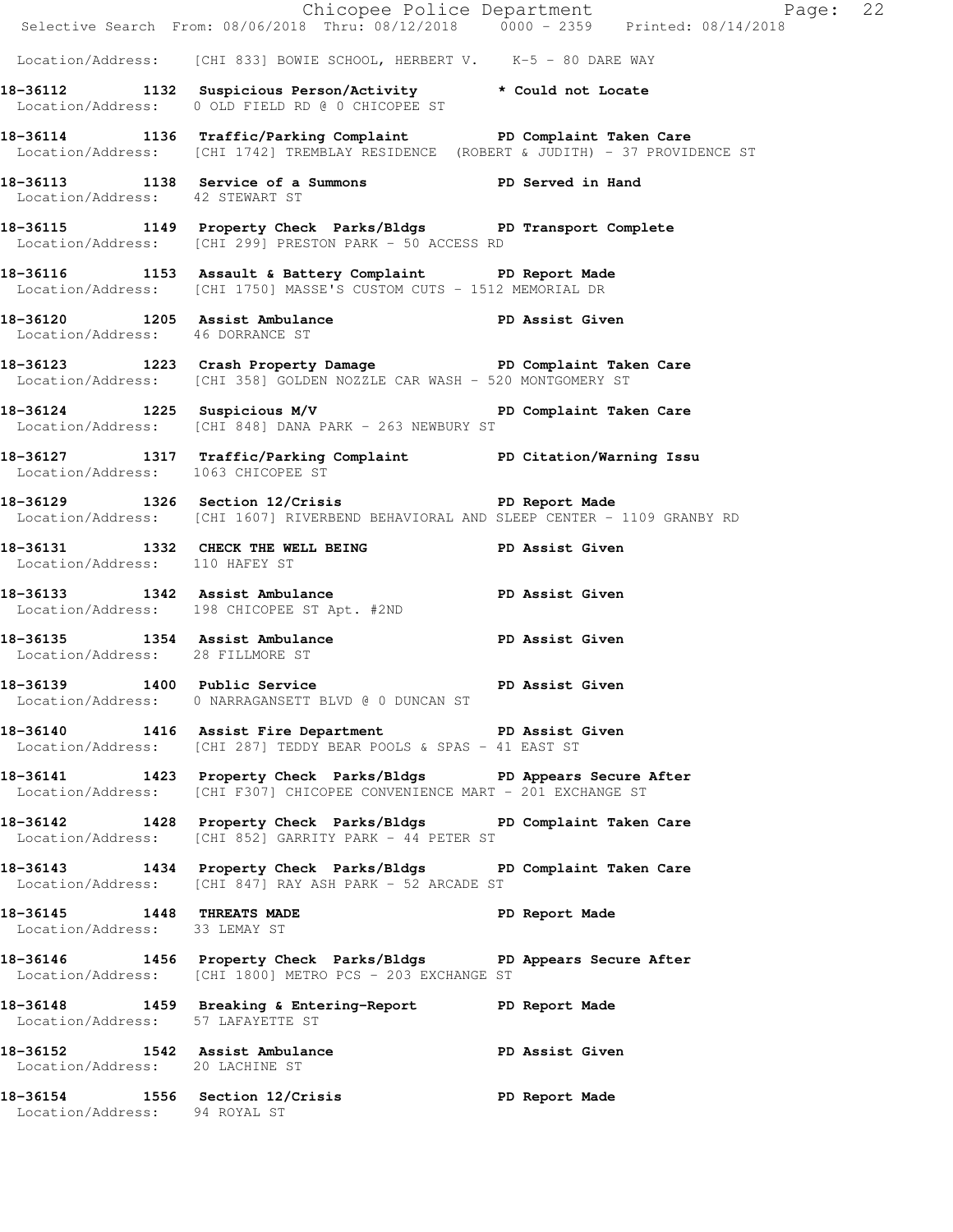|                                                                  |                                                                                                                                                   | Chicopee Police Department<br>Selective Search From: 08/06/2018 Thru: 08/12/2018 0000 - 2359 Printed: 08/14/2018 |
|------------------------------------------------------------------|---------------------------------------------------------------------------------------------------------------------------------------------------|------------------------------------------------------------------------------------------------------------------|
|                                                                  | 18-36157 1600 Assault & Battery Complaint BD Complaint Taken Care<br>Location/Address: [CHI 105] LIQUORSHED - 1345 BURNETT RD                     |                                                                                                                  |
| Location/Address: 73 BUCKLEY BLVD                                | 18-36158 1607 Traffic/Parking Complaint PD Complaint Taken Care                                                                                   |                                                                                                                  |
|                                                                  | 18-36159 1608 Investigation/DB PD Complaint Taken Care<br>Location/Address: [CHI 39] MAC ARTHUR TERRACE APARTMENTS - 70 BROADWAY Apt. #122        |                                                                                                                  |
|                                                                  | 18-36162 1613 CHECK THE WELL BEING PD Advised<br>Location/Address: 65 BROADWAY Apt. #42                                                           |                                                                                                                  |
|                                                                  | 18-36163 1615 Unwanted Party/Undesirable * Could not Locate<br>Location/Address: 55 GRATTAN ST                                                    |                                                                                                                  |
|                                                                  | 18-36164 1624 Property Check Parks/Bldgs PD Appears Secure After<br>Location/Address: [CHI 78] CHICOPEE SELF STORAGE - 657 MEADOW ST              |                                                                                                                  |
| Location/Address: 567 BROADWAY                                   | 18-36165 1629 Assault & Battery Complaint * Unfounded                                                                                             |                                                                                                                  |
|                                                                  | 18-36168 1644 Property Check Parks/Bldgs PD Appears Secure After<br>Location/Address: [CHI 837] LITWIN SCHOOL, SGT. ROBERT R. K-5 - 135 LITWIN LN |                                                                                                                  |
|                                                                  | 18-36170 1645 Crash Property Damage Neport Made<br>Location/Address: [CHI F57] COPPERLINE EATERY/ CONVENIENCE STORE - 409 BROADWAY                |                                                                                                                  |
|                                                                  | 18-36171 1652 Section 12/Crisis PD Report Made<br>Location/Address: [CHI F162] 30 CENTER ST - 30 CENTER ST Apt. #1                                |                                                                                                                  |
|                                                                  | 18-36172 1652 Disturbance<br>Location/Address: [CHI 1136] QUINN FAMILY DENTAL ASSOCIATES - 1146 MEMORIAL DR Apt. #B                               | * Could not Locate                                                                                               |
| Location/Address: 12 VOLPE DR Apt. #66                           | 18-36175 1711 Stolen M/V L/P Report * No Action Required                                                                                          |                                                                                                                  |
| Location/Address: 65 BROADWAY Apt. #33                           | 18-36179 1725 Assist Fire Department PD Assist Given                                                                                              |                                                                                                                  |
|                                                                  | 18-36180 1727 Transport Service PD Transport Complete<br>Location/Address: [SPR F1] BAYSTATE MEDICAL CENTER - 759 CHESTNUT ST                     |                                                                                                                  |
| Location/Address: 212 HAMPDEN ST                                 | 18-36182 1741 51a Check Child's Welfare * Could not Locate                                                                                        |                                                                                                                  |
|                                                                  | 18-36183 1752 Property Check Parks/Bldgs PD Appears Secure After<br>Location/Address: [CHI 841] SZETELA EARLY CHILDHOOD SCHOOL - 66 MACEK DR      |                                                                                                                  |
| Location/Address: 80 MADISON ST                                  | 18-36184 1754 Abandoned/Found Property PD Report Made                                                                                             |                                                                                                                  |
| Location/Address: 79 SPRINGFIELD ST                              | 18-36186 1825 Warrant Service                                                                                                                     | PD Not Served                                                                                                    |
|                                                                  | 18-36185 1827 CHECK THE WELL BEING * Could not Locate<br>Location/Address: 62 COLUMBA ST Apt. #B                                                  |                                                                                                                  |
|                                                                  | 18-36187 1842 Warrant Service<br>Location/Address: [CHI F1249] 17 ASINOF AVE Apt. #3R                                                             | PD Arrest Made                                                                                                   |
|                                                                  | 18-36188 1846 Property Check Parks/Bldgs PD Appears Secure After<br>Location/Address: STATE PARK - BURNETT RD                                     |                                                                                                                  |
|                                                                  | 18-36190 1856 Drug Overdose<br>Location/Address: 14 ABBEY ST Apt. #1FL                                                                            | PD Report Made                                                                                                   |
| Location/Address: 117 GILBERT AVE                                | 18-36191 1902 Crash Property Damage PD Report Made                                                                                                |                                                                                                                  |
| 18-36192 1907 Warrant Service<br>Location/Address: 280 GRANBY RD |                                                                                                                                                   | * Could not Locate                                                                                               |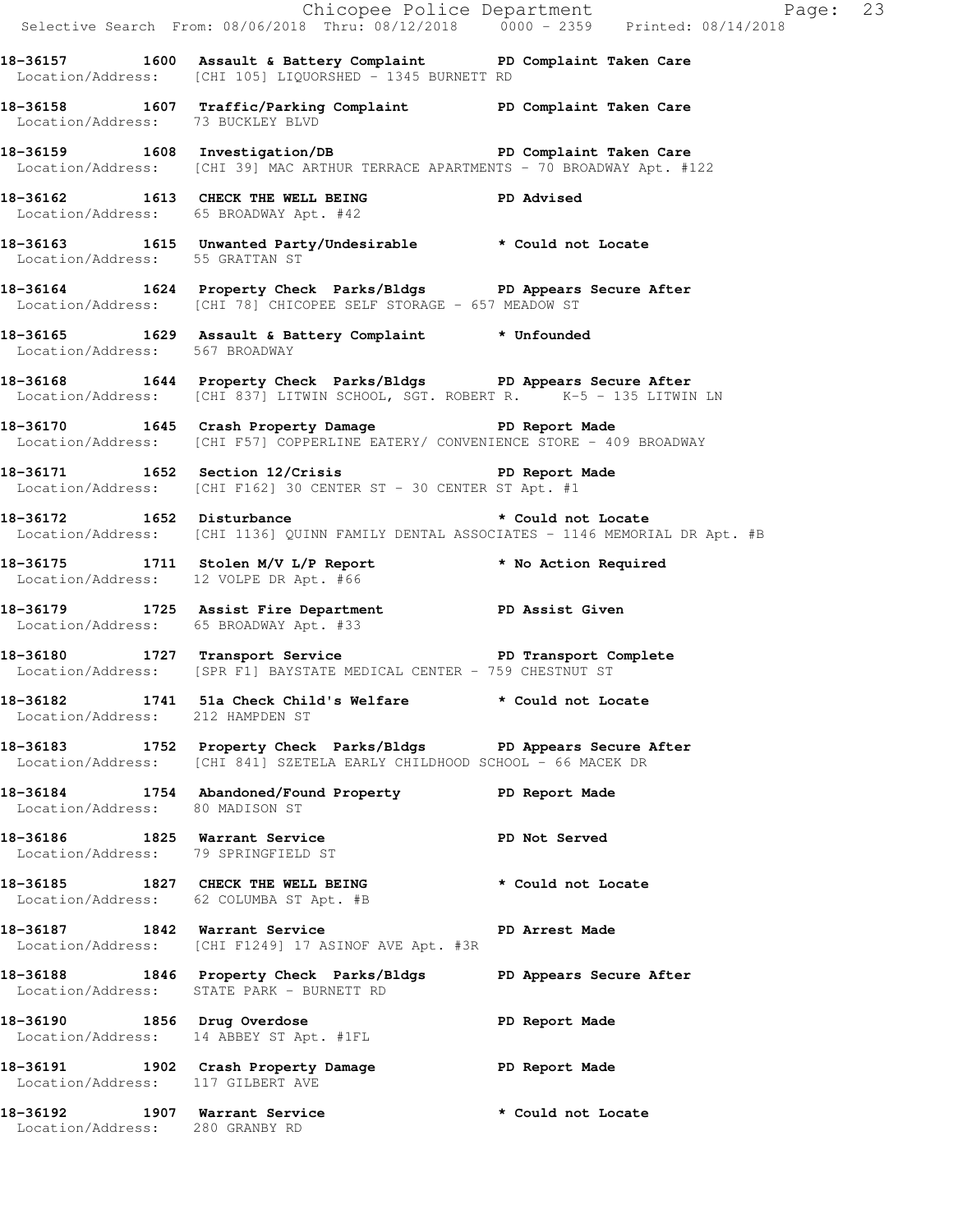**18-36194 1930 Motor Vehicle Stop PD Advised**  Location/Address: [CHI 339] TIUNFO IMPORT & EXPORT FOOD CORP - 675 FULLER RD

**18-36196 1935 Warrant Service \* Could not Locate**  Location/Address: 91 CHAPEL ST Apt. #2FL

**18-36198 2000 Warrant Service PD Not Served**  Location/Address: 640 CHICOPEE ST Apt. #102

**18-36199 2008 Property Check Parks/Bldgs PD Appears Secure After**  Location/Address: [CHI 849] RIVERS PARK - TRAIN TRACKS - 19 ALDEN ST

**18-36200 2009 Transport Service PD Transport Complete**  Location/Address: [LUD] HAMPDEN COUNTY CORRECTIONS - RANDALL RD

18-36202 2011 Transport Service **PD Transport Complete** Location/Address: [LUD] HAMPDEN COUNTY CORRECTIONS - RANDALL RD

**18-36204 2017 Traffic/Parking Complaint PD Complaint Taken Care**  Location/Address: 10 NONOTUCK AVE

**18-36205 2022 Crash Property Damage PD Report Made**  Location/Address: 915 FRONT ST

**18-36207 2101 Assist Ambulance PD Assist Given**  Location/Address: [CHI F307] CHICOPEE CONVENIENCE MART - 201 EXCHANGE ST

**18-36209 2133 Motor Vehicle Stop PD Criminal Complaint Re**  Location/Address: [CHI 670] CUMBERLAND FARMS - 1041 MEMORIAL DR @ 591 PENDLETON AVE

**18-36212 2200 Assist Ambulance PD Assist Given**  Location/Address: 53 EMPIRE ST Apt. #D

**18-36213 2204 Motor Vehicle Stop PD Advised**  Location/Address: [CHI 574] PRIDE - 27 MONTGOMERY ST

**18-36214 2210 Motor Vehicle Stop PD Arrest Made**  Location/Address: [CHI 413] FALLS PIZZA - 103 MAIN ST

**18-36215 2215 Motor Vehicle Stop \* No Action Required**  Location/Address: 200 CHICOPEE ST

**18-36216 2216 Disturbance PD Advised**  Location/Address: [CHI 848] DANA PARK - 263 NEWBURY ST

**18-36221 2230 51a Check Child's Welfare PD Complaint Taken Care**  Location/Address: 629 MCKINSTRY AVE Apt. #2FL

**18-36219 2235 Drug Overdose PD Report Made**  Location/Address: 169 SHEPHERD ST

**18-36222 2240 Property Check Parks/Bldgs PD Appears Secure After**  Location/Address: [CHI F307] CHICOPEE CONVENIENCE MART - 201 EXCHANGE ST

**18-36225 2247 Assist Ambulance PD Assist Given**  Location/Address: 33 BELCHER ST Apt. #3

**18-36227 2254 Juvenile Complaint PD Complaint Taken Care**  Location/Address: 5 HAMPDEN ST CENTY @ 227 CENTER ST

**18-36228 2304 Suspicious Person/Activity PD Complaint Taken Care**  Location/Address: 45 DALEY ST

**18-36229 2306 Property Check Parks/Bldgs PD Appears Secure After**  Location/Address: [CHI 848] DANA PARK - 263 NEWBURY ST

**18-36231 2327 Juvenile Complaint PD Complaint Taken Care**  Location/Address: 257 HAMPDEN ST @ 187 MARION ST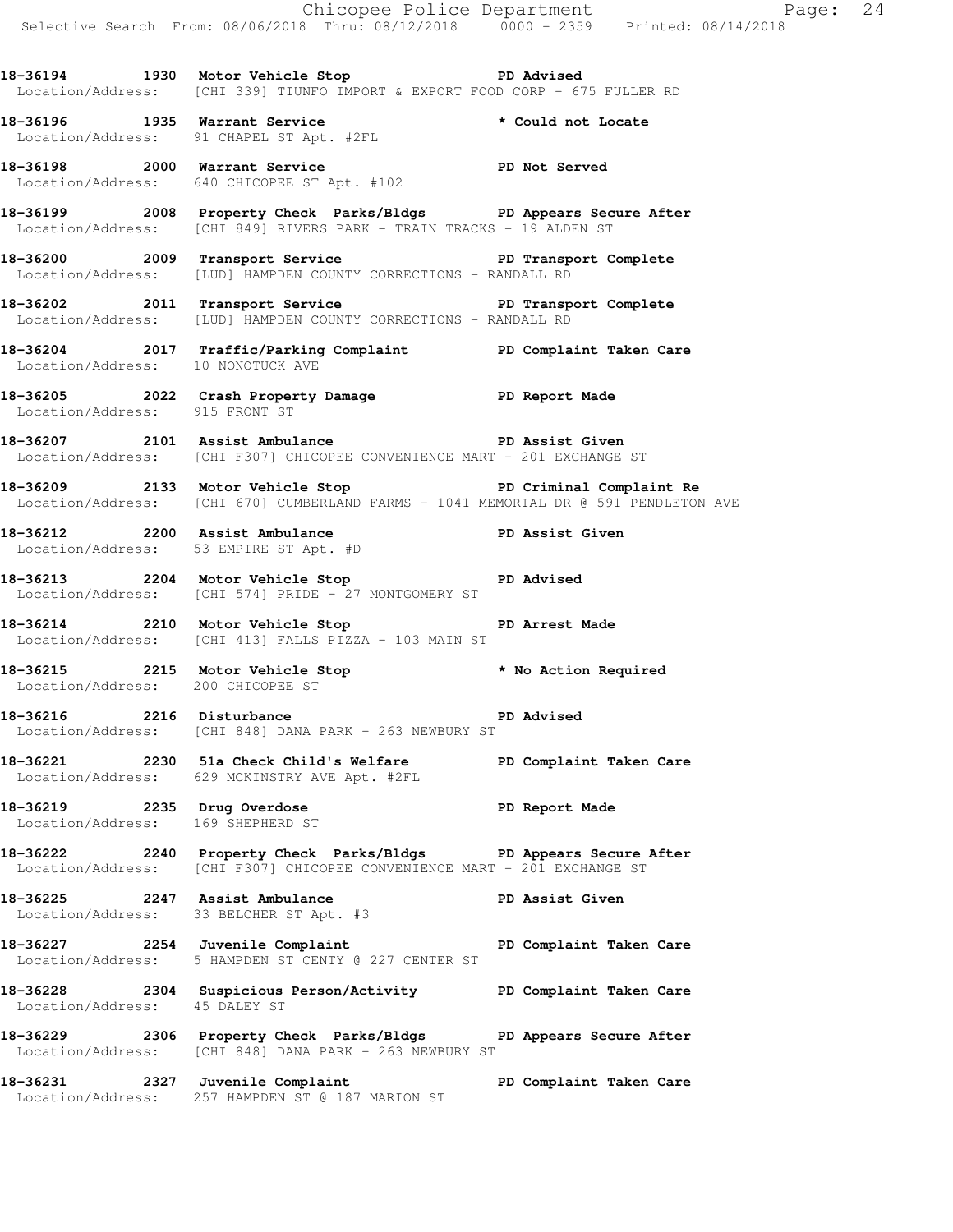#### **For Date: 08/10/2018 - Friday**

- **18-36233 0014 Property Check Parks/Bldgs PD Appears Secure After**  Location/Address: [CHI 938] HOME DEPOT - 655 MEMORIAL DR
- **18-36234 0017 Property Check Parks/Bldgs PD Appears Secure After**  Location/Address: [CHI F1587] ENTERPRISE RENT-A-CAR & TRUCK - 70 FULLER RD
- **18-36235 0021 Property Check Parks/Bldgs PD Appears Secure After**  Location/Address: [CHI F621] FAMILY DOLLAR - 209 EXCHANGE ST
- **18-36237 0028 Property Check Parks/Bldgs PD Appears Secure After**  Location/Address: [CHI 1122] LIGHTHOUSE LIQUORS - 856 MEMORIAL DR
- **18-36238 0032 Property Check Parks/Bldgs PD Appears Secure After**  Location/Address: [CHI 856] NASH FIELD PARK - 90 CALL ST
- **18-36239 0034 Property Check Parks/Bldgs PD Appears Secure After**  Location: BLUEBIRD ACRES
- **18-36240 0035 Property Check Parks/Bldgs PD Appears Secure After**  Location/Address: [CHI 511] BAYSTATE RUG DIST. - 671 GRATTAN ST
- **18-36241 0038 Assist Ambulance PD Assist Given**  Location/Address: 46 THORNWOOD ST
- **18-36243 0039 Property Check Parks/Bldgs PD Appears Secure After**  Location/Address: [CHI XP2040] ARBORS KIDS AT CHICOPEE - 999 MEMORIAL DR
- **18-36242 0040 Property Check Parks/Bldgs PD Appears Secure After**  Location/Address: [CHI F659] UNIQUE MOTORS - 1021 MEMORIAL DR
- **18-36245 0045 Motor Vehicle Stop PD Citation/Warning Issu**  Location/Address: [CHI F602] J POLEP - 285 MCKINSTRY AVE
- **18-36246 0049 Property Check Parks/Bldgs PD Appears Secure After**  Location/Address: [CHI 847] RAY ASH PARK - 52 ARCADE ST
- **18-36247 0054 Property Check Parks/Bldgs PD Appears Secure After**  Location/Address: STONINA DR
- **18-36248 0058 Property Check Parks/Bldgs PD Appears Secure After**  Location/Address: [CHI 718] CVS 693 - 1616 MEMORIAL DR
- 18-36249 **0100** Motor Vehicle Stop **PD M/V Citation Issued** Location/Address: [CHI 423] KAPUTS AUTO BODY - 226 GRANBY RD
- **18-36250 0104 Property Check Parks/Bldgs PD Appears Secure After**  Location/Address: [CHI XF1656] MERCEDES-BENZ OF SPRINGFIELD - 295 BURNETT RD
- **18-36251 0107 Property Check Parks/Bldgs PD Appears Secure After**  Location/Address: [CHI XF1665] MASS ALTERNATIVE CARE - 1247 EAST MAIN ST
- **18-36252 0116 Property Check Parks/Bldgs PD Appears Secure After**  Location/Address: [CHI 1160] CHICOPEE LIBRARY-EMILY PARTYKA CENTER BRANCH - 449 FRONT ST
- **18-36253 0118 Property Check Parks/Bldgs PD Appears Secure After**  Location/Address: [CHI F122] SALTER COLLEGE - 645 SHAWINIGAN DR
- **18-36254 0120 Traffic/Parking Complaint PD Complaint Taken Care**  Location/Address: PLEASANTVIEW AVE
- **18-36255 0120 Property Check Parks/Bldgs PD Appears Secure After**  Location/Address: [CHI F150] ETHOS ENERGY - 2140 WESTOVER RD
- **18-36256 0121 Property Check Parks/Bldgs PD Appears Secure After**  Location/Address: [CHI F1328] GALLAGHER OLDE FASHIONED SERVICE - 560 EAST ST
- **18-36257 0124 Property Check Parks/Bldgs PD Appears Secure After**  Location/Address: [CHI F1272] LIFE POINT CHURCH - 603 NEW LUDLOW RD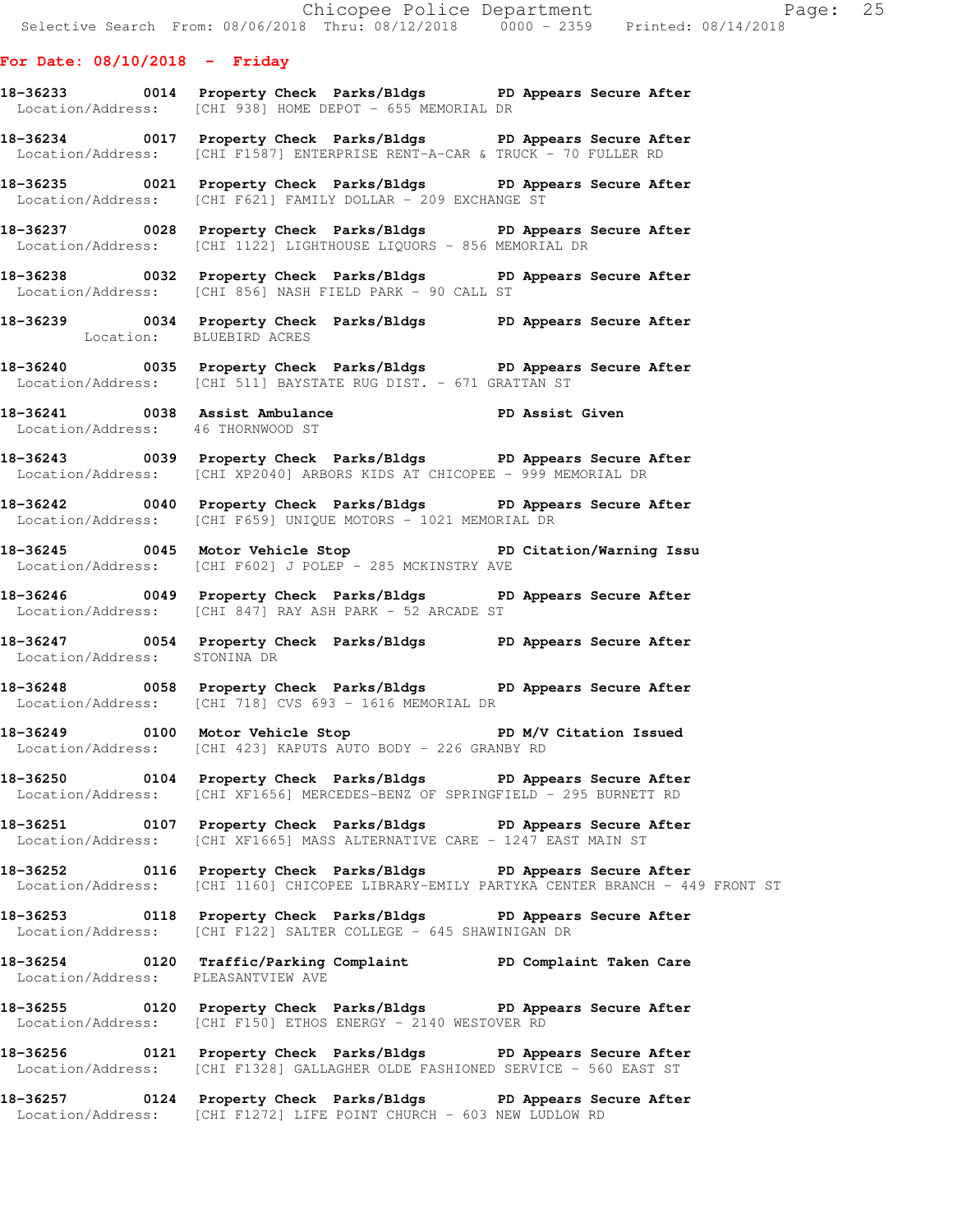Chicopee Police Department Fage: 26 Selective Search From: 08/06/2018 Thru: 08/12/2018 0000 - 2359 Printed: 08/14/2018 **18-36258 0127 Traffic/Parking Complaint PD City Ordinance Violat**  Location/Address: [CHI 354] EXPORT AUTO SALES INC - 454 CHICOPEE ST **18-36259 0130 Motor Vehicle Stop PD M/V Citation Issued**  Location/Address: HILLTOP APARTMENTS - COLUMBA ST **18-36261 0141 Property Check Parks/Bldgs PD Appears Secure After**  Location/Address: [CHI 849] RIVERS PARK - 19 ALDEN ST **18-36262 0144 Traffic/Parking Complaint PD City Ordinance Violat**  Location/Address: HOPE ST **18-36263 0144 Property Check Parks/Bldgs PD Appears Secure After**  Location/Address: [CHI 178] BASICS PLUS MINI MART - 190 EAST ST **18-36266 0151 Property Check Parks/Bldgs PD Appears Secure After**  Location/Address: [CHI 325] BOAT RAMP - MEDINA ST **18-36265 0152 Property Check Parks/Bldgs PD Appears Secure After**  Location/Address: [CHI 850] LINCOLN GROVE - PARK - 224 BROADWAY **18-36267 0159 Property Check Parks/Bldgs PD Appears Secure After**  Location/Address: [CHI 401] CHICOPEE PARKS & RECREATION DEPT - 687 FRONT ST **18-36268 0201 Property Check Parks/Bldgs PD Appears Secure After**  Location/Address: [CHI 670] CUMBERLAND FARMS - 1061 MEMORIAL DR **18-36269 0202 Property Check Parks/Bldgs PD Appears Secure After**  Location/Address: 1179 GRATTAN ST **18-36270 0203 Property Check Parks/Bldgs PD Appears Secure After**  Location/Address: [CHI F337] WHITE EAGLE LIQUORS - 620 FULLER RD **18-36271 0204 Property Check Parks/Bldgs PD Appears Secure After**  Location/Address: [CHI 836] LAMBERT - LAVOIE SCHOOL K-5 - 99 KENDALL ST **18-36272 0205 Property Check Parks/Bldgs PD Appears Secure After**  Location/Address: [CHI 188] PRIDE SERVICE STATION - 167 CHICOPEE ST **18-36273 0209 Property Check Parks/Bldgs PD Appears Secure After**  Location/Address: [CHI F1150] CHICOPEE COMPREHENSIVE HIGH SCHOOL - 617 MONTGOMERY ST **18-36274 0219 Property Check Parks/Bldgs PD Appears Secure After**  Location/Address: [CHI F1276] MASSES SEAFOOD - 1329 MEMORIAL DR **18-36275 0225 Firearms/Shots Fired PD Report Made**  Location/Address: 144 CRESCENT DR **18-36276 0229 Property Check Parks/Bldgs PD Appears Secure After**  Location/Address: [CHI 721] Stanley Berchulski boat ramp - 140 SYREK ST **18-36277 0236 Property Check Parks/Bldgs PD Appears Secure After**  Location/Address: [CHI 660] OCEAN STATE JOB LOT - 1451 MEMORIAL DR **18-36278 0240 Property Check Parks/Bldgs PD Appears Secure After**  Location/Address: [CHI 857] SZOT PARK - 97 SGT TRACY DR **18-36279 0247 Property Check Parks/Bldgs PD Appears Secure After**  Location/Address: REAR LOT SZOT PARK - ABBEY MEMORIAL DR **18-36280 0248 Property Check Parks/Bldgs PD Appears Secure After**  Location/Address: [CHI 334] CHICOPEE MOOSE FAMILY CENTER - 244 FULLER RD **18-36281 0250 Property Check Parks/Bldgs PD Appears Secure After**  Location/Address: [CHI 848] DANA PARK - 263 NEWBURY ST **18-36283 0251 Property Check Parks/Bldgs PD Appears Secure After**  Location/Address: [CHI 832] BELLAMY MIDDLE SCHOOL, EDWARD 6-8 - 314 PENDLETON AVE **18-36284 0252 Property Check Parks/Bldgs PD Appears Secure After** 

Location/Address: [CHI F1048] HAMPTON INN CHICOPEE - 600 MEMORIAL DR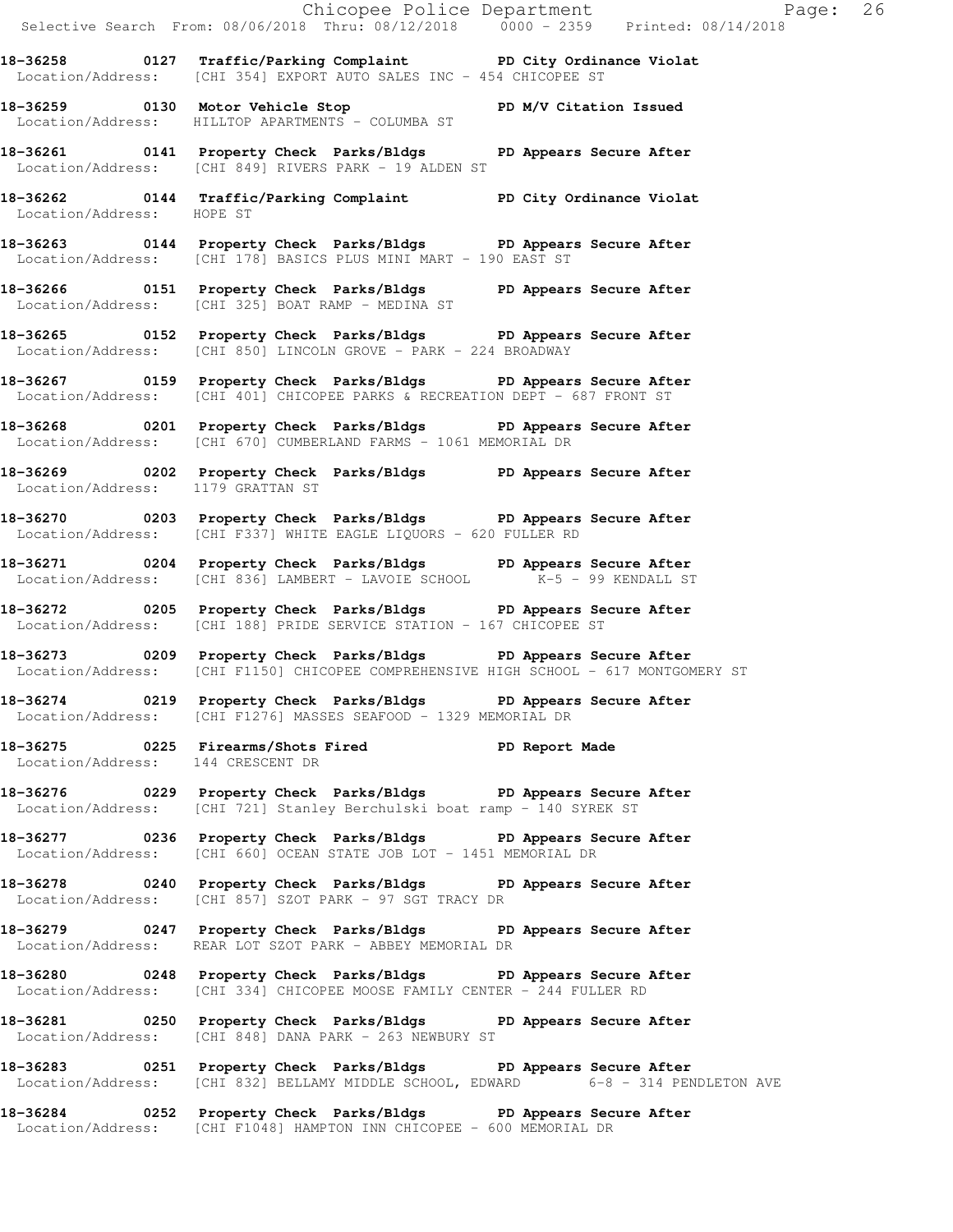**18-36285 0259 Property Check Parks/Bldgs PD Appears Secure After**  Location/Address: [CHI 328] SAMS CONVENIENCE STORE - 147 BROADWAY

**18-36286 0259 Traffic/Parking Complaint PD Complaint Taken Care**  Location/Address: 0 PENDLETON AVE @ 0 WOODBRIDGE RD

**18-36287 0302 Property Check Parks/Bldgs PD Appears Secure After**  Location/Address: [CHI 1658] THE APARTMENTS AT AMES PRIVILEGE - 1 SPRINGFIELD ST

**18-36288 0304 Property Check Parks/Bldgs PD Appears Secure After**  Location/Address: [CHI F113] MILANOS PIZZERIA & RESTAURANT - 340 CAREW ST

**18-36289 0304 Malicious Damage-Past PD Report Made**  Location/Address: 115 ELCON DR

18-36290 0320 Disturbance **PD** Report Made Location/Address: 755 CHICOPEE ST @ 12 PERRAULT ST

**18-36291 0321 Suspicious M/V PD Advised**  Location/Address: [CHI F1452] CITGO - 817 FRONT ST

**18-36292 0330 Property Check Parks/Bldgs PD Appears Secure After**  Location/Address: [CHI 958] PION PONTIAC (BOB) - 333 MEMORIAL DR

**18-36293 0354 Suspicious Person/Activity \* Could not Locate**  Location/Address: BEAUCHAMP TER

**18-36296 0415 Property Check Parks/Bldgs \* Could not Locate**  Location/Address: [CHI 857] SZOT PARK - 97 SGT TRACY DR

**18-36297 0421 Property Check Parks/Bldgs PD Appears Secure After**  Location/Address: [CHI 529] ARNOLDS MEAT - 307 GRATTAN ST

**18-36298 0422 Property Check Parks/Bldgs PD Appears Secure After**  Location/Address: [CHI F122] SALTER COLLEGE - 645 SHAWINIGAN DR

**18-36301 0453 Property Check Parks/Bldgs PD Appears Secure After**  Location/Address: [CHI 1816] RESTAURANT DEPOT - 123 FIRST AVE

**18-36302 0501 Property Check Parks/Bldgs PD Appears Secure After**  Location/Address: [CHI 68] AMF LANES CHICOPEE - 291 BURNETT RD

**18-36303 0513 Property Check Parks/Bldgs PD Appears Secure After**  Location/Address: [CHI 86] FOOD BAG - 947 BURNETT RD

**18-36304 0515 Property Check Parks/Bldgs PD Appears Secure After**  Location/Address: [CHI 82] COUNTRY TRADING POST - 771 BURNETT RD

**18-36305 0521 CHECK THE WELL BEING PD Appears Secure After**  Location/Address: [CHI 560] CHICOPEE CENTRAL MAINTENANCE GARAGE - 677 MEADOW ST

**18-36307 0533 Motor Vehicle Stop PD Criminal Complaint Re**  Location/Address: 880 CHICOPEE ST

**18-36309 0558 Property Check Parks/Bldgs PD Appears Secure After**  Location/Address: [CHI 854] SARAH JANE PARK - 21 VIVIAN ST

**18-36310 0606 Property Check Parks/Bldgs PD Appears Secure After**  Location/Address: [CHI F988] F.L. ROBERTS CHICOPEE #04050 - 2012 MEMORIAL DR

**18-36311 0612 Property Check Parks/Bldgs PD Appears Secure After**  Location/Address: [CHI F343] CABOTVILLE INDUSTRIAL PARK - 165 FRONT ST

**18-36312 0613 Property Check Parks/Bldgs PD Appears Secure After**  Location/Address: [CHI 1289] ALL STAR CAR AND TRUCK RENTAL - 385 MEMORIAL DR

**18-36313 0623 Property Check Parks/Bldgs PD Appears Secure After**  Location/Address: [CHI 292] AMERICAN LEGION POST 452 - 43 EXCHANGE ST

**18-36314 0638 Traffic/Parking Complaint PD Complaint Taken Care**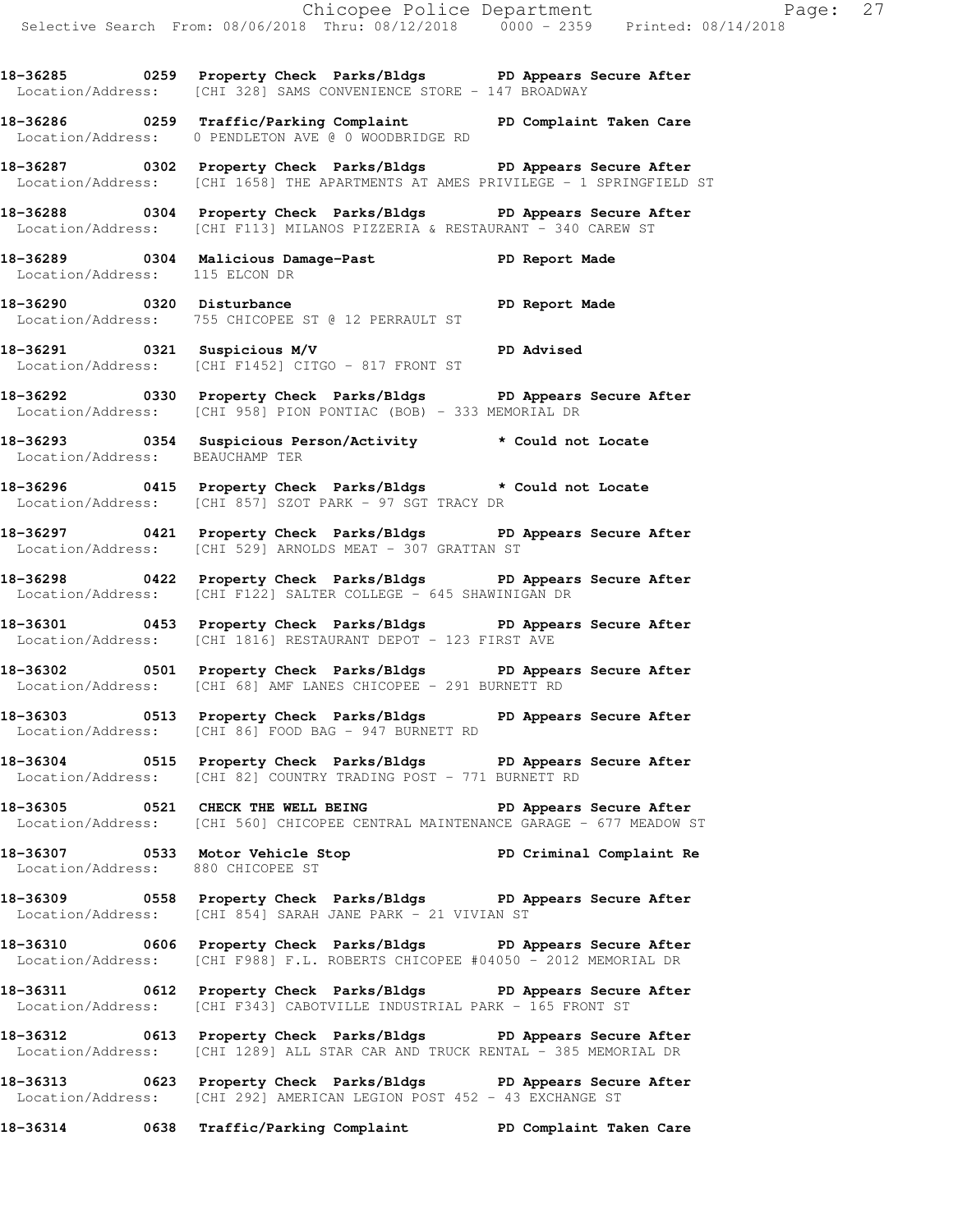|                                   |                                                                                                                                                       | Exage: 28<br>Selective Search From: 08/06/2018 Thru: 08/12/2018 0000 - 2359 Printed: 08/14/2018      |
|-----------------------------------|-------------------------------------------------------------------------------------------------------------------------------------------------------|------------------------------------------------------------------------------------------------------|
|                                   | Location: PARKING LOT BEHIND CABOT LIQUORS.                                                                                                           |                                                                                                      |
|                                   | 18-36315 0644 Motor Vehicle Stop N/V Citation Issued<br>Location/Address: [CHI F1452] CITGO - 817 FRONT ST                                            |                                                                                                      |
|                                   | 18-36316 0647 Motor Vehicle Stop 5 PD Citation/Warning Issu<br>Location/Address: [CHI 720] FAIRVIEW SERVICE CENTER INC - 1492 MEMORIAL DR             |                                                                                                      |
|                                   | 18-36317 0656 Motor Vehicle Stop 50 PD Citation/Warning Issu<br>Location/Address: [CHI 892] CIERPIAL MEMORIAL HOME - 69 EAST ST                       |                                                                                                      |
|                                   | 18-36318 0659 Motor Vehicle Stop North PD M/V Citation Issued<br>Location/Address: [CHI 1585] MIDAS MUFFLER - 704 MEMORIAL DR                         |                                                                                                      |
|                                   | 18-36319 0701 Motor Vehicle Stop 50 PD Advised<br>Location/Address: [CHI 404] ZIELONKA, STANLEY - 805 FRONT ST                                        |                                                                                                      |
|                                   | 18-36320 0701 Service of a Summons PD Not Served                                                                                                      | Location/Address: [CHI 242] BIRCH PARK PLACE APARTMENTS CHICOPEE HOUSING - 630 CHICOPEE ST Apt. #214 |
| Location/Address: 39 CENTRAL AVE  | 18-36323 0710 Property Check Parks/Bldgs PD Appears Secure After                                                                                      |                                                                                                      |
| Location/Address: 39 CENTRAL AVE  | 18-36324 0713 Service of a Summons PD Not Served                                                                                                      |                                                                                                      |
| Location/Address: 828 CHICOPEE ST | 18-36327 0716 Service of a Summons PD Not Served                                                                                                      |                                                                                                      |
|                                   | 18-36325 0718 Public Service New PD Served in Hand<br>Location/Address: [CHI F825] MASS TRIAL COURT [CHICOPEE] - 30 CHURCH ST                         |                                                                                                      |
|                                   | 18-36326 0720 Motor Vehicle Stop 5 18-36326 PD Advised                                                                                                | Location/Address: [CHI F641] WENDYS OLD FASHIONED HAMBURGERS AREA OFFICE - 786 MEMORIAL DR           |
| Location/Address: 115 ELCON DR    | 18-36331 0844 Breaking & Entering-Report PD No Report Necessary                                                                                       |                                                                                                      |
| Location/Address: 193 SHERIDAN ST | 18-36332 0844 Larceny Complaint Past PD Report Made                                                                                                   |                                                                                                      |
|                                   | 18-36333 0846 Neighbor/Landlord Dispute PD Advised<br>Location/Address: [CHI 1750] MASSE'S CUSTOM CUTS - 1512 MEMORIAL DR                             |                                                                                                      |
|                                   | 18-36334 0859 Property Check Parks/Bldgs PD Appears Secure After<br>Location/Address: [CHI 839] STEFANIK SCHOOL, GENERAL. JOHN J. K-5 - 720 MEADOW ST |                                                                                                      |
|                                   | 18-36338 		 0932 Property Check Parks/Bldgs 		 PD Appears Secure After<br>Location/Address: [CHI 325] BOAT RAMP, MEDINA STREET - 100 MEDINA ST        |                                                                                                      |
| Location/Address: 272 CAREW ST    | 18-36337 0934 Stolen M/V L/P Report 18-36337                                                                                                          |                                                                                                      |
|                                   | 18-36339 		 0937 Property Check Parks/Bldgs 		 PD Complaint Taken Care<br>Location/Address: [CHI 844] CAMP OPEE - 26 MEMORIAL AVE                     |                                                                                                      |
|                                   | 18-36340 0940 Suspicious M/V PD Complaint Taken Care<br>Location/Address: [CHI 463] ROSSI, BEVERLY - 79 PROVIDENCE ST                                 |                                                                                                      |
|                                   | 18-36342 0940 Crash Property Damage No PD No Report Necessary<br>Location/Address: 0 FRONTENAC ST @ 0 HAJEC CIR                                       |                                                                                                      |
|                                   | 18-36341 0941 Property Check Parks/Bldgs PD Complaint Taken Care<br>Location/Address: [CHI 299] PRESTON PARK - 50 ACCESS RD                           |                                                                                                      |
|                                   | 18-36343 1019 Property Check Parks/Bldgs PD Complaint Taken Care<br>Location/Address: [CHI 847] RAY ASH PARK - 52 ARCADE ST                           |                                                                                                      |
|                                   | 18-36344 1036 Property Check Parks/Bldgs PD Appears Secure After<br>Location/Address: [CHI 1041] SENTRY UNIFORM - 803 JAMES ST                        |                                                                                                      |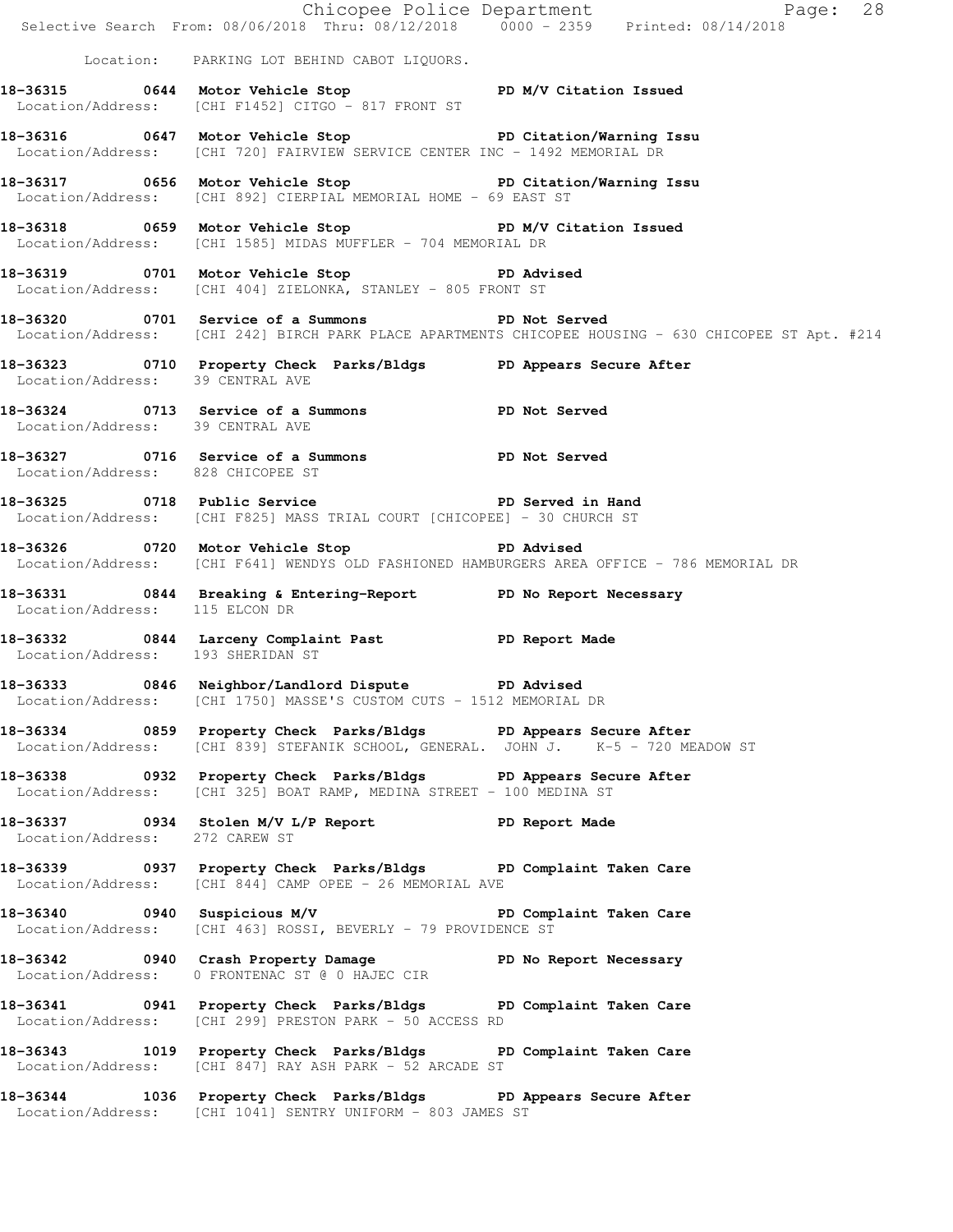|                                  | 18-36345 1043 Traffic/Parking Complaint PD Complaint Taken Care<br>Location/Address: [CHI F1161] CHICOPEE MARKETPLACE - 591 MEMORIAL DR<br>18-36346 1047 Property Check Parks/Bldgs PD Appears Secure After<br>Location/Address: [CHI 1662] PRECISION WASH AND DRY - 199 EXCHANGE ST<br>18-36347 1110 Property Check Parks/Bldgs PD Appears Secure After<br>Location/Address: [CHI 844] FAIRVIEW MEMORIAL ELEMENTARY SCHOOL K-5 - 26 MEMORIAL AVE<br>18-36350 1111 Traffic/Parking Complaint PD Complaint Taken Care<br>Location/Address: 166 EAST MAIN ST @ 7 BELCHER ST |  |
|----------------------------------|---------------------------------------------------------------------------------------------------------------------------------------------------------------------------------------------------------------------------------------------------------------------------------------------------------------------------------------------------------------------------------------------------------------------------------------------------------------------------------------------------------------------------------------------------------------------------|--|
|                                  |                                                                                                                                                                                                                                                                                                                                                                                                                                                                                                                                                                           |  |
|                                  |                                                                                                                                                                                                                                                                                                                                                                                                                                                                                                                                                                           |  |
|                                  |                                                                                                                                                                                                                                                                                                                                                                                                                                                                                                                                                                           |  |
|                                  |                                                                                                                                                                                                                                                                                                                                                                                                                                                                                                                                                                           |  |
|                                  | 18-36348 1112 Property Check Parks/Bldgs PD Appears Secure After<br>Location/Address: [CHI 847] RAY ASH PARK - 52 ARCADE ST                                                                                                                                                                                                                                                                                                                                                                                                                                               |  |
|                                  | 18-36351 1126 Larceny Complaint Past PD No Report Necessary<br>Location/Address: [CHI 644] STOP & SHOP SUPERMARKET - 672 MEMORIAL DR                                                                                                                                                                                                                                                                                                                                                                                                                                      |  |
|                                  | 18-36352 1127 Morals Complaint 18-36352<br>Location/Address: [CHI 1658] THE APARTMENTS AT AMES PRIVILEGE - 1 SPRINGFIELD ST                                                                                                                                                                                                                                                                                                                                                                                                                                               |  |
|                                  | 18-36353 1136 Crash Property Damage PD Complaint Taken Care<br>Location/Address: [CHI 288] BORYS FURNITURE - 508 MONTGOMERY ST                                                                                                                                                                                                                                                                                                                                                                                                                                            |  |
|                                  | 18-36354 1150 Property Check Parks/Bldgs PD Appears Secure After<br>Location/Address: [CHI F122] SALTER COLLEGE - 645 SHAWINIGAN DR                                                                                                                                                                                                                                                                                                                                                                                                                                       |  |
|                                  | 18-36355 1150 Crash Property Damage 5 PD No Report Necessary<br>Location/Address: [CHI 1191] WALMART - 591 MEMORIAL DR                                                                                                                                                                                                                                                                                                                                                                                                                                                    |  |
| Location/Address: 538 BROADWAY   | 18-36356 1215 Identity Fraud/Theft <b>18-36356</b> PD Report Made                                                                                                                                                                                                                                                                                                                                                                                                                                                                                                         |  |
| Location/Address: 113 MADISON ST | 18-36357 1222 Neighbor/Landlord Dispute PD Report Made                                                                                                                                                                                                                                                                                                                                                                                                                                                                                                                    |  |
|                                  | 18-36358 1224 Crash Property Damage PD Report Made<br>Location/Address: 191 SPRINGFIELD ST @ 13 FAIRVIEW AVE                                                                                                                                                                                                                                                                                                                                                                                                                                                              |  |
|                                  | 18-36360 1234 Property Check Parks/Bldgs PD Complaint Taken Care<br>Location/Address: [CHI 852] GARRITY PARK - 44 PETER ST                                                                                                                                                                                                                                                                                                                                                                                                                                                |  |
|                                  | 18-36363 1249 Property Check Parks/Bldgs PD Appears Secure After<br>Location/Address: KNIGHTS OF COLUMBUS - 1597 MEMORIAL DR                                                                                                                                                                                                                                                                                                                                                                                                                                              |  |
|                                  | 18-36364 1257 Crash Property Damage PD Report Made<br>Location/Address: [CHI 1933] SHELL FOOD MART - 197 GROVE ST                                                                                                                                                                                                                                                                                                                                                                                                                                                         |  |
|                                  | 18-36365 1312 Suspicious Person/Activity * Could not Locate<br>Location: BJS ACCESS ROAD TOWARDS MONTGOMERY                                                                                                                                                                                                                                                                                                                                                                                                                                                               |  |
|                                  | 18-36367 1348 Property Check Parks/Bldgs PD Appears Secure After<br>Location/Address: [CHI 1893] WILLIAMS PARK - 880 BURNETT RD                                                                                                                                                                                                                                                                                                                                                                                                                                           |  |
|                                  | 18-36368 1400 Warrant Service New PD Served in Hand<br>Location/Address: [CHI 444] WESTOVER TRAILER PARK - 1246 GRANBY RD Apt. #10                                                                                                                                                                                                                                                                                                                                                                                                                                        |  |
|                                  | 18-36369 1408 Property Check Parks/Bldgs PD Appears Secure After<br>Location/Address: [CHI 837] LITWIN SCHOOL, SGT. ROBERT R. K-5 - 135 LITWIN LN                                                                                                                                                                                                                                                                                                                                                                                                                         |  |
|                                  | 18-36370 1414 Suspicious Person/Activity PD Complaint Taken Care<br>Location/Address: [CHI 644] STOP & SHOP SUPERMARKET - 672 MEMORIAL DR                                                                                                                                                                                                                                                                                                                                                                                                                                 |  |
|                                  | 18-36373 1445 Traffic/Parking Complaint PD Citation/Warning Issu<br>Location/Address: [CHI 1191] WALMART - 591 MEMORIAL DR                                                                                                                                                                                                                                                                                                                                                                                                                                                |  |
|                                  | 18-36375 1458 Missing Person New PD Complaint Taken Care<br>Location/Address: [CHI XP1984] DENISE HANNON - 142 CASINO AVE                                                                                                                                                                                                                                                                                                                                                                                                                                                 |  |
|                                  | 18-36376 1528 Identity Fraud/Theft PD Report Made<br>Location/Address: 116 RIVERS AVE                                                                                                                                                                                                                                                                                                                                                                                                                                                                                     |  |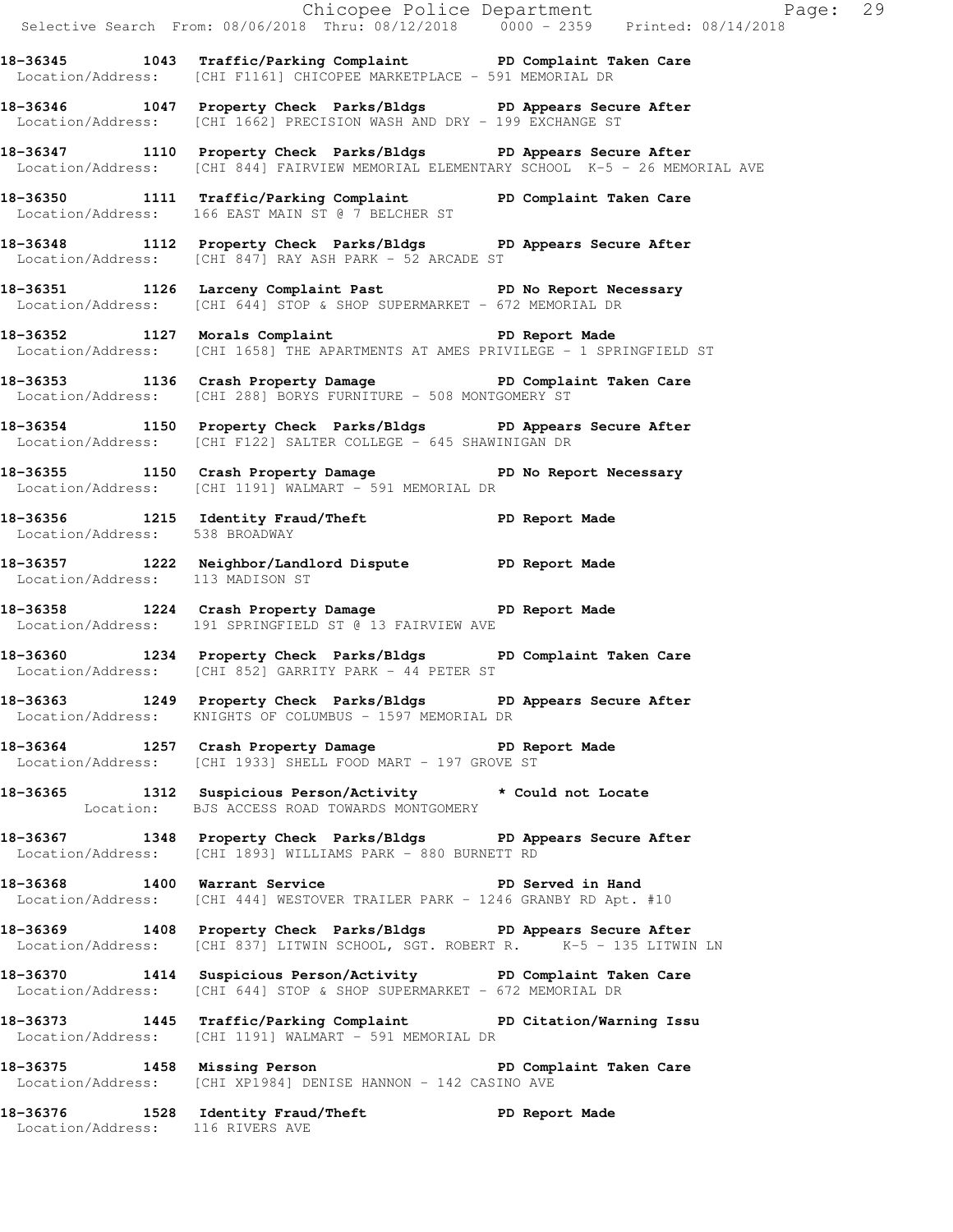**18-36382 1605 Property Check Parks/Bldgs PD Appears Secure After**  Location/Address: [CHI 913] KANE SCRAP IRON & METAL INC - 184 E MEADOW ST

**18-36385 1613 Shoplifter PD No Report Necessary**  Location/Address: [CHI 1191] WALMART - 591 MEMORIAL DR

**18-36389 1633 Unwanted Party/Undesirable PD Complaint Taken Care**  Location/Address: BY STOP N SHOP MEDIAN - MEMORIAL DR

**18-36390 1643 Unwanted Party/Undesirable PD No Report Necessary**  Location/Address: [CHI 269] JENROSE WINES & LIQUORS - 945 CHICOPEE ST

**18-36391 1654 Crash Property Damage PD Report Made**  Location/Address: [CHI 592] SUNOCO - F.L. ROBERTS - 500 MONTGOMERY ST

**18-36393 1701 Traffic/Parking Complaint PD Advised**  Location/Address: 27 GRANVILLE AVE

**18-36394 1710 CHECK THE WELL BEING PD Complaint Taken Care**  Location/Address: 36 PONDVIEW DR

**18-36395 1717 Disabled Motor Vehicle PD Assist Given**  Location/Address: [CHI 1018] DANGELO SANDWICH SHOP - 1606 MEMORIAL DR

**18-36396 1736 Property Check Parks/Bldgs PD Appears Secure After**  Location/Address: [CHI 269] JENROSE WINES & LIQUORS - 945 CHICOPEE ST

**18-36398 1750 Property Check Parks/Bldgs PD Appears Secure After**  Location/Address: [CHI 837] LITWIN SCHOOL, SGT. ROBERT R. K-5 - 135 LITWIN LN

**18-36399 1802 Assist Ambulance PD Assist Given**  Location/Address: 368 MEADOW ST Apt. #C

**18-36400 1803 Suspicious Person/Activity PD Arrest Made**  Location/Address: [CHI 74] WESTFIELD BANK - 435 BURNETT RD

**18-36402 1819 CHECK THE WELL BEING \* Could not Locate**  Location/Address: 32 LUTHER ST

**18-36403 1823 Suspicious Person/Activity \* Could not Locate**  Location/Address: 11 AMES AVE

18-36405 1830 Assist Ambulance **PD Assist Given** Location/Address: 75 EASTERN DR

**18-36407 1833 CHECK THE WELL BEING \* Could not Locate**  Location/Address: REAR OF SZOT PARK - ABBEY MEMORIAL DR

**18-36408 1842 Traffic/Parking Complaint \* Could not Locate**  Location/Address: [CHI 854] SARAH JANE PARK - 21 VIVIAN ST

**18-36411 1905 Shoplifter PD Arrest Made**  Location/Address: [CHI 1191] WALMART - 591 MEMORIAL DR

**18-36412 1912 Assist Ambulance PD Assist Given**  Location/Address: 40 PENNSYLVANIA AVE

**18-36414 1932 Assist Ambulance PD Assist Given**  Location/Address: [CHI F25] FAIRHAVEN APARTMENTS - 400 BRITTON ST Apt. #306

**18-36417 1957 Morals Complaint PD Assist Given**  Location/Address: [CHI F621] FAMILY DOLLAR - 209 EXCHANGE ST

18-36420 2023 Transport Service **PD Transport Complete** Location/Address: [LUD] LUDLOW HOUSE OF CORRECTIONS - 627 RANDALL RD

18-36421 2025 Transport Service **Prince PD Transport Complete** Location/Address: [LUD] LUDLOW HOUSE OF CORRECTIONS - 627 RANDALL RD

**18-36423 2114 Suspicious M/V PD Advised**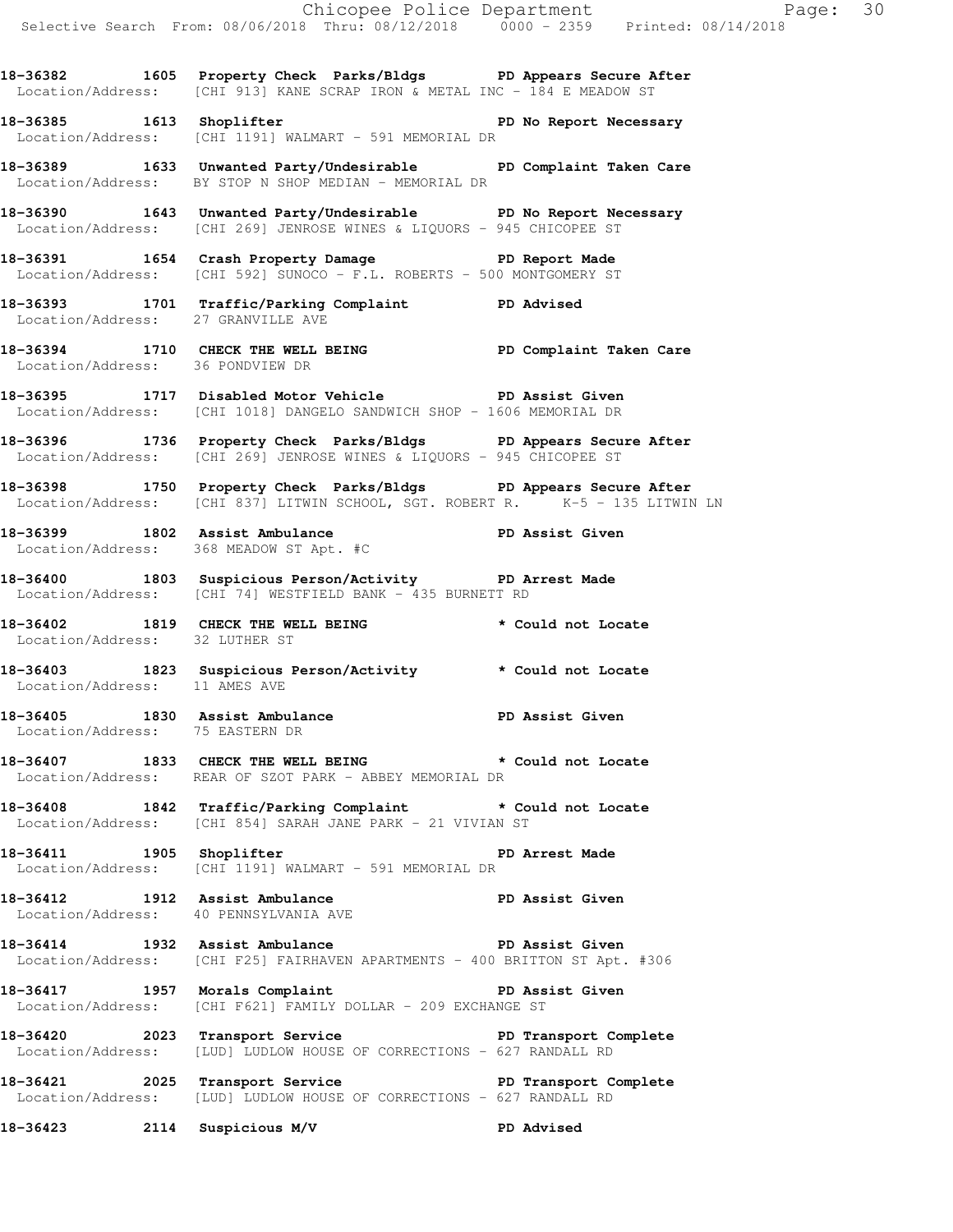|                                     | E Chicopee Police Department<br>Selective Search From: 08/06/2018 Thru: 08/12/2018 0000 - 2359 Printed: 08/14/2018                               | Page: 31    |  |
|-------------------------------------|--------------------------------------------------------------------------------------------------------------------------------------------------|-------------|--|
| Location/Address: 61 HILLCREST ST   |                                                                                                                                                  |             |  |
|                                     | 18-36424 2115 Property Check Parks/Bldgs PD Appears Secure After<br>Location/Address: [CHI 1893] WILLIAMS PARK - 880 BURNETT RD                  |             |  |
|                                     | 18-36426 2128 Assist Ambulance New PD Assist Given<br>Location/Address: [CHI F392] ST STANISLAUS SCHOOL - 534 FRONT ST                           |             |  |
| Location/Address: 19 ELM ST         | 18-36427 2129 Loud Music PD Advised                                                                                                              |             |  |
|                                     | 18-36430 2134 Unwanted Party/Undesirable PD Advised<br>Location/Address: [CHI 274] ROGERS PLACE - 1016 CHICOPEE ST                               |             |  |
| 18-36431 2140 Assist Ambulance      | PD Assist Given<br>Location/Address: 64 SIMARD DR Apt. #1                                                                                        |             |  |
|                                     | 18-36432 2141 Disturbance * * Unfounded<br>Location/Address: [CHI F1479] 1 EMERSON ST - 1 EMERSON ST Apt. #3R                                    |             |  |
|                                     | 18-36434 2205 Property Check Parks/Bldgs PD Advised<br>Location/Address: [CHI 847] RAY ASH PARK - 52 ARCADE ST                                   |             |  |
| Location/Address: 771 MCKINSTRY AVE | 18-36435 2216 Suspicious Person/Activity * Could not Locate                                                                                      |             |  |
|                                     | 18-36437 2226 Transport Service <b>PD</b> Transport Complete<br>Location/Address: [CHI 1658] THE APARTMENTS AT AMES PRIVILEGE - 1 SPRINGFIELD ST |             |  |
| Location/Address: 17 DENETTE ST     | 18-36439 2232 Assist Ambulance (Bassist Given                                                                                                    |             |  |
|                                     | 18-36442 2309 Animal Complaint * Could not Locate<br>Location/Address: 131 CHURCH ST @ 145 GROVE ST                                              |             |  |
|                                     | 18-36443 2313 Disturbance<br>Location/Address: 98 DEBRA DR Apt. #4C                                                                              | * Unfounded |  |
| Location/Address: 171 NELSON ST     | 18-36446 2340 Section 12/Crisis TD Report Made                                                                                                   |             |  |
|                                     | 18-36447 2350 Assault & Battery Complaint PD Report Made<br>Location/Address: [CHI 497] MOTEL 6 - 36 JOHNNY CAKE HOLLOW RD Apt. #140             |             |  |
| Location/Address: 245 FRONTENAC ST  | 18-36448 2353 Breaking & Entering in progres PD Complaint Taken Care                                                                             |             |  |
| For Date: $08/11/2018$ - Saturday   |                                                                                                                                                  |             |  |
|                                     | 18-36451 0034 Investigation/DB PD Complaint Taken Care<br>Location/Address: [CHI 1658] THE APARTMENTS AT AMES PRIVILEGE - 1 SPRINGFIELD ST       |             |  |
| Location/Address: 1185 GRATTAN ST   | 18-36452 0034 Section 12/Crisis PD Report Made                                                                                                   |             |  |
|                                     | 18-36453 0042 Property Check Parks/Bldgs PD Appears Secure After<br>Location/Address: [CHI F684] CASTLE OF KNIGHTS - 1599 MEMORIAL DR            |             |  |
|                                     | 18-36455 0052 Disturbance the top of the Unfounded<br>Location/Address: [CHI F1189] KENDALL HOUSE - 4A SPRINGFIELD ST                            |             |  |
|                                     | 18-36456 0114 Motor Vehicle Stop PD M/V Citation Issued<br>Location/Address: [CHI 1711] AQUA-MATIC LAWN SPRINKLER - 320 GRANBY RD                |             |  |
|                                     | 18-36457 0114 Property Check Parks/Bldgs PD Appears Secure After<br>Location/Address: [CHI 56] WALGREENS - 583 JAMES ST                          |             |  |
|                                     | 18-36458 0114 Suspicious M/V PD Complaint Taken Care<br>Location/Address: [CHI 1816] RESTAURANT DEPOT - 123 FIRST AVE                            |             |  |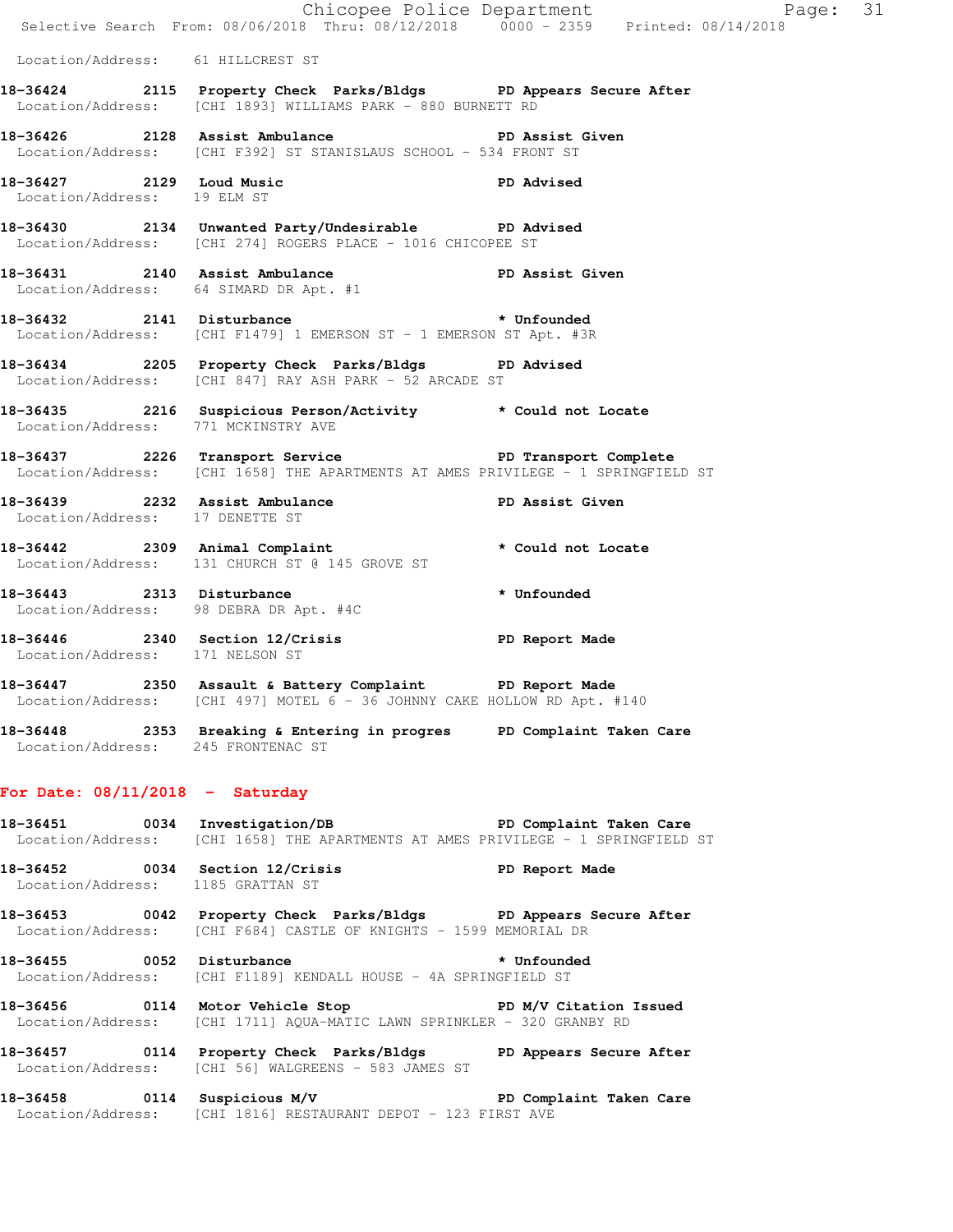**18-36459 0118 Juvenile Complaint PD Report Made**  Location/Address: 25 THOMAS ST **18-36460 0126 Property Check Parks/Bldgs PD Appears Secure After**  Location/Address: [CHI 958] PION PONTIAC (BOB) - 333 MEMORIAL DR

**18-36461 0129 Property Check Parks/Bldgs PD Advised**  Location/Address: [CHI F458] EASTERN ETCHING & MFG - 35 LOWER GRAPE ST

**18-36462 0131 Property Check Parks/Bldgs PD Appears Secure After**  Location/Address: [CHI 1893] WILLIAMS PARK - 880 BURNETT RD

**18-36463 0133 Property Check Parks/Bldgs PD Appears Secure After**  Location/Address: [CHI 1065] CHICOPEE HIGH SCHOOL - 820 FRONT ST

**18-36464 0134 Property Check Parks/Bldgs PD Appears Secure After**  Location/Address: [CHI 670] CUMBERLAND FARMS - 1061 MEMORIAL DR

**18-36465 0140 Property Check Parks/Bldgs PD Appears Secure After**  Location/Address: [CHI 73] PRIDE CONVENIENCE - 363 BURNETT RD

**18-36466 0146 Traffic/Parking Complaint PD Complaint Taken Care**  Location/Address: CENTER ST

**18-36467 0149 Property Check Parks/Bldgs PD Appears Secure After**  Location/Address: [CHI F734] AMVETS CLUB POST 12 - 754 MONTGOMERY ST

**18-36468 0149 Suspicious Person/Activity PD Advised**  Location/Address: 212 HAMPDEN ST

**18-36469 0156 Property Check Parks/Bldgs PD Appears Secure After**  Location/Address: [CHI 832] BELLAMY MIDDLE SCHOOL, EDWARD 6-8 - 314 PENDLETON AVE

18-36470 **0208** Motor Vehicle Stop **PD** Arrest Made Location/Address: [CHI 719] PRICE RITE - 1600 MEMORIAL DR

**18-36472 0213 Motor Vehicle Stop PD Advised**  Location/Address: [CHI 1342] KELLYS BAR - 621 CENTER ST

**18-36473 0217 Property Check Parks/Bldgs PD No Report Necessary**  Location/Address: [CHI 1342] KELLYS BAR - 621 CENTER ST

**18-36474 0218 Property Check Parks/Bldgs PD Appears Secure After**  Location/Address: [CHI F122] SALTER COLLEGE - 645 SHAWINIGAN DR

**18-36475 0238 Property Check Parks/Bldgs PD Appears Secure After**  Location/Address: [CHI F1342] CVS PHARMACY - 235 CENTER ST

**18-36477 0240 Property Check Parks/Bldgs PD Appears Secure After**  Location/Address: [CHI 1714] UNION MART-2 - 457 GRANBY RD

**18-36478 0248 Property Check Parks/Bldgs PD Appears Secure After**  Location/Address: [CHI 849] RIVERS PARK - 19 ALDEN ST

**18-36479 0250 Motor Vehicle Stop PD Criminal Complaint Re**  Location/Address: 391 - CENTER ST

**18-36480 0300 Property Check Parks/Bldgs PD Appears Secure After**  Location/Address: [CHI 856] NASH FIELD PARK - 90 CALL ST

**18-36481 0303 Property Check Parks/Bldgs PD Appears Secure After**  Location/Address: [CHI 188] PRIDE SERVICE STATION - 167 CHICOPEE ST

**18-36482 0306 Property Check Parks/Bldgs PD Appears Secure After**  Location/Address: [CHI 1792] EAST ST GRILL AND CREAMERY - 415 EAST ST

**18-36483 0312 Property Check Parks/Bldgs PD Appears Secure After**  Location/Address: [CHI 837] LITWIN SCHOOL, SGT. ROBERT R. K-5 - 135 LITWIN LN

**18-36484 0315 CHECK THE WELL BEING PD Complaint Taken Care**  Location/Address: [CHI 636] DENNYS - 467 MEMORIAL DR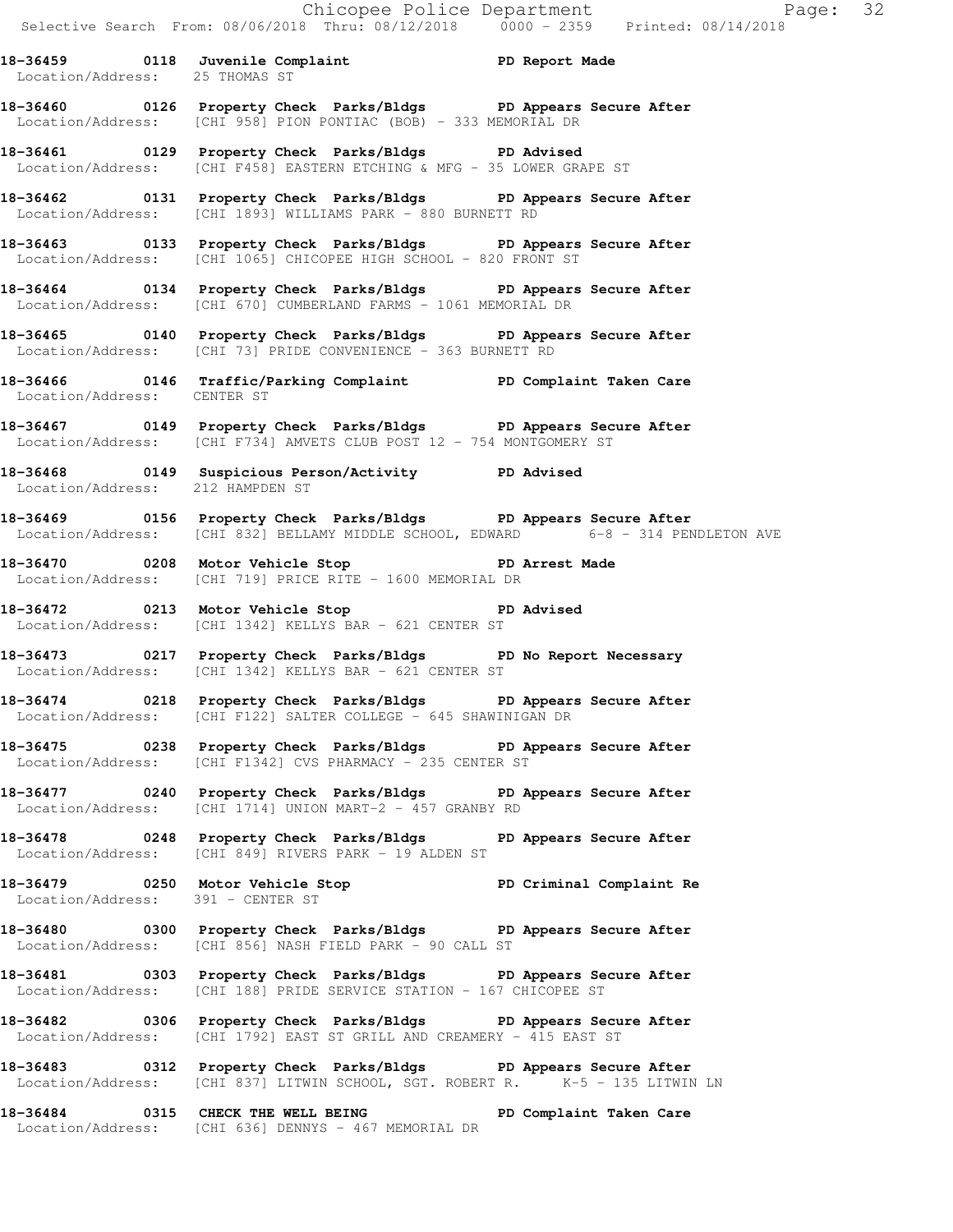Selective Search From: 08/06/2018 Thru: 08/12/2018 0000 - 2359 Printed: 08/14/2018 **18-36485 0322 Property Check Parks/Bldgs PD Appears Secure After**  Location/Address: [CHI 1797] PETROS BREAKFAST AND LUNCH - 353 FRONT ST **18-36486 0330 CHECK THE WELL BEING PD Advised**  Location/Address: [CHI 1196] SHELL - 95 WEST ST **18-36487 0339 Disturbance PD Complaint Taken Care**  Location/Address: [CHI F542] DUGOUT - 134 MEADOW ST **18-36488 0339 Man Down PD Report Made**  Location/Address: PINE ST **18-36489 0340 Property Check Parks/Bldgs PD Appears Secure After**  Location/Address: [CHI F1150] CHICOPEE COMPREHENSIVE HIGH SCHOOL - 617 MONTGOMERY ST **18-36490 0340 Missing Person PD Advised**  Location/Address: 19 FEDAK DR **18-36492 0410 Disabled Motor Vehicle PD Complaint Taken Care**  Location/Address: [CHI 449] CVS 2339 - 1176 GRANBY RD **18-36494 0418 Disturbance PD Advised**  Location/Address: 55 EMPIRE ST Apt. #12 **18-36495 0423 Property Check Parks/Bldgs PD Appears Secure After**  Location/Address: [CHI 847] RAY ASH PARK - 52 ARCADE ST **18-36496 0430 Property Check Parks/Bldgs PD Appears Secure After**  Location/Address: [CHI 1615] SUNSHINE VILLAGE - 72 MAIN ST **18-36498 0432 Animal Complaint \* Could not Locate**  Location/Address: 0 COLLEGE ST @ 0 MCCARTHY AVE **18-36499 0435 Property Check Parks/Bldgs PD Appears Secure After**  Location/Address: [CHI 566] SAM'S FOOD STORES (SUNOCO) - 810 MEADOW ST **18-36500 0440 Property Check Parks/Bldgs PD Appears Secure After**  Location/Address: [CHI 587] OREGON SPORTSMAN CLUB - 610 NEW LOMBARD RD **18-36501 0444 Assist Ambulance \* Could not Locate**  Location/Address: [CHI 848] DANA PARK - 263 NEWBURY ST **18-36502 0452 CHECK THE WELL BEING PD Arrest Made**  Location/Address: [CHI 289] RAFFERTY, DR. ROBERT G - 41 DALE ST **18-36503 0455 Disturbance PD Report Made**  Location/Address: [CHI 592] SUNOCO - F.L. ROBERTS - 500 MONTGOMERY ST **18-36807 0500 Repossessed Motor Vehicle/Othe PD Assist Given**  Location/Address: 462 SPRINGFIELD ST **18-36507 0546 Property Check Parks/Bldgs PD Appears Secure After**  Location/Address: [CHI 854] SARAH JANE PARK - 21 VIVIAN ST **18-36510 0605 CHECK THE WELL BEING PD Complaint Taken Care**  Location/Address: 0 OLD FIELD RD @ 0 PADEREWSKI ST **18-36509 0606 Property Check Parks/Bldgs PD Appears Secure After**  Location/Address: [CHI F805] HUKE LAU - 705 MEMORIAL DR **18-36513 0628 Suspicious M/V PD Complaint Taken Care**  Location/Address: EMPIRE CONDOMINIUMS - 55 EMPIRE ST **18-36511 0629 Property Check Parks/Bldgs PD Appears Secure After**  Location/Address: [CHI F218] MAGRIS FRUIT CO. - 2009 MEMORIAL DR **18-36519 0822 Property Check Parks/Bldgs PD Appears Secure After**  Location/Address: [CHI F208] CAVALIER RESTAURANT, ALCOA CATERING - 366 CHICOPEE ST **18-36524 0901 Transport Service PD Transport Complete** 

Chicopee Police Department Fage: 33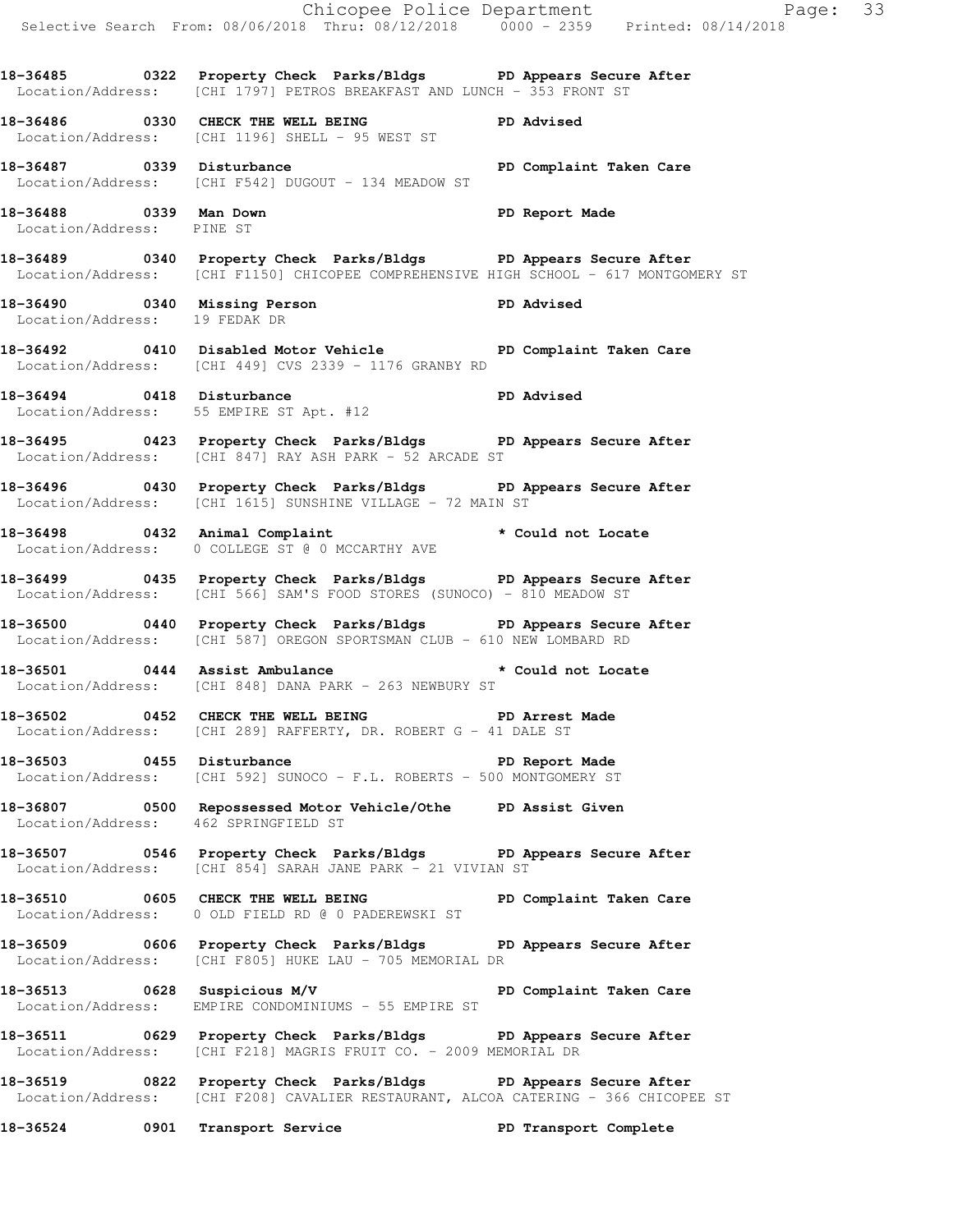|                                        |                                                                                                                                                             | Chicopee Police Department<br>Selective Search From: 08/06/2018 Thru: 08/12/2018 0000 - 2359 Printed: 08/14/2018 |  |
|----------------------------------------|-------------------------------------------------------------------------------------------------------------------------------------------------------------|------------------------------------------------------------------------------------------------------------------|--|
| Location/Address: [LUD] 627 RANDALL RD |                                                                                                                                                             |                                                                                                                  |  |
|                                        | 18-36526 0906 Assist Ambulance New PD Assist Given<br>Location/Address: [CHI 1261] SILVA RESIDENCE - 759 GRATTAN ST                                         |                                                                                                                  |  |
| Location/Address: 48 LONGWOOD DR       | 18-36527 0907 Assist Ambulance New PD Appears Secure After                                                                                                  |                                                                                                                  |  |
|                                        | 18-36530 0912 Malicious Damage-Past PD Report Made<br>Location/Address: [CHI F368] CITY HALL ANNEX - 274 FRONT ST                                           |                                                                                                                  |  |
| Location: LUDLOW HOC                   | 18-36529 0924 Transport Service New PD Transport Complete                                                                                                   |                                                                                                                  |  |
|                                        | 18-36532 0945 Abandoned/Found Property PD Report Made<br>Location/Address: [CHI 1261] SILVA RESIDENCE - 759 GRATTAN ST                                      |                                                                                                                  |  |
|                                        | 18-36533 0951 Traffic/Parking Complaint * Unfounded<br>Location/Address: [CHI 670] CUMBERLAND FARMS - 1061 MEMORIAL DR                                      |                                                                                                                  |  |
|                                        | 18-36536 1003 Property Check Parks/Bldgs PD Appears Secure After<br>Location/Address: [CHI 832] BELLAMY MIDDLE SCHOOL, EDWARD 6-8 - 314 PENDLETON AVE       |                                                                                                                  |  |
|                                        | 18-36537 1015 Suspicious Person/Activity PD Complaint Taken Care<br>Location/Address: [CHI 1191] WALMART - 591 MEMORIAL DR                                  |                                                                                                                  |  |
|                                        | 18-36538 1025 Motor Vehicle Stop 50 PD Advised<br>Location/Address: [CHI 931] TD BANK NA - 153 MEADOW ST                                                    |                                                                                                                  |  |
|                                        | 18-36540 1031 Traffic/Parking Complaint PD Complaint Taken Care<br>Location/Address: [CHI 1191] WALMART - 591 MEMORIAL DR                                   |                                                                                                                  |  |
|                                        | 18-36541 1033 Property Check Parks/Bldgs PD Appears Secure After<br>  Location/Address: [CHI 844] FAIRVIEW MEMORIAL ELEMENTARY SCHOOL K-5 - 26 MEMORIAL AVE |                                                                                                                  |  |
|                                        | 18-36543 1039 Property Check Parks/Bldgs PD Appears Secure After<br>Location/Address: [CHI 1564] HAMPDEN CHARTER SCHOOL OF SCIENCE - 20 JOHNSON RD          |                                                                                                                  |  |
|                                        | 18-36544 1041 Property Check Parks/Bldgs PD Appears Secure After<br>Location/Address: [CHI 838] CHICOPEE ACADEMY @SELSER 6-12 - 12 DARE WAY                 |                                                                                                                  |  |
|                                        | 18-36545 1125 Motor Vehicle Stop PD M/V Citation Issued<br>Location/Address: 310 NEW LUDLOW RD                                                              |                                                                                                                  |  |
| 18-36547 1146 Shoplifter               | <b>PD</b> Advised<br>Location/Address: [CHI 1191] WALMART - 591 MEMORIAL DR                                                                                 |                                                                                                                  |  |
|                                        | 18-36548 1150 Neighbor/Landlord Dispute PD Report Made Location/Address: 281 JAMES ST                                                                       |                                                                                                                  |  |
|                                        | 18-36549 1153 Property Check Parks/Bldgs PD Appears Secure After<br>Location/Address: [CHI 306] RITE AID PHARMACY - 1-5 ST JAMES AVE                        |                                                                                                                  |  |
|                                        | 18-36551 1207 Warrant Service New PD Complaint Taken Care                                                                                                   | Location/Address: [CHI 1658] THE APARTMENTS AT AMES PRIVILEGE - 1 SPRINGFIELD ST Apt. #219                       |  |
|                                        | 18-36552 1211 Property Check Parks/Bldgs PD Appears Secure After<br>Location/Address: [CHI 643] REGISTRY OF MOTOR VEHICLES - 1011 CHICOPEE ST               |                                                                                                                  |  |
|                                        | 18-36553 1212 Property Check Parks/Bldgs PD Appears Secure After<br>Location/Address: [CHI 325] BOAT RAMP, MEDINA STREET - 100 MEDINA ST                    |                                                                                                                  |  |
| Location/Address: 661 BRITTON ST       | 18-36558 1313 Neighbor/Landlord Dispute PD Report Made                                                                                                      |                                                                                                                  |  |
|                                        | 18-36556 1314 Motor Vehicle Stop N/V Citation Issued<br>Location/Address: 829 CHICOPEE ST @ 12 BLANCHE ST                                                   |                                                                                                                  |  |
| Location/Address: 27 EASTERN DR        | 18-36559 1317 Assist Ambulance No PD Assist Given                                                                                                           |                                                                                                                  |  |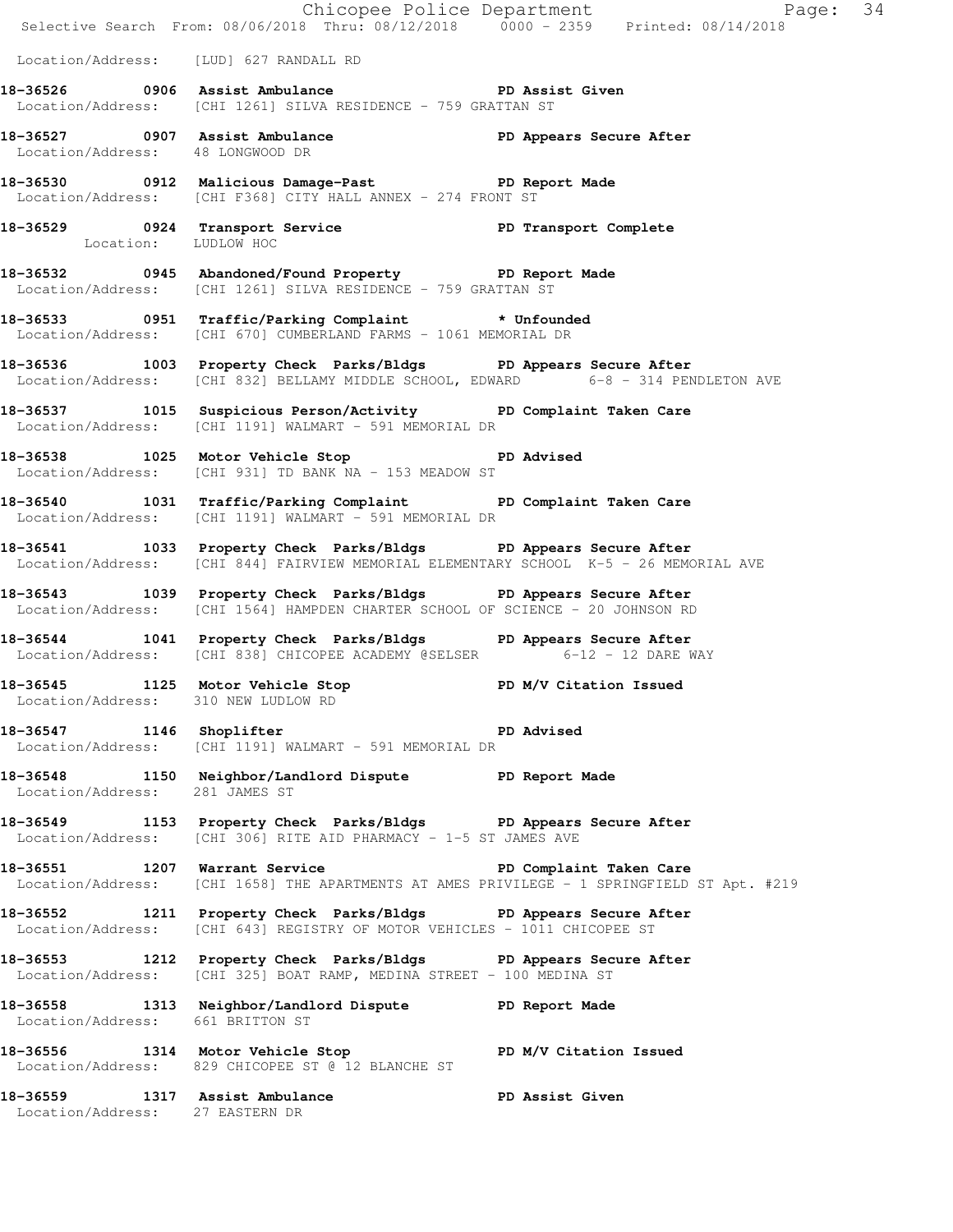|                                                                      | Chicopee Police Department<br>Selective Search From: 08/06/2018 Thru: 08/12/2018 0000 - 2359 Printed: 08/14/2018                 |                    |  |
|----------------------------------------------------------------------|----------------------------------------------------------------------------------------------------------------------------------|--------------------|--|
|                                                                      | 18-36562 1337 Property Check Parks/Bldgs PD Appears Secure After<br>Location/Address: [CHI 857] SZOT PARK - 97 SGT TRACY DR      |                    |  |
| Location/Address: VOLPE DR                                           | 18-36564 1350 Traffic/Parking Complaint * Unfounded                                                                              |                    |  |
|                                                                      | 18-36565 1444 Shoplifter <b>18-36565</b> 1444 PD Complaint Taken Care<br>Location/Address: [CHI 1191] WALMART - 591 MEMORIAL DR  |                    |  |
|                                                                      | 18-36566 1457 Property Check Parks/Bldgs PD Appears Secure After<br>Location/Address: [CHI 718] CVS 693 - 1616 MEMORIAL DR       |                    |  |
|                                                                      | 18-36567 1501 Traffic/Parking Complaint * Unfounded<br>Location/Address: [CHI 719] PRICE RITE - 1600 MEMORIAL DR                 |                    |  |
|                                                                      | 18-36569 1510 Property Check Parks/Bldgs PD Complaint Taken Care<br>Location/Address: [CHI 847] RAY ASH PARK - 52 ARCADE ST      |                    |  |
|                                                                      | 18-36570 1519 Transport Service * Could not Locate<br>Location: BAYSTATE HOSPITAL                                                |                    |  |
| Location/Address: MURPHY LN                                          | 18-36572 1608 Loud Music * Unfounded                                                                                             |                    |  |
| Location/Address: PLEASANTVIEW AVE                                   | 18-36573 1618 Traffic Assignment Nervice PD M/V Citation Issued                                                                  |                    |  |
|                                                                      | 18-36574 1625 Crash Property Damage PD Report Made<br>Location/Address: [CHI 592] SUNOCO - F.L. ROBERTS - 500 MONTGOMERY ST      |                    |  |
|                                                                      | 18-36576 1632 Property Check Parks/Bldgs PD Appears Secure After<br>Location/Address: [CHI F621] FAMILY DOLLAR - 209 EXCHANGE ST |                    |  |
| Location/Address: 130 SUNRISE LN                                     | 18-36577 1633 CHECK THE WELL BEING * No Action Required                                                                          |                    |  |
| Location/Address: 42 CIRCLE DR                                       | 18-36578 1655 Service of a Summons PD Served in Hand                                                                             |                    |  |
|                                                                      | 18-36579 1700 Abandoned/Found Property PD Report Made<br>Location/Address: 49 PROSPECT ST                                        |                    |  |
| 18-36580 1702 Assist Ambulance<br>Location/Address: 81 FARMINGTON ST |                                                                                                                                  | PD Assist Given    |  |
|                                                                      | 18-36582 1705 Traffic Assignment<br>Location/Address: 0 PLEASANTVIEW AVE @ 0 CRAWFORD AVE                                        |                    |  |
| 18-36584 1721 Loud Music<br>Location/Address: LOOMIS CT              |                                                                                                                                  | <b>PD Advised</b>  |  |
| Location/Address: 81 HAJEC CIR                                       | 18-36585 1730 Service of a Summons PD Not Served                                                                                 |                    |  |
|                                                                      | 18-36586 1732 Shoplifter 200 PD No Report Necessary<br>Location/Address: [CHI 1191] WALMART - 591 MEMORIAL DR                    |                    |  |
|                                                                      | 18-36587 1736 Property Check Parks/Bldgs PD Appears Secure After<br>Location/Address: [CHI 853] WISNIOWSKI PARK - 14 SPRUCE ST   |                    |  |
| Location/Address: 244 EAST MAIN ST                                   | 18-36588 1741 Service of a Summons PD Not Served                                                                                 |                    |  |
|                                                                      | 18-36589 1749 Service of a Summons PD Served in Hand<br>Location/Address: 19 ALVORD AVE Apt. #2FL                                |                    |  |
| 18-36590 1806 Disturbance                                            | Location/Address: [CHI 75] DUNKIN DONUTS - 470 BURNETT RD                                                                        | * Could not Locate |  |
|                                                                      | 18-36591 1807 Traffic/Parking Complaint PD Complaint Taken Care<br>Location/Address: AT THE END BY WESTOVER - SHERIDAN ST        |                    |  |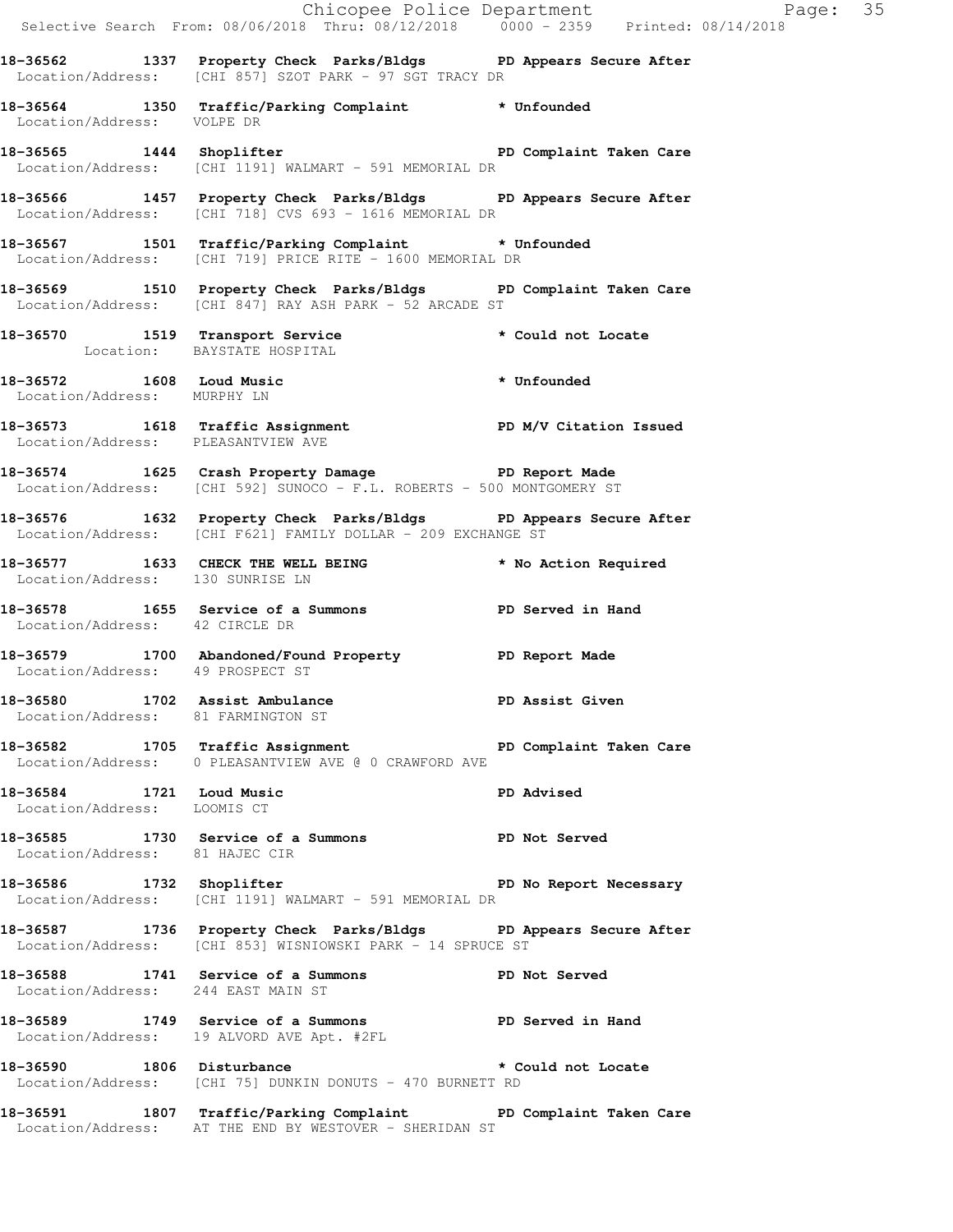18-36592 1826 CHECK THE WELL BEING **PD** Report Made Location/Address: 24 CYRAN ST **18-36597 1853 Assist Ambulance PD Assist Given**  Location/Address: 118 MT VERNON RD **18-36598 1857 Assist Other Police Department \* Could not Locate**  Location/Address: [CHI XP1977] JOHN FOSTER - 186 GRATTAN ST Apt. #2FLRT **18-36603 1920 Assist Ambulance PD Assist Given**  Location/Address: 78 DEBRA DR Apt. #3E **18-36606 1950 Motor Vehicle Stop PD M/V Citation Issued**  Location/Address: 315 CHICOPEE ST @ 13 MARSHALL AVE **18-36607 2016 Crash Property Damage PD Report Made**  Location/Address: 1931 MEMORIAL DR @ 25 BEAUDRY AVE 18-36609 2022 Morals Complaint **PD** Report Made Location/Address: 80 STEWART ST **18-36610 2039 Motor Vehicle Stop PD Advised**  Location/Address: [CHI 644] STOP & SHOP SUPERMARKET - 672 MEMORIAL DR **18-36612 2106 Shoplifter PD Report Made**  Location/Address: [CHI 305] CUMBERLAND FARMS - 37 MONTCALM ST **18-36613 2111 Property Check Parks/Bldgs PD Appears Secure After**  Location/Address: [CHI 848] DANA PARK - 263 NEWBURY ST **18-36614 2115 Property Check Parks/Bldgs PD Appears Secure After**  Location/Address: [CHI F343] CABOTVILLE INDUSTRIAL PARK - 165 FRONT ST **18-36615 2126 Loud Music PD Complaint Taken Care**  Location/Address: MONTVUE ST **18-36617 2139 Warrant Service PD Not Served**  Location/Address: 342 FRONT ST Apt. #2R **18-36616 2142 Property Check Parks/Bldgs PD Appears Secure After**  Location/Address: [CHI 857] SZOT PARK - 97 SGT TRACY DR **18-36618 2150 CHECK THE WELL BEING PD Complaint Taken Care**  Location/Address: 0 ALFRED ST @ 0 RITA ST **18-36619 2152 Warrant Service PD Arrest Made**  Location/Address: [CHI 382] FRUIT FAIR MARKET - 384 FRONT ST Apt. #1L **18-36620 2153 Motor Vehicle Stop PD M/V Citation Issued**  Location/Address: 161 IRENE ST @ 1230 MEMORIAL DR **18-36621 2213 Loud Music PD Complaint Taken Care**  Location/Address: 226 EAST MAIN ST Apt. #1R **18-36622 2227 Service of a Summons PD Served in Hand**  Location/Address: 244 EAST MAIN ST **18-36624 2228 Disturbance PD Complaint Taken Care**  Location/Address: [CHI 444] WESTOVER TRAILER PARK - 1246 GRANBY RD Apt. #64 **18-36623 2229 Motor Vehicle Stop PD M/V Citation Issued**  Location/Address: 696 EAST MAIN ST @ 9 CAREW ST **18-36625 2252 Disturbance PD Advised**  Location/Address: [CHI 1658] THE APARTMENTS AT AMES PRIVILEGE - 1 SPRINGFIELD ST **18-36628 2307 Drug Overdose PD Report Made**  Location/Address: 44 HILLMAN ST **18-36629 2308 Disturbance \* Could not Locate**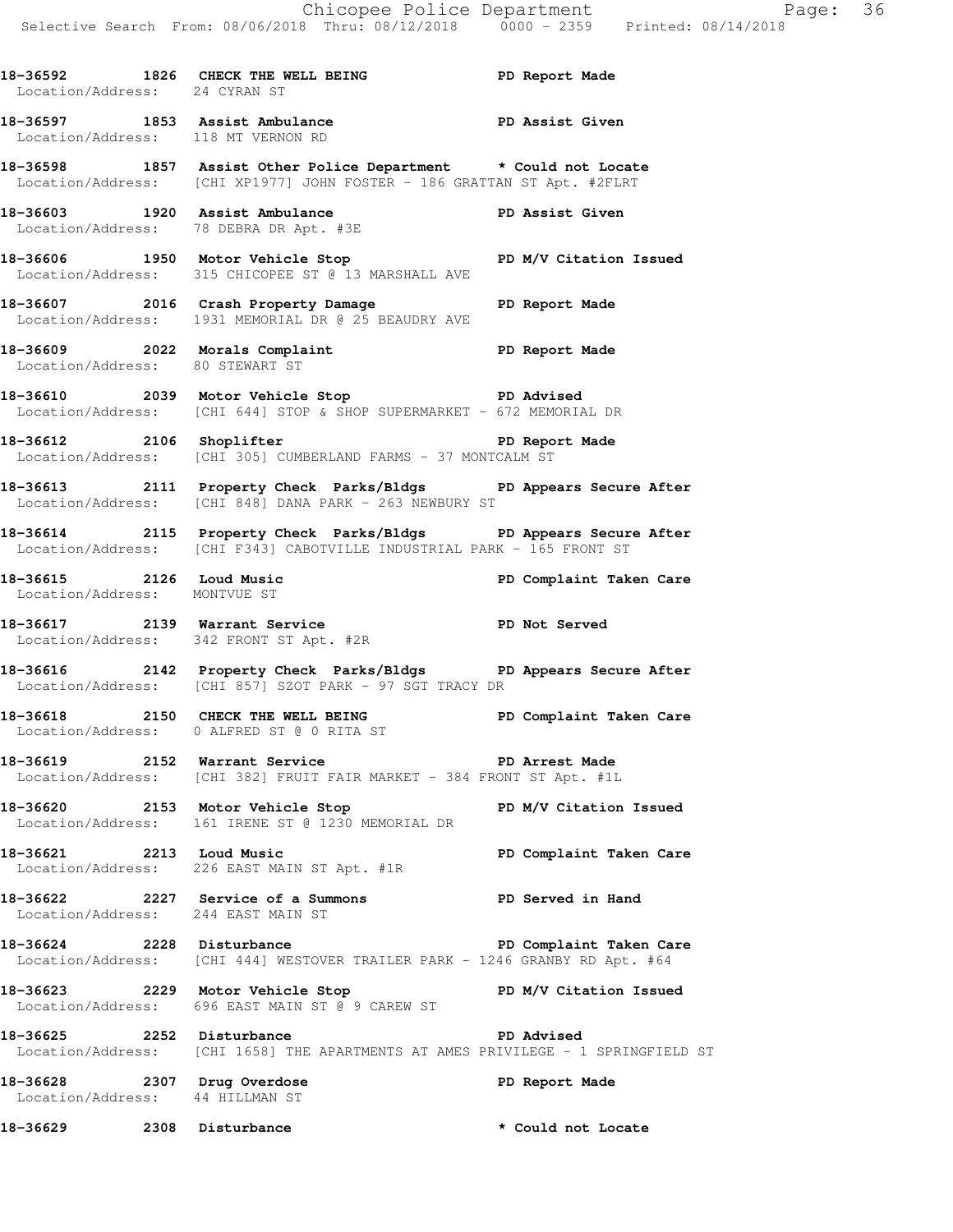Location/Address: 13 COURT ST @ 43 GROVE ST

| 18-36631<br>2321<br>Location/Address: 16 SANFORD ST |      | Disturbance                                      | * Unfounded             |
|-----------------------------------------------------|------|--------------------------------------------------|-------------------------|
| 18-36637                                            | 2334 | Drug Overdose<br>Location/Address: 37 CASINO AVE | PD Report Made          |
| 18-36639                                            | 2356 | Disturbance<br>Location/Address: 48 BRITTON ST   | PD Complaint Taken Care |
| 18-36638<br>Location/Address:                       | 2357 | Loud Music<br>53 MADISON ST                      | * Unfounded             |

**For Date: 08/12/2018 - Sunday**

### **18-36640 0002 Abandoned 911 Call PD Complaint Taken Care**  Location/Address: 502 CHICOPEE ST

**18-36641 0017 Property Check Parks/Bldgs PD Appears Secure After**  Location/Address: [CHI F805] HUKE LAU - 705 MEMORIAL DR

18-36642 **0020** Transport Service **PED Transport Complete** Location/Address: [SPR F1] BAYSTATE MEDICAL CENTER - 759 CHESTNUT ST

**18-36643 0027 CHECK THE WELL BEING PD Criminal Complaint Re**  Location/Address: LINDA AVE

**18-36645 0035 Crash Property Damage PD Report Made**  Location/Address: [CHI F620] ALS DINER - 14 YELLE ST

**18-36646 0045 Motor Vehicle Stop PD M/V Citation Issued**  Location/Address: 525 GRANBY RD

**18-36650 0100 Property Check Parks/Bldgs PD Appears Secure After**  Location/Address: [CHI F684] CASTLE OF KNIGHTS - 1599 MEMORIAL DR

**18-36651 0108 Property Check Parks/Bldgs PD Appears Secure After**  Location/Address: [CHI 847] RAY ASH PARK - 52 ARCADE ST

**18-36652 0126 Property Check Parks/Bldgs PD Appears Secure After**  Location/Address: [CHI 832] BELLAMY MIDDLE SCHOOL, EDWARD 6-8 - 314 PENDLETON AVE

**18-36653 0137 Property Check Parks/Bldgs PD Appears Secure After**  Location/Address: [CHI 718] CVS 693 - 1616 MEMORIAL DR

**18-36654 0143 Property Check Parks/Bldgs PD Appears Secure After**  Location/Address: [CHI 594] WESTOVER METROPOLITAN AIRPORT - 255 PADGETTE ST

**18-36655 0150 Property Check Parks/Bldgs PD Appears Secure After**  Location/Address: [CHI 334] CHICOPEE MOOSE FAMILY CENTER  $-\overline{2}44$  FULLER RD

**18-36656 0151 Property Check Parks/Bldgs PD Appears Secure After**  Location/Address: [CHI 836] LAMBERT - LAVOIE SCHOOL K-5 - 99 KENDALL ST

**18-36658 0152 Property Check Parks/Bldgs PD Appears Secure After**  Location/Address: RIVER PARK - WHITMAN ST

**18-36659 0156 Property Check Parks/Bldgs PD Appears Secure After**  Location/Address: [CHI 692] GIOVANNIS PIZZA SHOP - 1885 MEMORIAL DR

**18-36660 0201 Property Check Parks/Bldgs PD Appears Secure After**  Location/Address: [CHI 410] POLISH NATIONAL CREDIT UNION - 923 FRONT ST

**18-36661 0201 Property Check Parks/Bldgs PD Appears Secure After**  Location/Address: [CHI F1272] LIFE POINT CHURCH - 603 NEW LUDLOW RD

**18-36662 0204 Property Check Parks/Bldgs PD Complaint Taken Care**  Location/Address: 733 N CHICOPEE ST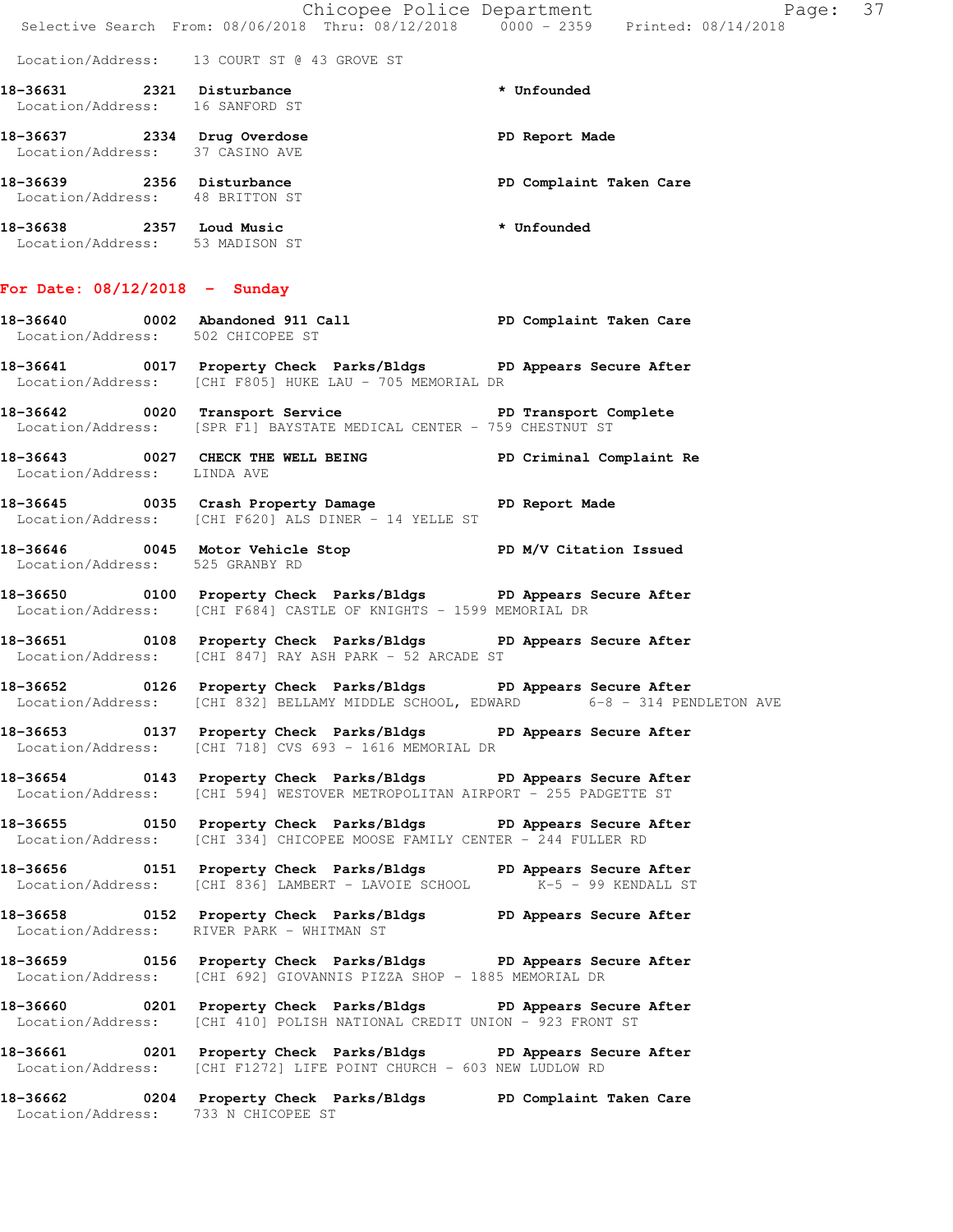|                                     |                                                                                                                                                     | Chicopee Police Department<br>Selective Search From: 08/06/2018 Thru: 08/12/2018 0000 - 2359 Printed: 08/14/2018 |
|-------------------------------------|-----------------------------------------------------------------------------------------------------------------------------------------------------|------------------------------------------------------------------------------------------------------------------|
|                                     | 18-36663 0204 Disturbance PD Advised<br>Location/Address: [CHI F473] MY BROTHERS PLACE - 185 GROVE ST                                               |                                                                                                                  |
|                                     | 18-36664 0226 Property Check Parks/Bldgs PD Appears Secure After<br>Location/Address: [CHI F1276] MASSES SEAFOOD - 1329 MEMORIAL DR                 |                                                                                                                  |
|                                     | 18-36665 0226 Disturbance<br>Location/Address: 100 MEETINGHOUSE RD                                                                                  |                                                                                                                  |
|                                     | 18-36667 0227 Morals Complaint<br>Location/Address: [CHI 497] MOTEL 6 - 36 JOHNNY CAKE HOLLOW RD Apt. #119                                          |                                                                                                                  |
|                                     | 18-36666 0228 Property Check Parks/Bldgs PD Appears Secure After<br>Location/Address: 637 JAMES ST                                                  |                                                                                                                  |
| Location/Address: 102 HOMER AVE     | 18-36668 0231 Assist Ambulance New PD Assist Given                                                                                                  |                                                                                                                  |
|                                     | 18-36671 0248 Property Check Parks/Bldgs PD Appears Secure After<br>Location/Address: [CHI 849] RIVERS PARK - 19 ALDEN ST                           |                                                                                                                  |
|                                     | 18-36673 0255 Property Check Parks/Bldgs PD Appears Secure After<br>Location/Address: [CHI F1155] CHICOPEE VILLAGE TOWNHOMES - 68 EASTERN DR        |                                                                                                                  |
|                                     | 18-36674 0305 Property Check Parks/Bldgs PD Appears Secure After<br>Location/Address: [CHI F734] AMVETS CLUB POST 12 - 754 MONTGOMERY ST            |                                                                                                                  |
|                                     | 18-36675 0316 Crash Property Damage PD Criminal Complaint Re<br>Location/Address: 555 MCKINSTRY AVE @ 137 ARCADE ST                                 |                                                                                                                  |
|                                     | 18-36677 0324 Property Check Parks/Bldgs PD Appears Secure After<br>Location/Address: [CHI 730] TOWN FAIR TIRE CENTERS INC - 886 MEMORIAL DR        |                                                                                                                  |
|                                     | 18-36678 0324 Property Check Parks/Bldgs PD Appears Secure After<br>Location/Address: [CHI F2500] RIVERMILLS CENTER - 5 WEST MAIN ST                |                                                                                                                  |
|                                     | 18-36680 0357 Property Check Parks/Bldgs PD Appears Secure After<br>Location/Address: [CHI 1356] PRIMA ELECTRO NORTH AMERICA INC - 711 EAST MAIN ST |                                                                                                                  |
|                                     | 18-36679 0400 Property Check Parks/Bldgs PD Appears Secure After<br>Location/Address: [CHI 1567] FAIRVIEW EYECARE - 1176 MEMORIAL DR Apt. #STE B    |                                                                                                                  |
|                                     | 18-36681 0425 Property Check Parks/Bldgs PD Appears Secure After<br>Location/Address: [CHI 188] PRIDE SERVICE STATION - 167 CHICOPEE ST             |                                                                                                                  |
|                                     | 18-36682 0428 Property Check Parks/Bldgs PD Appears Secure After<br>Location/Address: [CHI 56] WALGREENS - 583 JAMES ST                             |                                                                                                                  |
|                                     | 18-36683 0502 Property Check Parks/Bldgs PD Appears Secure After<br>Location/Address: [CHI 854] SARAH JANE PARK - 21 VIVIAN ST                      |                                                                                                                  |
|                                     | 18-36685 0535 Property Check Parks/Bldgs PD Appears Secure After<br>Location/Address: [CHI 398] AMERICAN LEGION POST 275 - 41 ROBBINS RD            |                                                                                                                  |
|                                     | 18-36686 		 0539 Property Check Parks/Bldgs 		 PD Appears Secure After<br>Location/Address: [CHI 299] PRESTON PARK - 50 ACCESS RD                   |                                                                                                                  |
|                                     | 18-36687 0608 Property Check Parks/Bldgs PD Appears Secure After<br>Location/Address: [CHI F659] UNIQUE MOTORS - 1021 MEMORIAL DR                   |                                                                                                                  |
|                                     | 18-36688 0629 Property Check Parks/Bldgs PD Appears Secure After<br>Location/Address: [CHI 840] STREIBER SCHOOL, HUGH SCOTT K-5 - 40 STREIBER DR    |                                                                                                                  |
| Location/Address: 43 HUMMINGBIRD DR | 18-36689 0631 Assist Ambulance No PD Assist Given                                                                                                   |                                                                                                                  |
|                                     | 18-36691 0646 Property Check Parks/Bldgs PD Appears Secure After<br>Location/Address: [CHI 1308] IDEAL KITCHEN HOME IMPROVEMENTS - 838 GRATTAN ST   |                                                                                                                  |
|                                     |                                                                                                                                                     |                                                                                                                  |

**18-36692 0649 Property Check Parks/Bldgs PD Appears Secure After**  Location/Address: [CHI 1065] CHICOPEE HIGH SCHOOL - 820 FRONT ST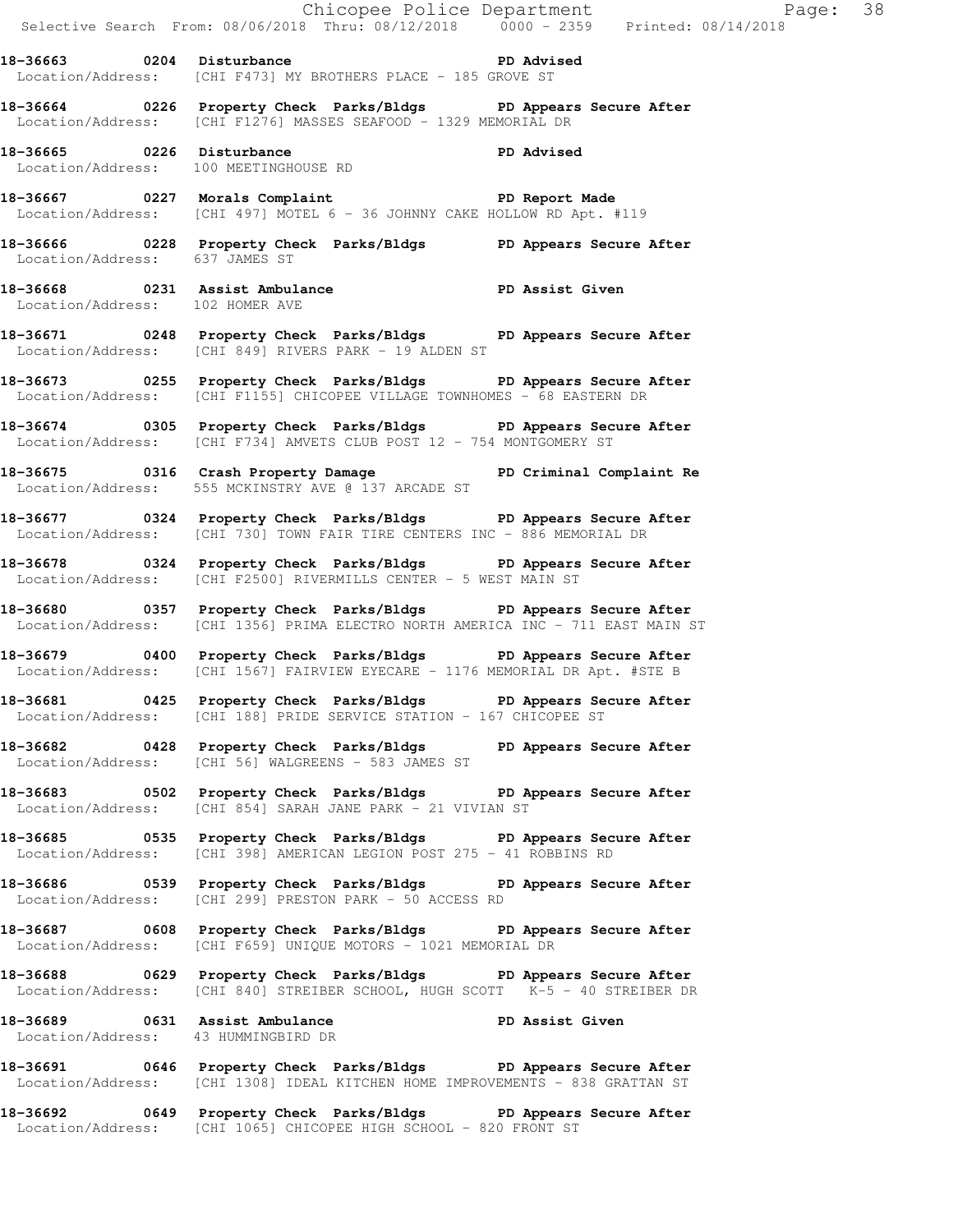|                                                                  |                                                                                                                                                           | Chicopee Police Department<br>Selective Search From: 08/06/2018 Thru: 08/12/2018 0000 - 2359 Printed: 08/14/2018 |
|------------------------------------------------------------------|-----------------------------------------------------------------------------------------------------------------------------------------------------------|------------------------------------------------------------------------------------------------------------------|
| Location/Address: 187 PROSPECT ST                                | 18-36693 0650 Property Check Parks/Bldgs PD Appears Secure After                                                                                          |                                                                                                                  |
|                                                                  | 18-36694 0702 Disturbance<br>Location/Address: 46 SIMARD DR Apt. #2                                                                                       |                                                                                                                  |
|                                                                  | 18-36701 0858 Larceny- In Progress 2D PD Complaint Taken Care<br>Location/Address: [CHI 938] HOME DEPOT - 655 MEMORIAL DR                                 |                                                                                                                  |
|                                                                  | 18-36702 0900 Property Check Parks/Bldgs PD Appears Secure After<br>Location/Address: [CHI 832] BELLAMY MIDDLE SCHOOL, EDWARD 6-8 - 314 PENDLETON AVE     |                                                                                                                  |
|                                                                  | 18-36704 0912 Property Check Parks/Bldgs PD Appears Secure After<br>Location/Address: [CHI 844] FAIRVIEW MEMORIAL ELEMENTARY SCHOOL K-5 - 26 MEMORIAL AVE |                                                                                                                  |
|                                                                  | 18-36705 0934 Traffic/Parking Complaint PD Appears Secure After<br>Location/Address: [CHI F1161] CHICOPEE MARKETPLACE - 591 MEMORIAL DR                   |                                                                                                                  |
|                                                                  | 18-36707 0956 Property Check Parks/Bldgs PD Appears Secure After<br>Location/Address: [CHI 992] CHICOPEE DEPT. OF PUBLIC WORKS - 115 BASKIN DR            |                                                                                                                  |
|                                                                  | 18-36708 1000 Property Check Parks/Bldgs PD Appears Secure After<br>Location/Address: [CHI 838] CHICOPEE ACADEMY @SELSER 6-12 - 12 DARE WAY               |                                                                                                                  |
|                                                                  | 18-36709 1001 Property Check Parks/Bldgs PD Appears Secure After<br>Location/Address: [CHI 560] CHICOPEE CENTRAL MAINTENANCE GARAGE - 677 MEADOW ST       |                                                                                                                  |
|                                                                  | 18-36711 1016 Property Check Parks/Bldgs PD Appears Secure After<br>Location/Address: [CHI F122] SALTER COLLEGE - 645 SHAWINIGAN DR                       |                                                                                                                  |
|                                                                  | 18-36712 1017 Property Check Parks/Bldgs PD Appears Secure After<br>Location/Address: [CHI 782] ELMS, COLLEGE OF OUR LADY OF THE - 291 SPRINGFIELD ST     |                                                                                                                  |
|                                                                  | 18-36714 1036 CHECK THE WELL BEING PD Assist Given<br>Location/Address: [CHI F740] BRADS SERVICE CENTER - 760 FRONT ST                                    |                                                                                                                  |
|                                                                  | 18-36715 1039 Property Check Parks/Bldgs PD Appears Secure After<br>Location/Address: [CHI 325] BOAT RAMP, MEDINA STREET - 100 MEDINA ST                  |                                                                                                                  |
|                                                                  | 18-36720 1123 Abandoned 911 Call No PD Appears Secure After<br>Location/Address: [CHI 153] CHICOPEE SAVINGS BANK MAIN BRANCH - 70 CENTER ST               |                                                                                                                  |
| Location/Address:                                                | 18-36721 1137 Property Check Parks/Bldgs PD Appears Secure After<br>[CHI 92] CHICOPEE CHLORINATION PLANT - 1356 BURNETT RD                                |                                                                                                                  |
| Location/Address: 19 ALVORD AVE                                  | 18-36723 1149 Neighbor/Landlord Dispute PD Complaint Taken Care                                                                                           |                                                                                                                  |
| 18-36724 1151 Public Service<br>Location/Address:                | TOWARDS FAIRVIEW AVE - BONNEVILLE AVE                                                                                                                     | * Could not Locate                                                                                               |
| 18-36726<br>Location/Address: 45 TOURTELOTTE AVE                 | 1154 Abandoned/Found Property FD Report Made                                                                                                              |                                                                                                                  |
| Location/Address: 102 MUZZY ST                                   | 18-36730 1224 Assist Fire Department                                                                                                                      | PD Assisted other Agency                                                                                         |
| 18-36732 1245 Public Service<br>Location/Address: 65 DOROTHY AVE |                                                                                                                                                           | PD Complaint Taken Care                                                                                          |
|                                                                  | 18-36733 1300 Traffic/Parking Complaint PD Advised<br>Location/Address: [CHI XF1626] VIEW STREET TAVERN - 92 VIEW ST                                      |                                                                                                                  |
| 18-36736                                                         | 1349 Property Check Parks/Bldgs PD Appears Secure After<br>Location/Address: [CHI 847] RAY ASH PARK - 52 ARCADE ST                                        |                                                                                                                  |
| 18-36738<br>Location/Address:                                    | 1356 Service of a Summons                                                                                                                                 | PD Not Served<br>[CHI F863] PARTRIDGE HOLLOW APARTMENTS, LLC. - 59 NEW LUDLOW RD Apt. #6B                        |
| 18-36743                                                         | 1456 Neighbor/Landlord Dispute                                                                                                                            | PD Report Made                                                                                                   |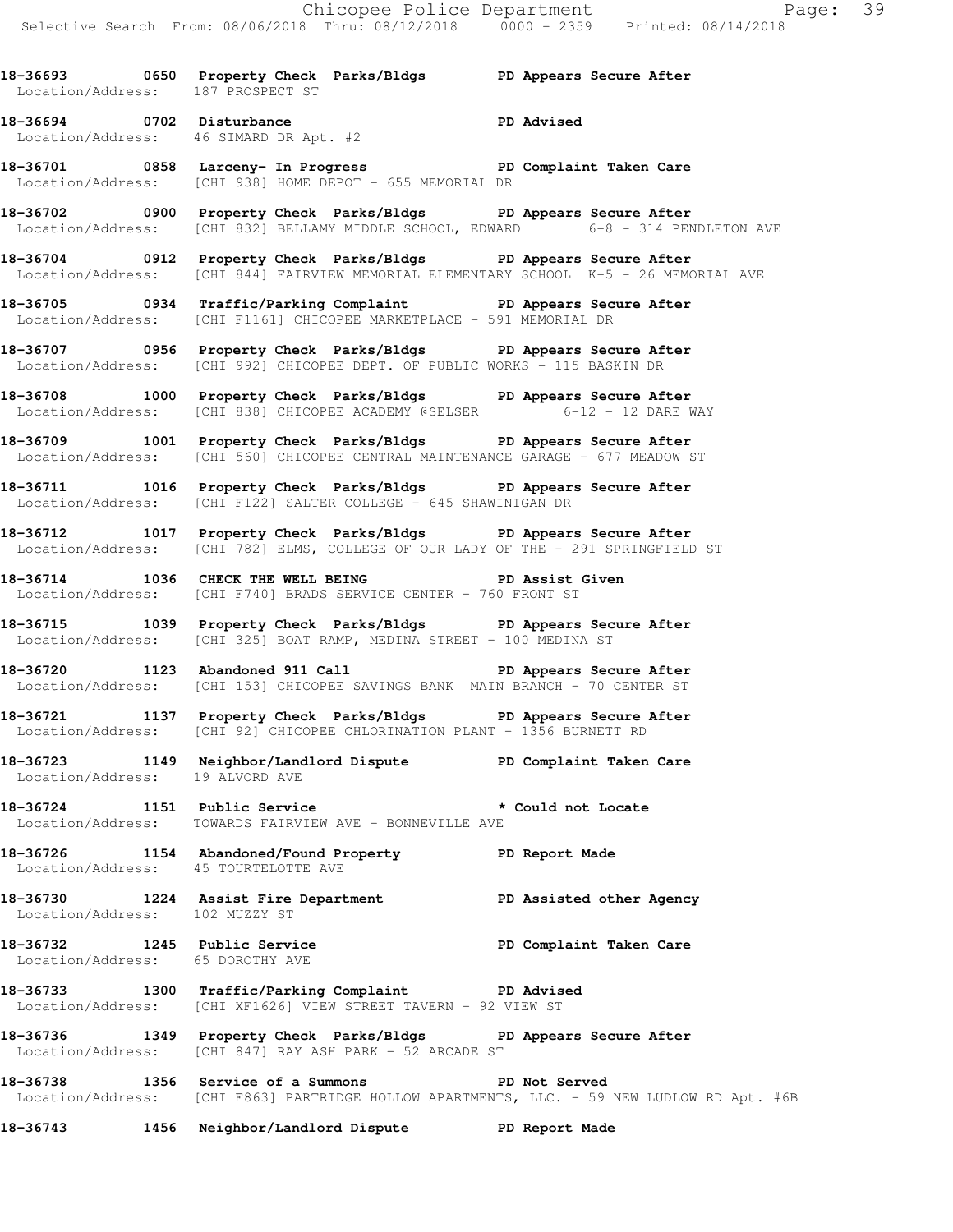|                                                                | E Chicopee Police Department<br>Selective Search From: 08/06/2018 Thru: 08/12/2018 0000 - 2359 Printed: 08/14/2018                                                                                | Page: 40                |  |
|----------------------------------------------------------------|---------------------------------------------------------------------------------------------------------------------------------------------------------------------------------------------------|-------------------------|--|
| Location/Address: 1512 MEMORIAL DR                             |                                                                                                                                                                                                   |                         |  |
|                                                                | 18-36744 1505 Section 12/Crisis TD Assist Given<br>Location/Address: [CHI F234] WILLIMANSETT (WEST) NURSING HOME - 546 CHICOPEE ST                                                                |                         |  |
| Location/Address: 90 NEW LUDLOW RD                             | 18-36746 1511 Animal Complaint the tould not Locate                                                                                                                                               |                         |  |
|                                                                | 18-36747 1524 Assist Ambulance New PD Assisted other Agency<br>Location/Address: [CHI F1571] RIDGE CREST APARTMENTS - 32 COLUMBA ST Apt. #A/B                                                     |                         |  |
| Location/Address: 54 BONNEVILLE AVE                            | 18-36753 1554 Public Service                                                                                                                                                                      | PD Appears Secure After |  |
| Location/Address: 864 MONTGOMERY ST                            | 18-36755 1612 Larceny- In Progress 18-36755 PD Report Made                                                                                                                                        |                         |  |
|                                                                | 18-36758 1629 Crash Property Damage PD No Report Necessary<br>Location/Address: [CHI 1287] CHANNEL 22 NEWS CENTER - 1 BROADCAST CTR                                                               |                         |  |
| 18-36760 1704 Drug Overdose<br>Location/Address: 25 BEVERLY ST | PD Assist Given                                                                                                                                                                                   |                         |  |
|                                                                | 18-36762 1707 Loud Music Number 2016 2016 2021<br>Location/Address: IN THE AREA - 465 CHICOPEE ST                                                                                                 |                         |  |
| Location/Address: 346 BRITTON ST                               | 18-36763 1732 Crash Property Damage PD Report Made                                                                                                                                                |                         |  |
|                                                                | 18-36765 1742 Neighbor/Landlord Dispute PD Advised<br>Location/Address: 52 ASHGROVE ST Apt. #1LEFT                                                                                                |                         |  |
|                                                                | 18-36769 1850 CHECK THE WELL BEING PD Complaint Taken Care<br>Location/Address: [CHI 497] MOTEL 6 - 36 JOHNNY CAKE HOLLOW RD Apt. #119                                                            |                         |  |
|                                                                | 18-36771 1927 Traffic/Parking Complaint * No Action Required<br>Location/Address: [CHI 1201] ABERT RESIDENCE - 36 HARVARD ST                                                                      |                         |  |
|                                                                | 18-36772 1939 Traffic/Parking Complaint * Unfounded<br>Location/Address: [CHI 78] CHICOPEE SELF STORAGE - 657 MEADOW ST                                                                           |                         |  |
|                                                                | 18-36773 2001 Property Check Parks/Bldgs PD Appears Secure After<br>Location/Address: [CHI 325] BOAT RAMP, MEDINA STREET - 100 MEDINA ST                                                          |                         |  |
|                                                                | 18-36774 2018 Assault & Battery Complaint PD Report Made<br>Location/Address: 37 SCHOOL ST Apt. #1L                                                                                               |                         |  |
|                                                                | 18-36775 2031 Motor Vehicle Stop PD M/V Citation Issued<br>Location/Address: 354 EAST MAIN ST @ 141 HILTON ST                                                                                     |                         |  |
|                                                                | 18-36777 2042 Property Check Parks/Bldgs PD Appears Secure After<br>Location/Address: [CHI 854] SARAH JANE PARK - 21 VIVIAN ST                                                                    |                         |  |
|                                                                | 18-36778 2052 Motor Vehicle Stop North PD Advised<br>Location/Address: [CHI 274] ROGERS PLACE - 1016 CHICOPEE ST                                                                                  |                         |  |
|                                                                | 18-36779 2052 Juvenile Complaint <b>18-36779</b> PD Complaint Taken Care<br>Location/Address: [CHI F1568] FRANKLIN D. SURRETTE - 549 CHICOPEE ST                                                  |                         |  |
|                                                                | 18-36780 2057 Assist Ambulance New PD Assist Given<br>Location/Address: 241 CHICOPEE ST                                                                                                           |                         |  |
| Location/Address: 96 WALNUT ST                                 | 18-36782 2100 Animal Complaint 18-36782 PD Complaint Taken Care                                                                                                                                   |                         |  |
|                                                                | 18-36785 2111 Disturbance the settlement of the Magnus of the Magnus of the Magnus of the Magnus of the Magnus<br>18-36785 2111 Disturbance<br>Location/Address: IN FRONT OF - 51/53 SOUTHWICK ST |                         |  |
|                                                                | 18-36786 2151 Property Check Parks/Bldgs PD Appears Secure After<br>Location/Address: [CHI 857] SZOT PARK - 97 SGT TRACY DR                                                                       |                         |  |